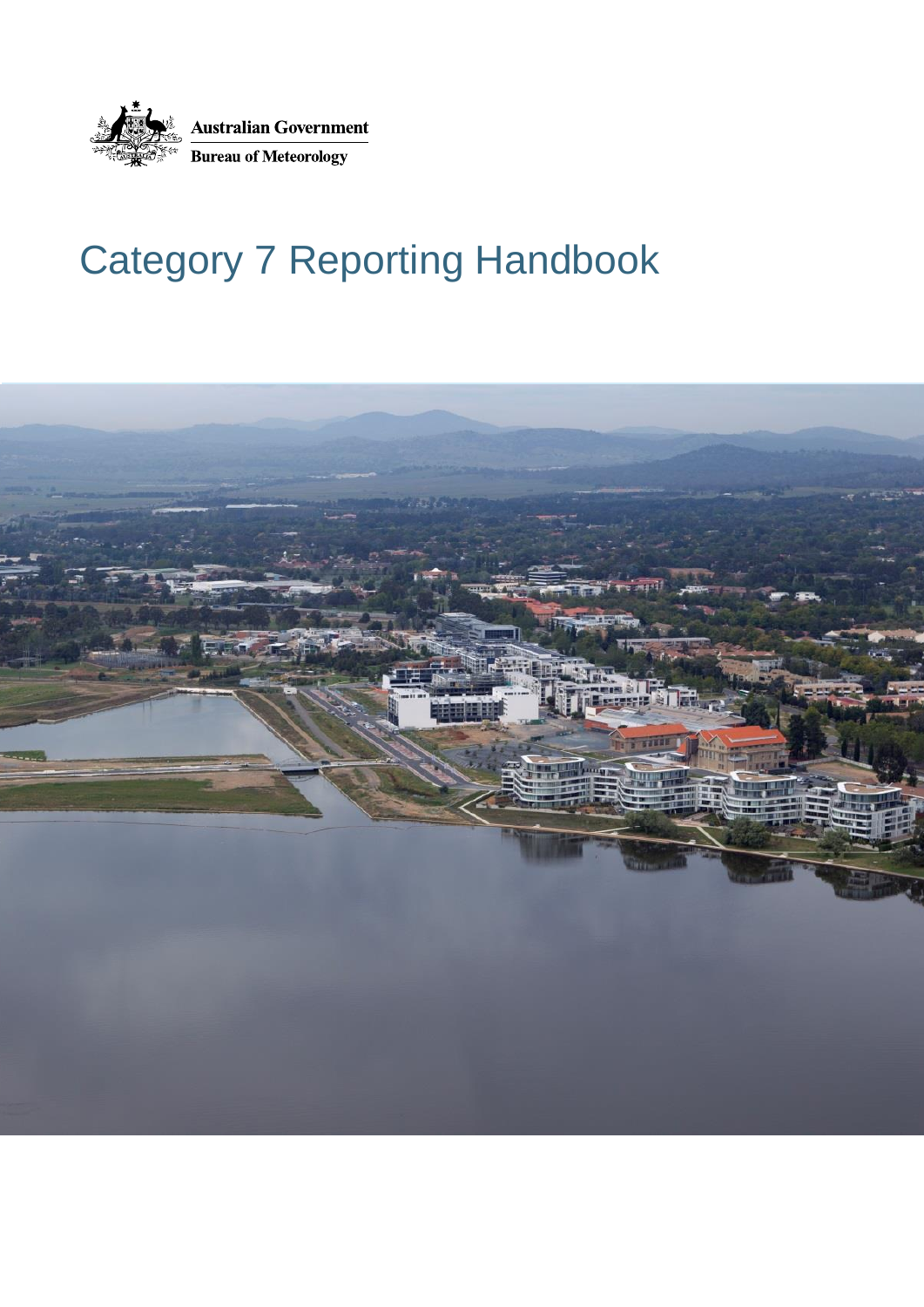Category 7 Reporting Handbook

**Version number/type:**1.0 **Date of issue:** 26/03/2017

© Commonwealth of Australia 2017

Cover image: Kingston foreshores, Canberra, Australian Capital Territory

This work is copyright. Apart from any use as permitted under the *Copyright Act 1968*, no part may be reproduced without prior written permission from the Bureau of Meteorology. Requests and inquiries concerning reproduction and rights should be addressed to the Production Manager, Communication Section, Bureau of Meteorology, GPO Box 1289, Melbourne 3001. Information regarding requests for reproduction of material from the Bureau website can be found at [www.bom.gov.au/other/copyright.shtml](http://www.bom.gov.au/other/copyright.shtml)

Published by the Bureau of Meteorology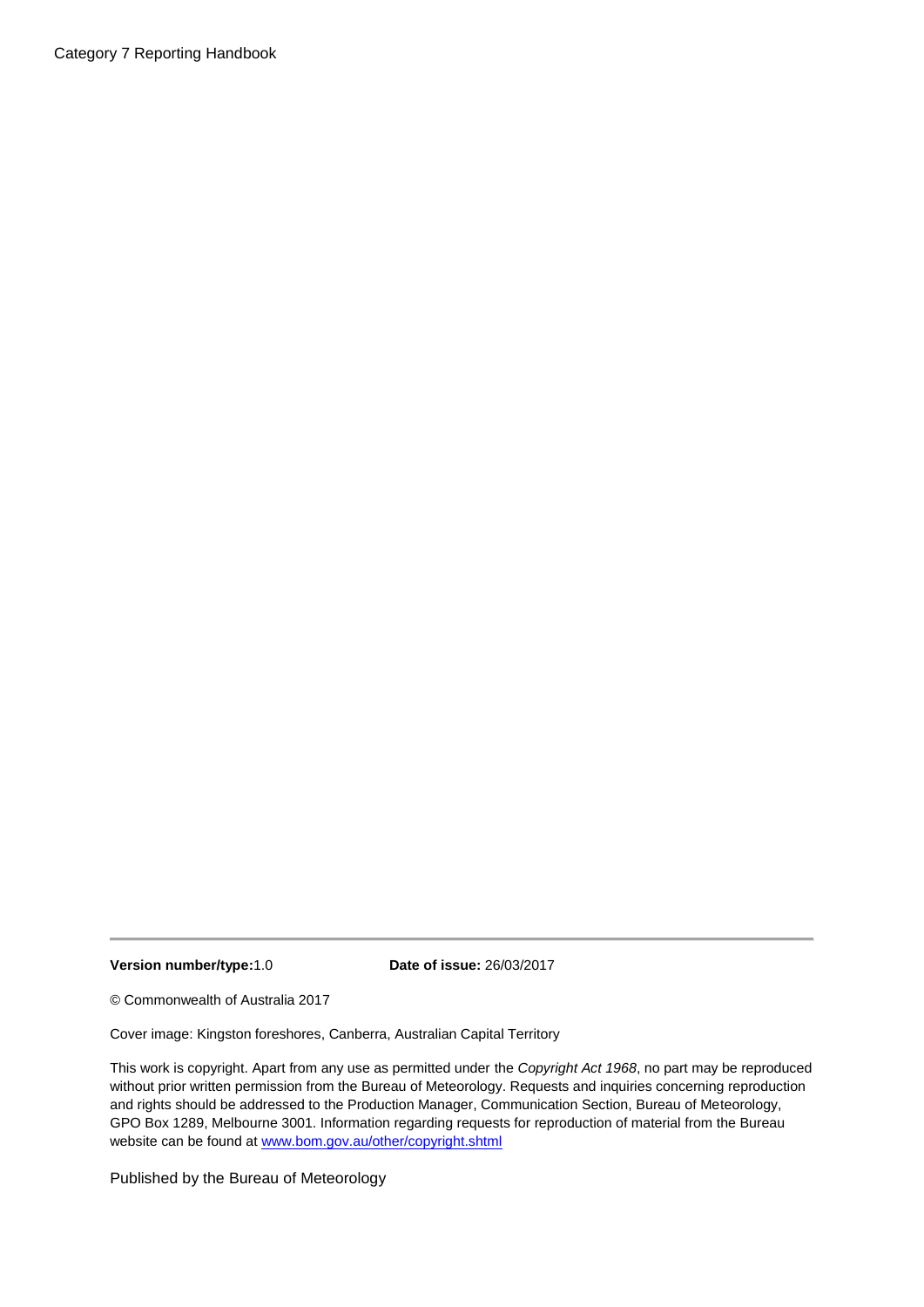### **Contact details**

Urban Water Unit Bureau of Meteorology GPO Box 1289 MELBOURNE VIC 3001 Email: [urbanwater@bom.gov.au](mailto:urbanwater@bom.gov.au)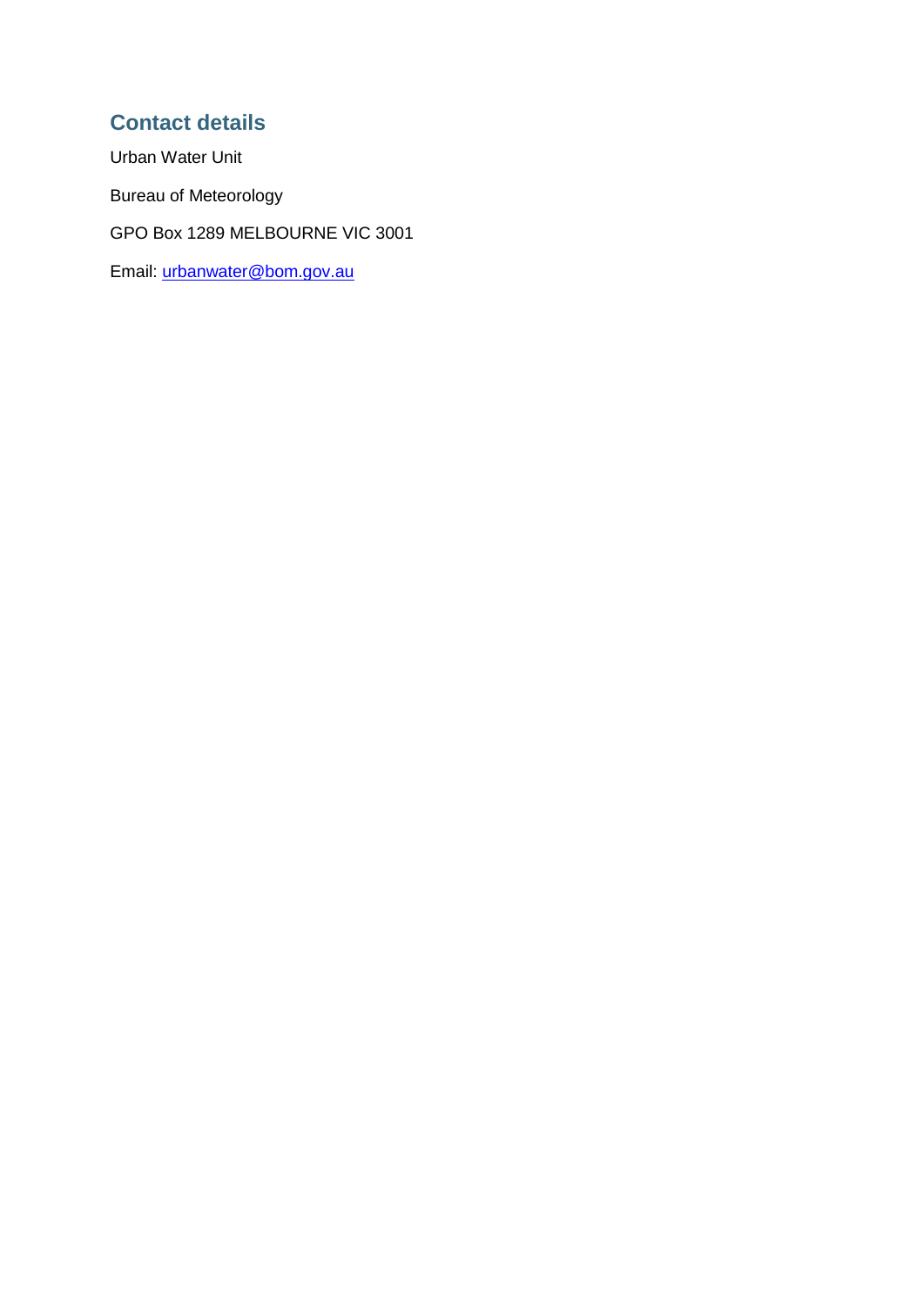## **Table of Contents**

| 1 |       |                                                                            |  |
|---|-------|----------------------------------------------------------------------------|--|
|   | 1.1   |                                                                            |  |
|   | 1.2   |                                                                            |  |
|   | 1.2.1 |                                                                            |  |
|   | 1.2.2 |                                                                            |  |
|   | 1.2.3 |                                                                            |  |
|   | 1.3   |                                                                            |  |
|   | 1.3.1 | Why are there different levels of detail in the information requirements?2 |  |
| 2 |       |                                                                            |  |
|   | 2.1   | General notes for reporting Category 7 urban water information 3           |  |
|   | 2.1.1 |                                                                            |  |
|   | 2.1.2 |                                                                            |  |
|   | 2.1.3 |                                                                            |  |
|   | 2.2   |                                                                            |  |
|   | 2.2.1 |                                                                            |  |
|   | 2.2.2 |                                                                            |  |
|   | 2.2.3 |                                                                            |  |
|   | 2.2.4 |                                                                            |  |
| 3 |       |                                                                            |  |
|   | 3.1   |                                                                            |  |
|   | 3.1.2 |                                                                            |  |
|   | 3.1.3 |                                                                            |  |
|   | 3.1.4 |                                                                            |  |
|   | 3.2   |                                                                            |  |
|   | 3.2.1 |                                                                            |  |
|   | 3.2.2 |                                                                            |  |
|   | 3.3   |                                                                            |  |
|   | 3.3.1 |                                                                            |  |
|   | 3.4   |                                                                            |  |
|   | 3.4.1 |                                                                            |  |
|   | 3.4.2 |                                                                            |  |
|   | 3.4.3 |                                                                            |  |
|   | 3.4.4 |                                                                            |  |
|   | 3.4.5 |                                                                            |  |
| 4 |       |                                                                            |  |
|   | 4.1   |                                                                            |  |
|   | 4.1.1 |                                                                            |  |
|   | 4.1.2 |                                                                            |  |
|   | 4.2   |                                                                            |  |
|   | 4.2.1 |                                                                            |  |
|   | 4.3   |                                                                            |  |
|   | 4.3.1 |                                                                            |  |
|   | 4.3.2 |                                                                            |  |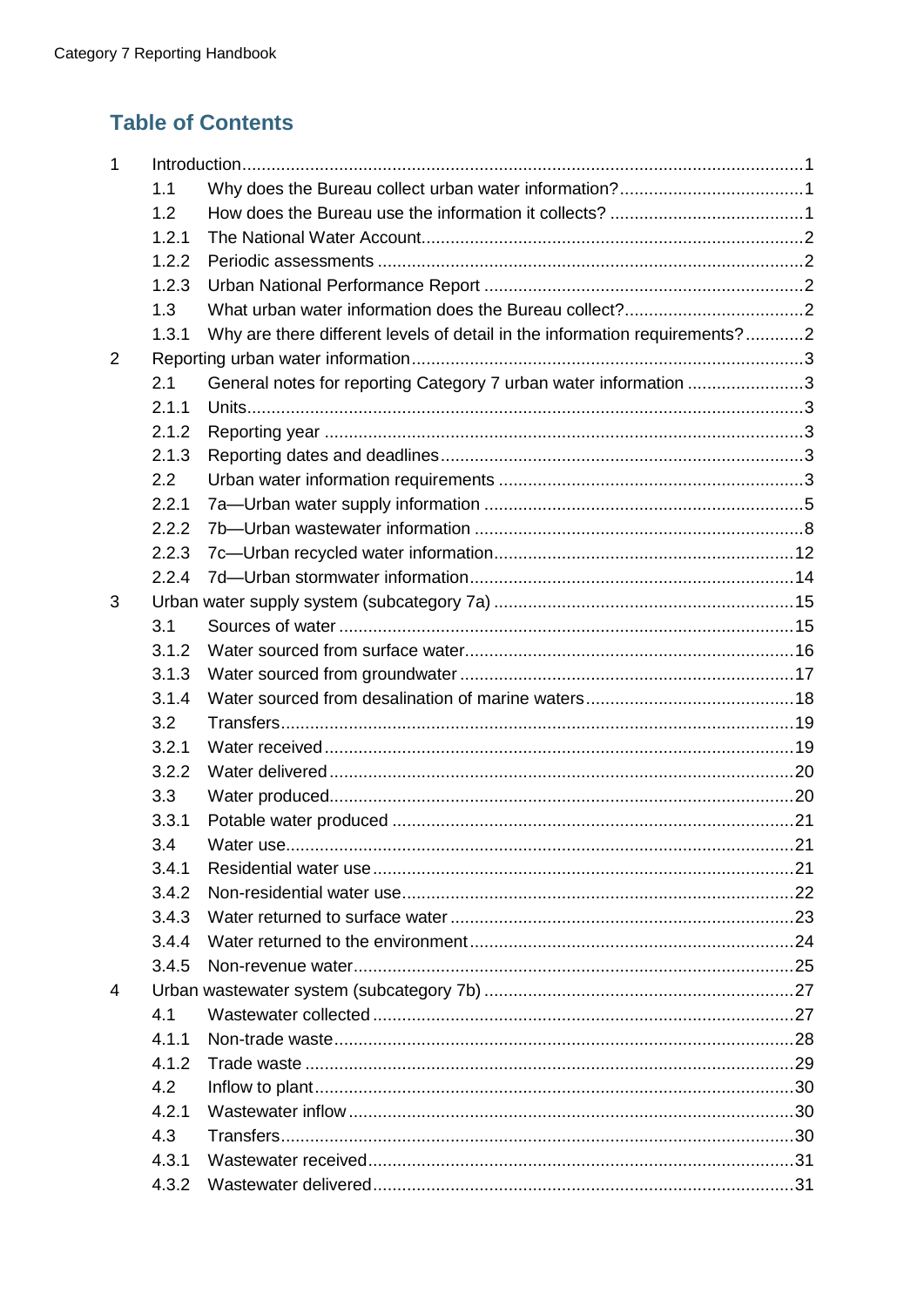|   | 4.3.3 |                                                               |  |
|---|-------|---------------------------------------------------------------|--|
|   | 4.4   |                                                               |  |
|   | 4.4.1 |                                                               |  |
|   | 4.5   |                                                               |  |
|   | 4.5.1 |                                                               |  |
|   | 4.5.2 |                                                               |  |
|   | 4.5.3 | Treated wastewater disposal to sewer for further treatment 35 |  |
|   | 4.5.4 |                                                               |  |
| 5 |       |                                                               |  |
|   | 5.1   |                                                               |  |
|   | 5.1.1 |                                                               |  |
|   | 5.1.2 |                                                               |  |
|   | 5.2   |                                                               |  |
|   | 5.2.1 |                                                               |  |
|   | 5.2.2 |                                                               |  |
|   | 5.2.3 |                                                               |  |
| 6 |       |                                                               |  |
|   | 6.1   |                                                               |  |
|   | 6.1.1 |                                                               |  |
|   | 6.1.2 |                                                               |  |
| 7 |       |                                                               |  |
|   | 7.1   |                                                               |  |
|   | 7.2   |                                                               |  |
|   | 7.2.1 |                                                               |  |
|   | 7.2.2 |                                                               |  |
|   | 7.2.3 |                                                               |  |
|   | 7.2.4 |                                                               |  |
|   | 7.2.5 |                                                               |  |
|   | 7.2.6 |                                                               |  |
|   | 7.2.7 |                                                               |  |
|   | 7.2.8 |                                                               |  |
|   |       |                                                               |  |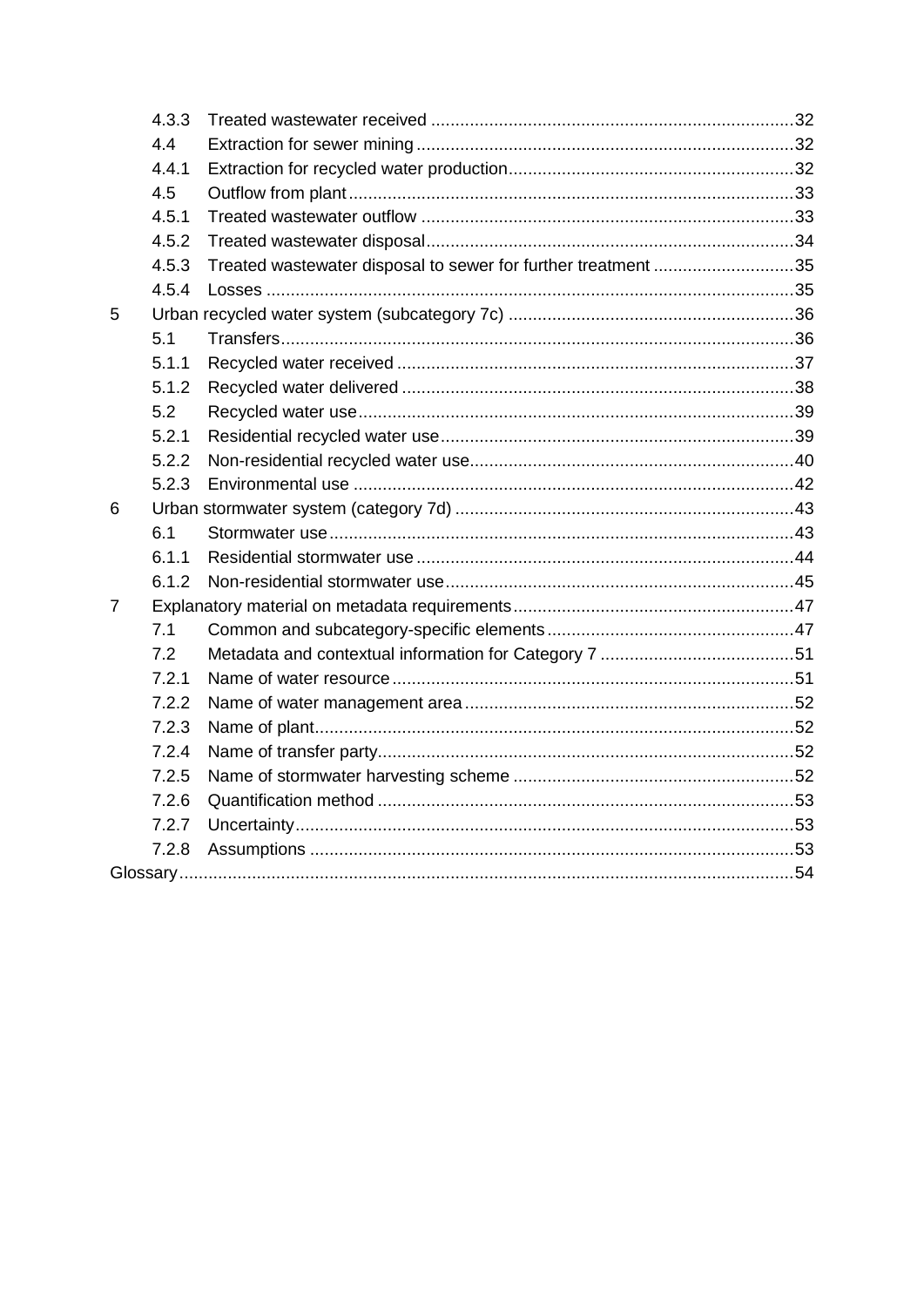# <span id="page-5-0"></span>**1 Introduction**

The Category 7 Reporting Handbook is a companion document to *[Urban Water Management](http://www.bom.gov.au/water/regulations/schedules/urbanWater.shtml)  [Information Requirements](http://www.bom.gov.au/water/regulations/schedules/urbanWater.shtml)* which is a document incorporated by reference in Part 7 of the *[Water Regulations 2008](http://www.bom.gov.au/water/regulations/index.shtml)* (the Regulations).

Together, the incorporated document and this handbook describe and explain the range of information which urban water utilities are required to give to the Bureau of Meteorology (the Bureau) under water information Category 7 of the Regulations.<sup>1</sup>

The *Urban Water Management Information Requirements* document specifies the Category 7 water information requirements, including which 'component water volumes' (i.e. W indicators and U codes) each Person Category must provide, and the spatial reporting requirements and metadata and contextual information requirements.

Sections 3 to 6 of this handbook provide further explanation and supporting notes on the requirements, clarifies any inclusions or exclusions relevant to each volume, and provides background on the purpose for collecting the information. Section 7 of this handbook provides further details on the metadata and contextual information that must be given with Category 7 information. This includes descriptions and examples for each metadata element.

### <span id="page-5-1"></span>1.1 Why does the Bureau collect urban water information?

Through its role as a national provider of water information, the Bureau collects and publishes data on the availability and use of water across Australia. The Bureau provides independent, transparent and nationally consistent information of the availability, condition and use of water resources.

The urban water information collected is used by a range of parties that includes government, the water industry, academia and urban water utility customers. The information and analysis produced from it supports policy, planning and investment decisions and raises public awareness of the availability and use of the nation's urban water resources.

### <span id="page-5-2"></span>1.2 How does the Bureau use the information it collects?

The urban water information collected under the Regulations is used to support the production of the Bureau's water resource assessments and water information products.

Inflows and outflows of urban water systems are used directly for reporting urban water information and indirectly for data validation purposes.

<sup>1</sup> *Water Regulations 2008*, Schedule 3, Part 8–subcategories in Category 7–information about urban water management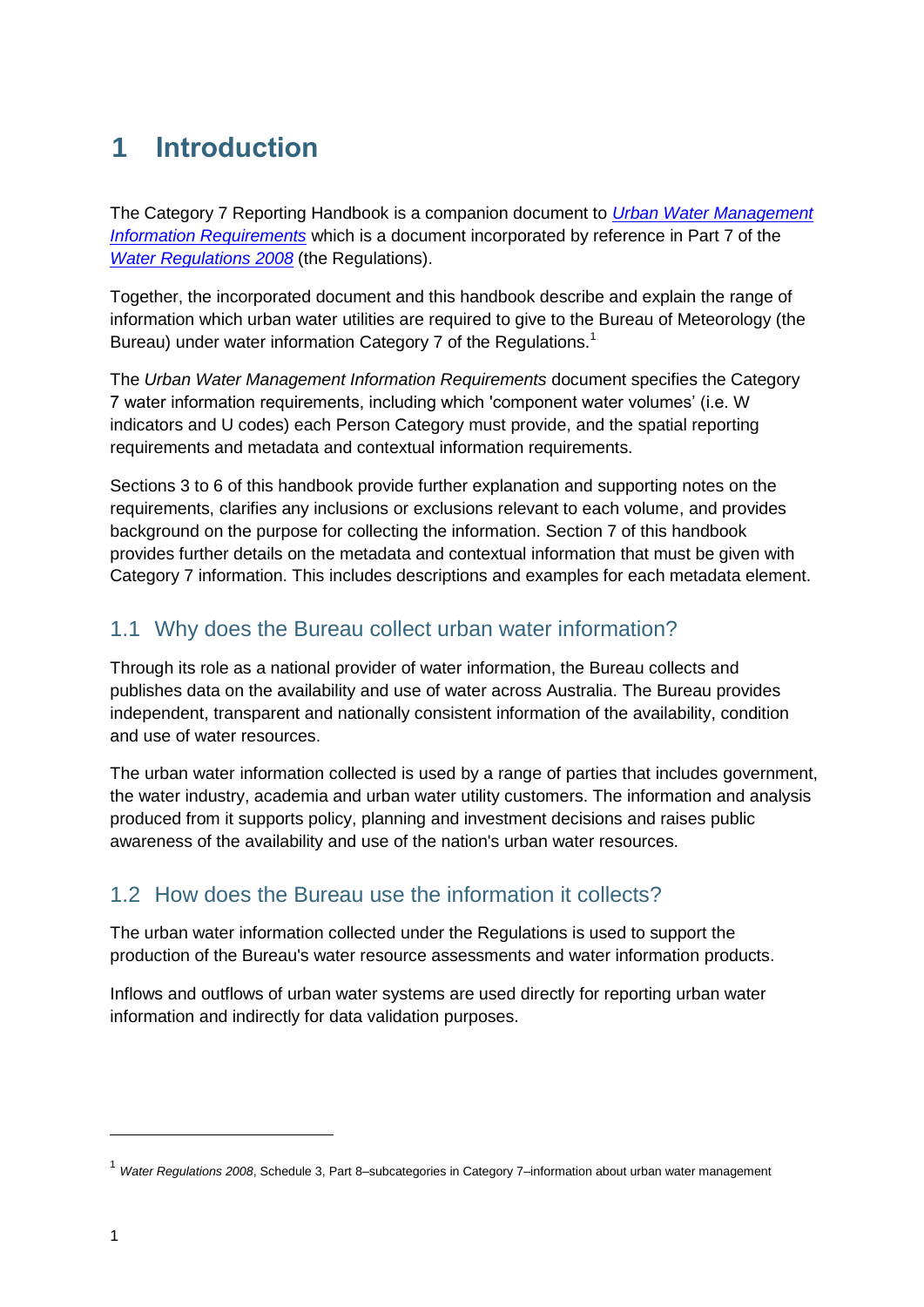### <span id="page-6-0"></span>**1.2.1 The National Water Account**

The [National Water Account](http://www.bom.gov.au/water/nwa/about.shtml) (NWA) is published by the Bureau as part of its obligations under the *[Water Act 2007](http://www.bom.gov.au/water/regulations/waterAct2007AuxNav.shtml)* (the Act). It is

The NWA is Australia's most comprehensive water information report. It provides a retrospective analysis of water resources management for the previous financial year for ten nationally significant water regions: Adelaide, Burdekin, Canberra, Daly, Melbourne, Murray– Darling Basin, Ord, Perth, South East Queensland and Sydney.

The report discloses information about water stores and flows, water rights and water use, including those based on Category 7 of the Regulations.

### <span id="page-6-1"></span>**1.2.2 Periodic assessments**

In addition to the preparation of an annual National Water Account, the Act mandates the publication of periodic national water assessments. These periodic assessments have until 2014 been in the form of the biennial [Australian Water Resource Assessment](http://www.bom.gov.au/water/awra/) (published in 2010 and 2012). In 2015 the assessment was restructured and released as [Water in](http://www.bom.gov.au/water/waterinaustralia/)  [Australia.](http://www.bom.gov.au/water/waterinaustralia/) Published annually, Water in Australia provides a country-wide picture of water availability and use.

### <span id="page-6-2"></span>**1.2.3 Urban National Performance Report**

The annually-produced urban National Performance Report (urban NPR) supports commitments made by State and Territory governments under the [National Water Initiative](http://www.agriculture.gov.au/water/policy/nwi) (NWI) to report publicly and independently on the performance of urban water utilities (NWI clauses 75–76).The report is produced by the Bureau of Meteorology, in conjunction with State and Territory governments and the Water Services Association of Australia.

### <span id="page-6-3"></span>1.3 What urban water information does the Bureau collect?

To support its urban water information needs the Bureau collects information on the collection, treatment, distribution, supply and use of urban water, wastewater, recycled water and stormwater. The specific requirements of utilities (named persons) required to provide Category 7 urban information are set out in the *[Urban Water Management Information](http://www.bom.gov.au/water/regulations/schedules/urbanWater.shtml)  [Requirements](http://www.bom.gov.au/water/regulations/schedules/urbanWater.shtml)* document.

#### <span id="page-6-4"></span>**1.3.1 Why are there different levels of detail in the information requirements?**

The Bureau seeks information on the basis of the level of detail required for its information products and the spatial coverage of these products.

Requirements are split between a high level, utility-scale data set (designated by W indicators) and a more detailed sub-utility scale data set (designated by U codes). Only utilities located within the NWA regions for which a detailed urban water analysis is undertaken<sup>2</sup> are required to provide the more detailed, U code based data set.

<sup>&</sup>lt;sup>2</sup> Adelaide, Canberra, Melbourne, Perth, South East Queensland and Sydney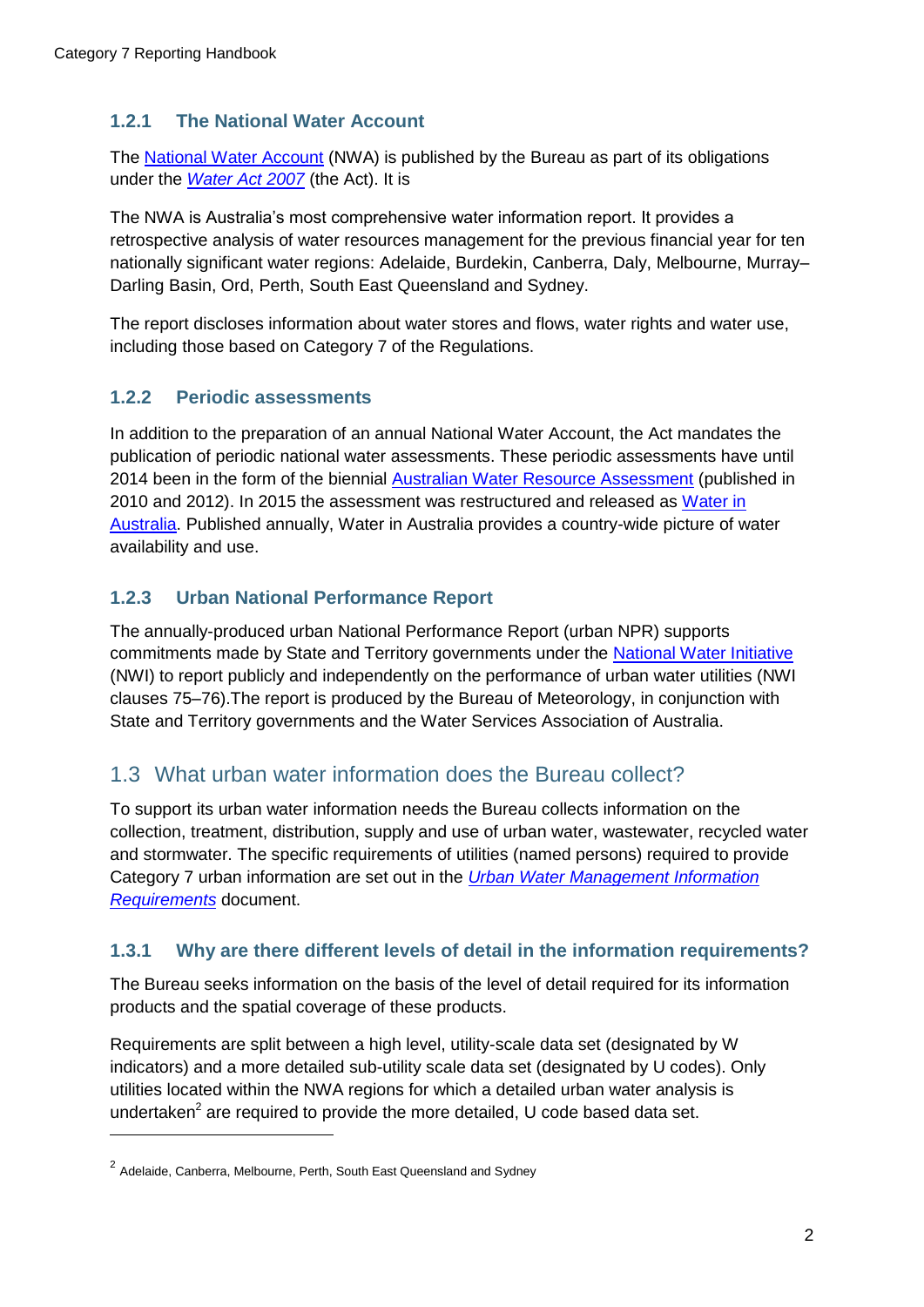# <span id="page-7-0"></span>**2 Reporting urban water information**

The Bureau has developed a web-based reporting application that provides utilities with a single point of access for all their urban water information reporting obligations. This includes Category 7 urban water information, Category 8 water restrictions information and information for the urban National Performance Report. If you require access to the database application, please contact the Bureau's urban water unit by emailing [urbanwater@bom.gov.au.](mailto:urbanwater@bom.gov.au?subject=RE:%20Water%20Regulations%202008–Category%207%20urban%20water%20information%20enquiry)

The Bureau is committed, where practical, to supporting single point of data entry arrangements for urban water information. To date, the Bureau has established mechanisms to facilitate Category 7 data to be reported through the Queensland Water Directorate's State-wide Water Information Management (SWIM) database. It will continue to work with state agencies and utilities to explore other opportunities to offer single point of data entry arrangements.

### <span id="page-7-1"></span>2.1 General notes for reporting Category 7 urban water information

### <span id="page-7-2"></span>**2.1.1 Units**

All volumes should be reported in megalitres (ML).

### <span id="page-7-3"></span>**2.1.2 Reporting year**

The reporting year is the financial year e.g. from 1 July 2016 to 30 June 2017.

### <span id="page-7-4"></span>**2.1.3 Reporting dates and deadlines**

The Regulations require urban water information to be reported to the Bureau by 31 October of each year. The reporting application opens on 1 July and closes on 31 October each year.

### <span id="page-7-5"></span>2.2 Urban water information requirements

The urban water information requirements are divided into four system based subcategories. These subcategories along with the handbook sections detailing the requirements are summarised in Figure 2.1. A high-level summary of each subcategory is provided in Sections  $2.2.1 - 2.2.4$ <sup>3</sup>

<sup>3</sup> The *[Urban Water Management Information Requirements](http://www.bom.gov.au/water/regulations/schedules/urbanWater.shtml)* document is the definitive source of information on urban water reporting requirements.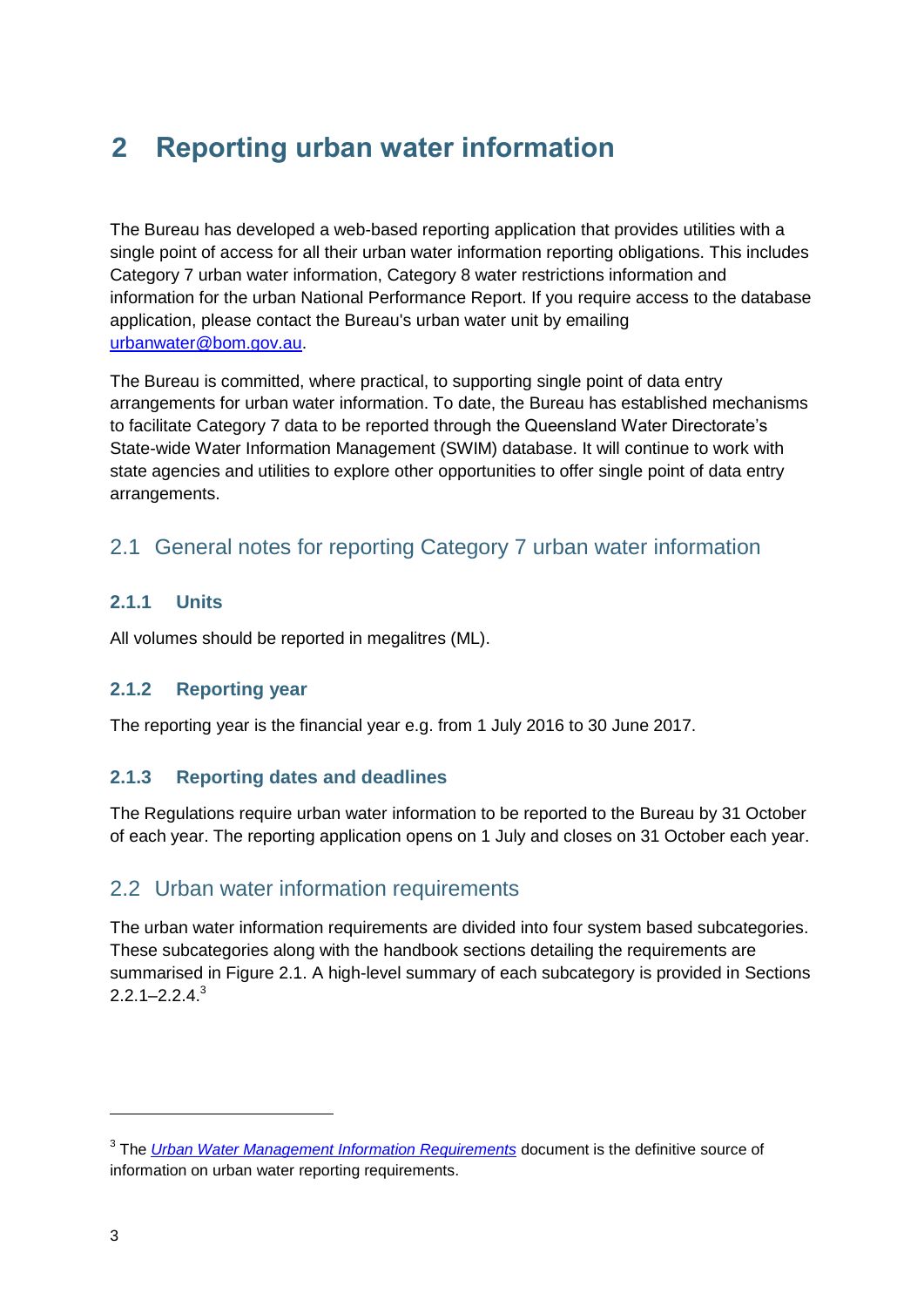

**Figure 2.1 Summary of Category 7 urban water information subcategories**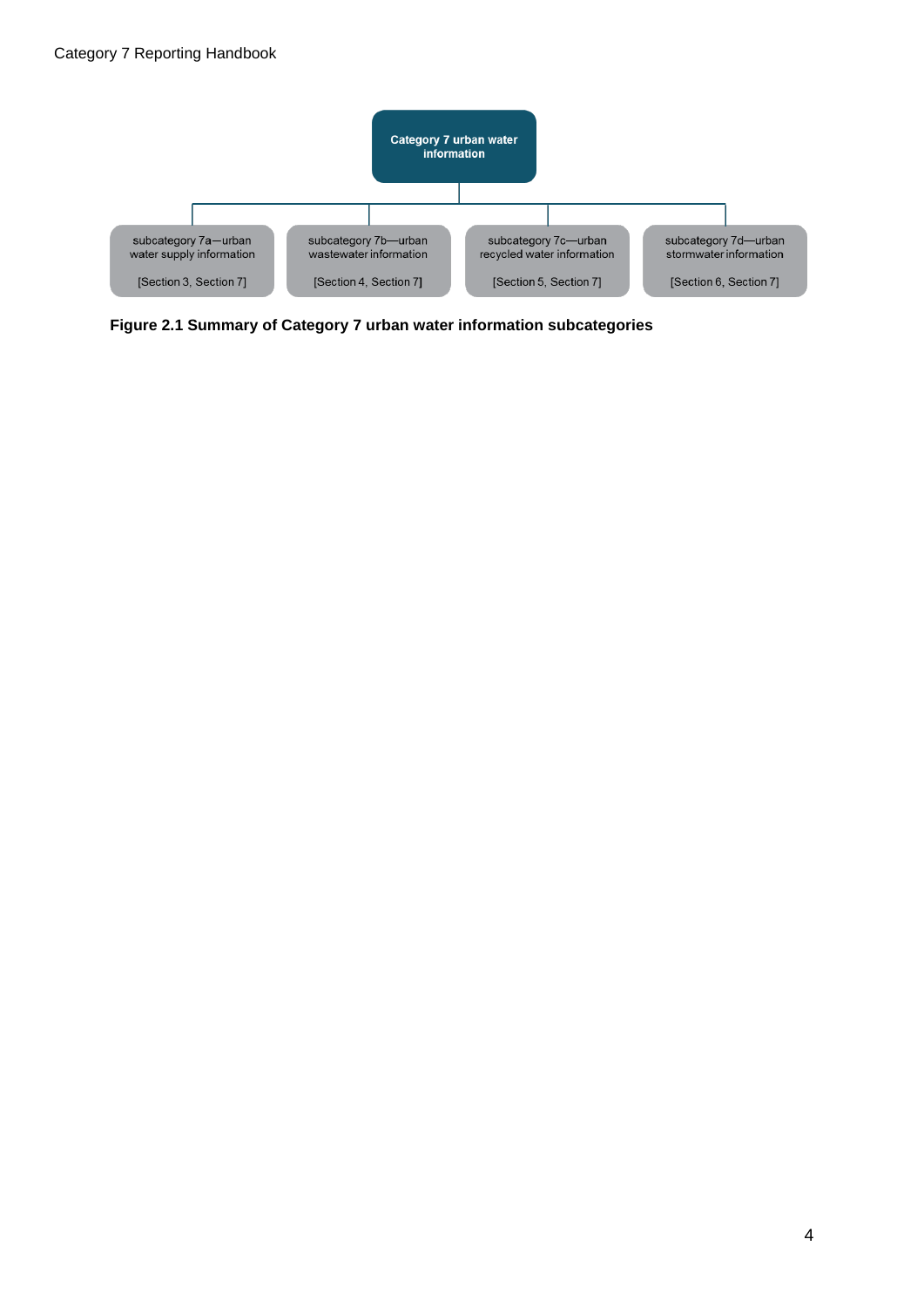### **2.2.1 7a—Urban water supply information**

<span id="page-9-0"></span>

| <b>Person category</b>            |                  | <b>Category F, Category M</b>                                                                                                                               | <b>Category L</b>                                                                                                                                                                    |                                                                                                                                                                                                               |
|-----------------------------------|------------------|-------------------------------------------------------------------------------------------------------------------------------------------------------------|--------------------------------------------------------------------------------------------------------------------------------------------------------------------------------------|---------------------------------------------------------------------------------------------------------------------------------------------------------------------------------------------------------------|
| <b>Requirements</b>               |                  | W indicator (ML)                                                                                                                                            | U codes (ML)                                                                                                                                                                         | Metadata and contextual information                                                                                                                                                                           |
|                                   |                  | W1-Volume of water sourced<br>from surface water                                                                                                            | U1.1-Volume of surface water sourced<br>from regulated sources, for each surface<br>water resource                                                                                   |                                                                                                                                                                                                               |
|                                   |                  |                                                                                                                                                             | U1.2-Volume of surface water sourced<br>from unregulated sources, for each<br>surface water resource                                                                                 | Name of water resource<br>$\bullet$<br>Name of water management area<br>$\bullet$<br>Name of plant<br>$\bullet$<br>Quantification method<br>$\bullet$<br>Uncertainty<br>$\bullet$<br>Assumptions<br>$\bullet$ |
|                                   | <b>Sources</b>   | W2-Volume of water sourced<br>from groundwater                                                                                                              | U2.1-Volume of groundwater sourced<br>from regulated sources, for each<br>groundwater resource                                                                                       |                                                                                                                                                                                                               |
| 7a-Urban water supply information |                  |                                                                                                                                                             | U2.2-Volume of groundwater sourced<br>from unregulated sources, for each<br>groundwater resource                                                                                     |                                                                                                                                                                                                               |
|                                   |                  | W3.1-Volume of water sourced<br>from desalinated marine waters                                                                                              | <b>U3.1</b> —Volume of water sourced from<br>desalination of marine waters, for each<br>desalination plant                                                                           | Name of plant<br>$\bullet$<br><b>Quantification method</b><br>$\bullet$<br>Uncertainty<br>$\bullet$<br>Assumptions<br>$\bullet$                                                                               |
|                                   | <b>Transfers</b> | W5.3-Volume of water, excluding<br>recycled water, received from other<br>service providers or operational<br>areas within the urban water supply<br>system | U4.1-Volume of water, excluding<br>recycled water, received from other<br>service providers or operational areas<br>within the urban water supply system, for<br>each transfer party | Name of water resource<br>$\bullet$<br>Name of transfer party<br>$\bullet$<br><b>Quantification method</b><br>$\bullet$<br>Uncertainty<br>$\bullet$<br>Assumptions<br>$\bullet$                               |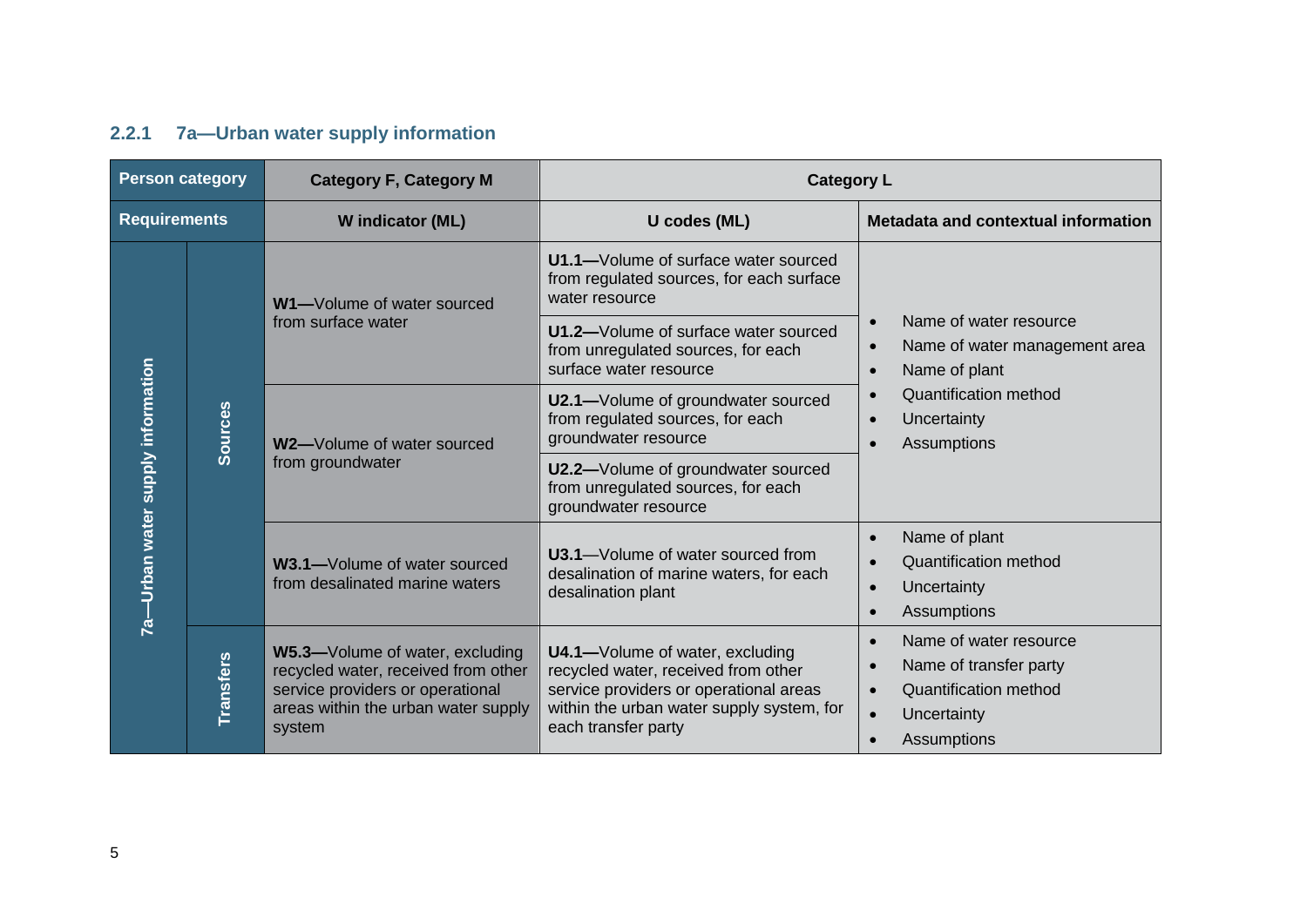| <b>Person category</b>            |                  | <b>Category F, Category M</b>                                                                                                                              | <b>Category L</b>                                                                                                                                                                  |                                                                                                                                                                                        |
|-----------------------------------|------------------|------------------------------------------------------------------------------------------------------------------------------------------------------------|------------------------------------------------------------------------------------------------------------------------------------------------------------------------------------|----------------------------------------------------------------------------------------------------------------------------------------------------------------------------------------|
| <b>Requirements</b>               |                  | W indicator (ML)                                                                                                                                           | U codes (ML)                                                                                                                                                                       | Metadata and contextual information                                                                                                                                                    |
|                                   | <b>Transfers</b> | W14.3-Volume of water,<br>excluding recycled water, exported<br>to other service providers or<br>operational areas within the urban<br>water supply system | U8.1-Volume of water, excluding<br>recycled water, exported to other service<br>providers or operational areas within the<br>urban water supply system, for each<br>transfer party | Name of water resource<br>$\bullet$<br>Name of transfer party<br>$\bullet$<br><b>Quantification method</b><br>$\bullet$<br>Uncertainty<br>$\bullet$<br><b>Assumptions</b><br>$\bullet$ |
|                                   | Production       | W11.3-Volume of potable water<br>produced for supply into the urban<br>water supply system                                                                 | U9-Volume of potable water produced<br>for supply into the urban water supply<br>system                                                                                            |                                                                                                                                                                                        |
| 7a—Urban water supply information | Use              | W8.3-Volume of water supplied to<br>residential customers                                                                                                  | U10.1-Volume of water supplied to<br>residential customers                                                                                                                         |                                                                                                                                                                                        |
|                                   |                  |                                                                                                                                                            | U10.2-Volume of water supplied to<br>commercial, industrial and municipal<br>customers                                                                                             | <b>Quantification method</b><br>Uncertainty<br><b>Assumptions</b>                                                                                                                      |
|                                   |                  | W9.3-Volume of water supplied to<br>non-residential customers                                                                                              | U10.3-Volume of water supplied to<br>agricultural and individual irrigation<br>customers                                                                                           |                                                                                                                                                                                        |
|                                   |                  |                                                                                                                                                            | U10.4-Volume of water supplied to<br>irrigation water schemes                                                                                                                      |                                                                                                                                                                                        |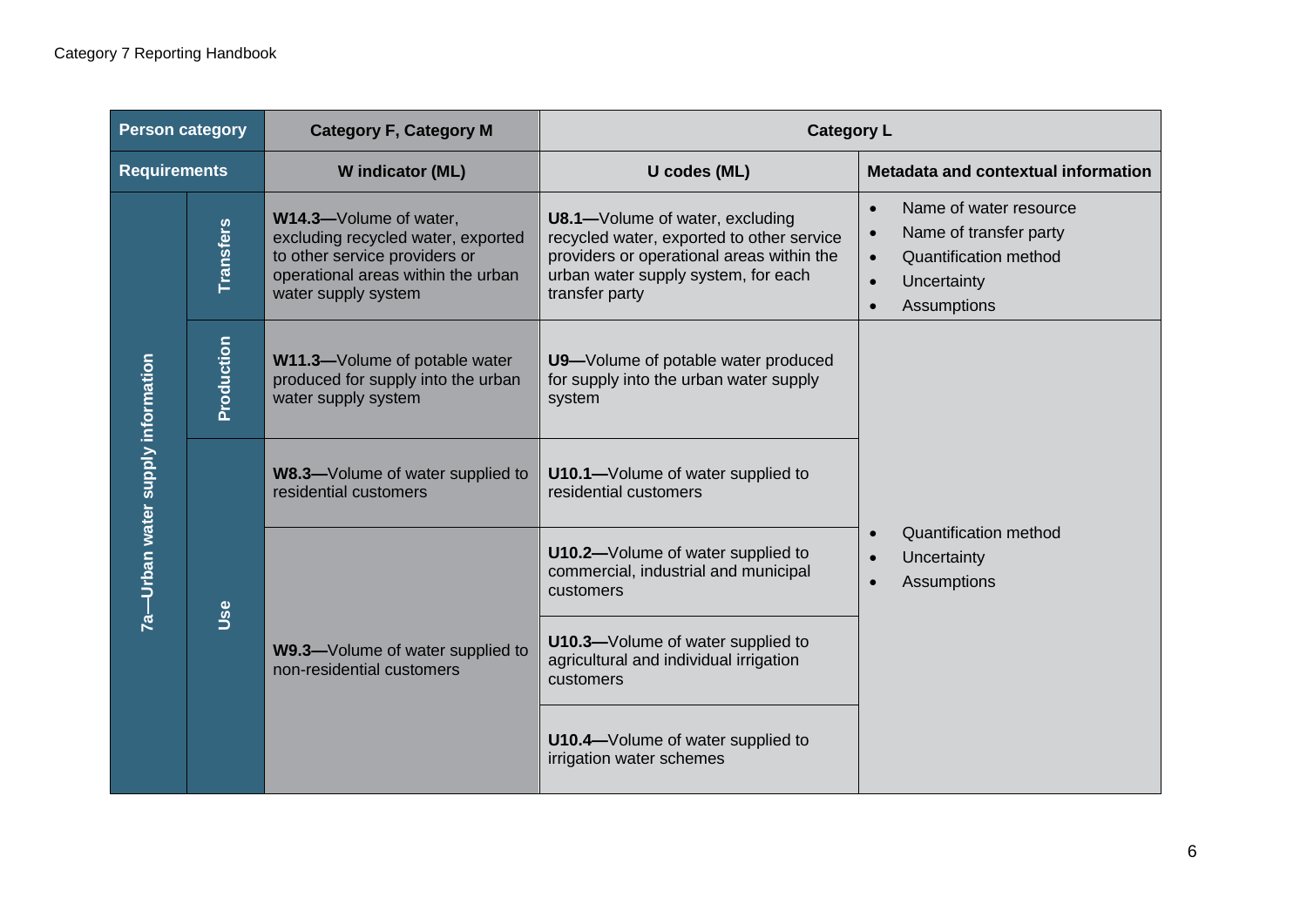| <b>Person category</b>          |     | <b>Category F, Category M</b>                                                                           | <b>Category L</b>                                                                                                                                         |                                                                                            |
|---------------------------------|-----|---------------------------------------------------------------------------------------------------------|-----------------------------------------------------------------------------------------------------------------------------------------------------------|--------------------------------------------------------------------------------------------|
| <b>Requirements</b>             |     | W indicator (ML)                                                                                        | U codes (ML)                                                                                                                                              | Metadata and contextual information                                                        |
| -Urban water supply information |     | <b>Continued</b><br>W9.3-Volume of water supplied to<br>non-residential customers                       | U10.5-Volume of water supplied to<br>other customers                                                                                                      |                                                                                            |
|                                 | Use |                                                                                                         | U10.6-Volume of water supplied as<br>environmental flows from the urban water<br>supply system                                                            | Quantification method<br>$\bullet$<br>Uncertainty<br>$\bullet$<br>Assumptions<br>$\bullet$ |
|                                 |     |                                                                                                         | U10.7-Volume of water supplied for own<br>use                                                                                                             |                                                                                            |
|                                 |     | W31-Volume of water returned to<br>surface water from the urban water<br>supply system                  | U6.1-Volume of water returned to<br>surface water from the urban water<br>supply system, for each surface water<br>resource                               | Name of water resource<br>$\bullet$<br>Name of water management area<br>$\bullet$          |
|                                 |     | W13-Volume of water returned as<br>environmental flows from outside of<br>the urban water supply system | U14.1-Volume of water returned as<br>environmental flows from outside the<br>urban water supply system, for each<br>surface water or groundwater resource | Quantification method<br>$\bullet$<br>Uncertainty<br>Assumptions                           |
| <u>ನ</u>                        |     | W10.1-Volume of non-revenue                                                                             | U12.2-Volume of non-revenue water -<br>real losses                                                                                                        | <b>Quantification method</b><br>Uncertainty<br>$\bullet$                                   |
|                                 |     | water                                                                                                   | U12.4-Volume of non-revenue water -<br>apparent losses                                                                                                    | Assumptions                                                                                |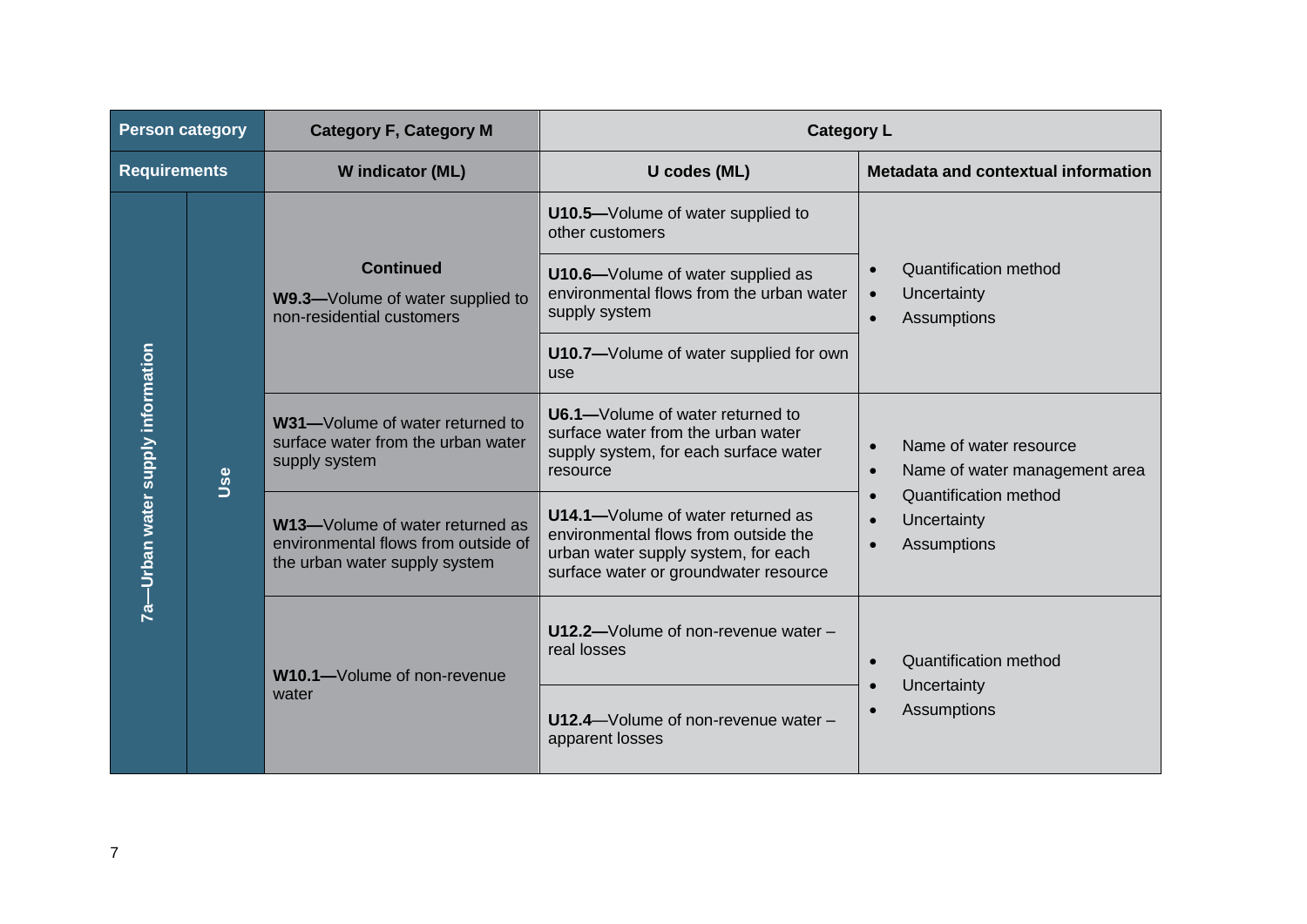### **2.2.2 7b—Urban wastewater information**

<span id="page-12-0"></span>

| <b>Person category</b>                    |                                | <b>Category F, Category M</b>                                         | <b>Category L</b>                                                                                                                                                      |                                                            |
|-------------------------------------------|--------------------------------|-----------------------------------------------------------------------|------------------------------------------------------------------------------------------------------------------------------------------------------------------------|------------------------------------------------------------|
| <b>Requirements</b>                       |                                | W indicator (ML)                                                      | U codes (ML)                                                                                                                                                           | Metadata and contextual information                        |
|                                           |                                | <b>W16-</b> Volume of wastewater,<br>excluding trade waste, collected | <b>U22.3–Volume of wastewater, excluding</b><br>trade waste, collected                                                                                                 | Quantification method<br>$\bullet$                         |
|                                           | <b>Wastewater</b><br>Collected | W17-Volume of trade waste<br>collected                                | U22.2-Volume of trade waste collected                                                                                                                                  | Uncertainty<br>Assumptions                                 |
| Urban wastewater information<br><u>مح</u> | Plant<br>$\overline{6}$        | W18.4-Volume of wastewater<br>inflow to wastewater treatment          | <b>U23.1—</b> Volume of wastewater inflow to<br>wastewater treatment plants (excluding to<br>bulk wastewater treatment plants), for<br>each wastewater treatment plant | Name of plant<br>$\bullet$<br><b>Quantification method</b> |
|                                           | Inflow                         | plants                                                                | <b>U23.2–Volume of wastewater inflow to</b><br>bulk wastewater treatment plants, for<br>each wastewater treatment plant                                                | Uncertainty<br>Assumptions<br>$\bullet$                    |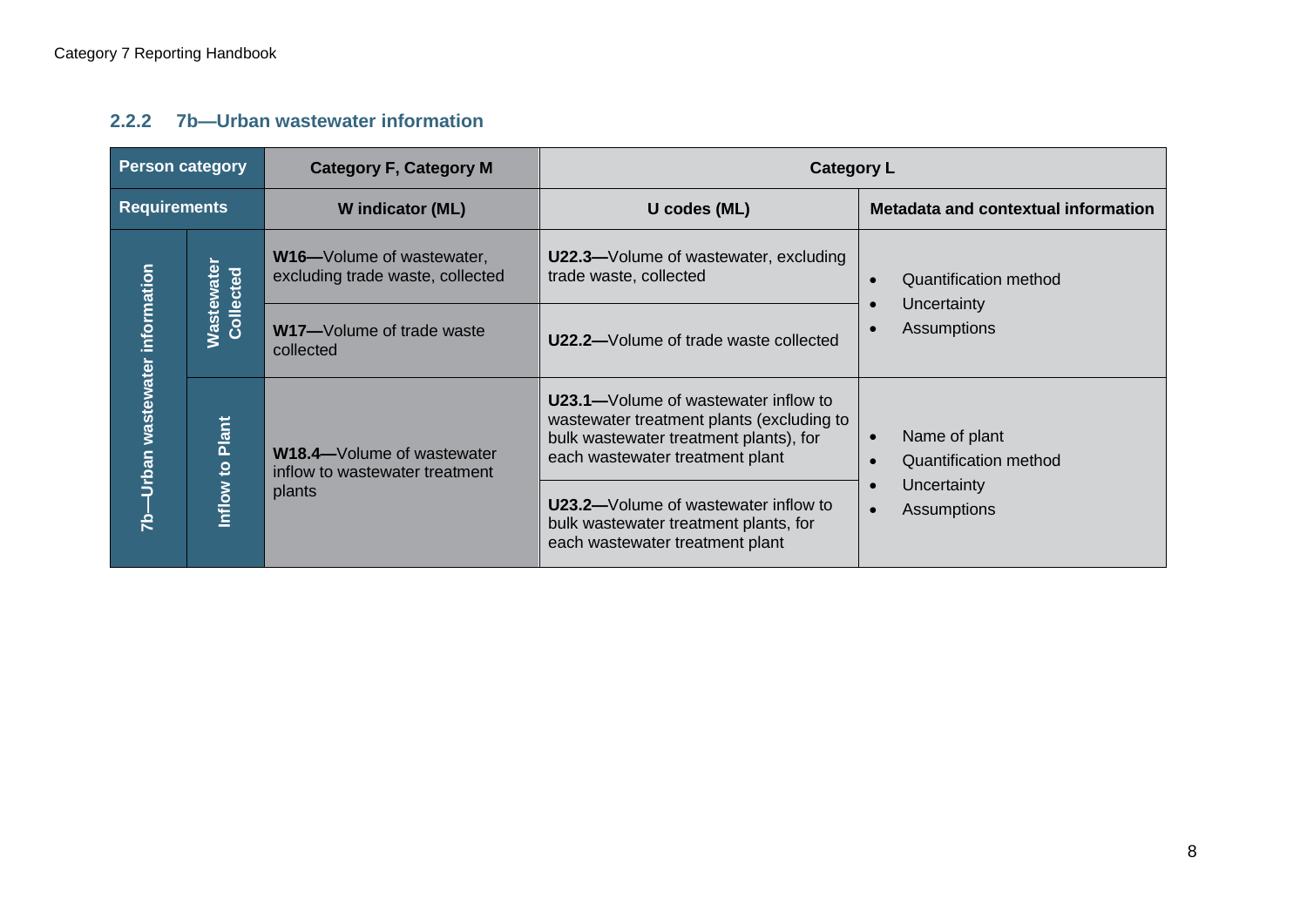| <b>Person category</b>             |                  | <b>Category F, Category M</b>                                                                                                     | <b>Category L</b>                                                                                                                                                                                                                                                                                                                                                                                                      |                                                                                                                                 |
|------------------------------------|------------------|-----------------------------------------------------------------------------------------------------------------------------------|------------------------------------------------------------------------------------------------------------------------------------------------------------------------------------------------------------------------------------------------------------------------------------------------------------------------------------------------------------------------------------------------------------------------|---------------------------------------------------------------------------------------------------------------------------------|
| <b>Requirements</b>                |                  | W indicator (ML)                                                                                                                  | U codes (ML)                                                                                                                                                                                                                                                                                                                                                                                                           | <b>Metadata and contextual</b><br>information                                                                                   |
| -Urban wastewater information<br>Ŕ | <b>Transfers</b> | W18.2-Volume of wastewater<br>received from other service providers<br>or operational areas within the urban<br>wastewater system | U20.1-Volume of wastewater received<br>from other service providers or operational<br>areas within the urban wastewater system<br>(excluding to a bulk wastewater treatment<br>system), for each transfer party and<br>wastewater treatment plant<br>U20.3-Volume of wastewater received<br>from other service providers to a bulk<br>wastewater treatment system, for each<br>transfer party and wastewater treatment | Name of plant<br>Name of transfer party<br><b>Quantification method</b><br>Uncertainty<br>Assumptions                           |
|                                    |                  | W18.1-Volume of wastewater<br>exported to other service providers or<br>operational areas within the urban<br>wastewater system   | plant<br>U21.1-Volume of wastewater exported to<br>other service providers or operational areas<br>within the urban wastewater system, for<br>each transfer party and wastewater<br>treatment plant<br>U20.4-Volume of treated wastewater<br>received from own organisation, for each<br>wastewater treatment plant                                                                                                    | Name of plant<br>$\bullet$<br>Name of transfer party<br>$\bullet$<br><b>Quantification method</b><br>Uncertainty<br>Assumptions |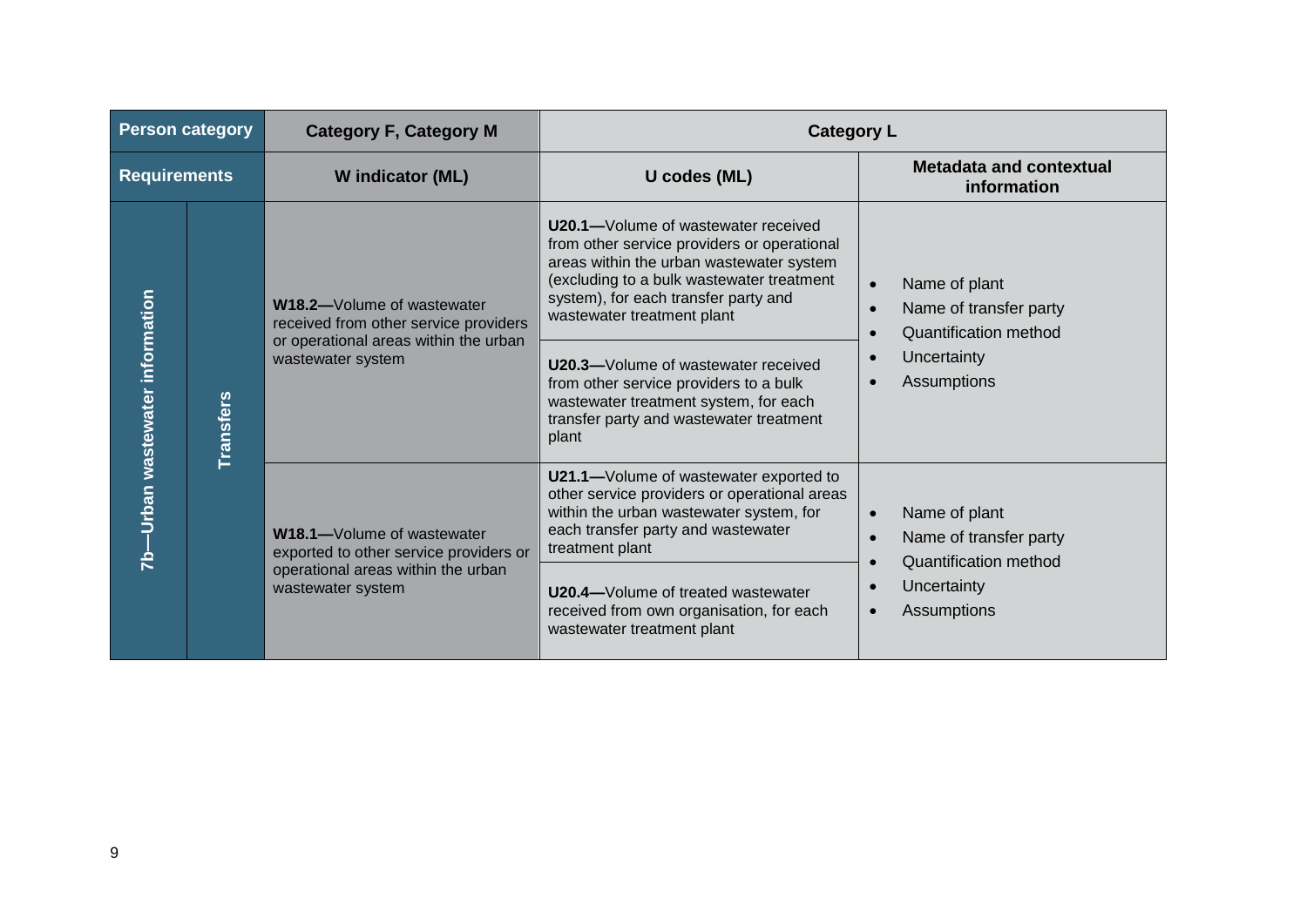| <b>Person category</b>             |                                | <b>Category F, Category M</b>                                                   | <b>Category L</b>                                                                                                              |                                                                                                       |
|------------------------------------|--------------------------------|---------------------------------------------------------------------------------|--------------------------------------------------------------------------------------------------------------------------------|-------------------------------------------------------------------------------------------------------|
| <b>Requirements</b>                |                                | W indicator (ML)                                                                | U codes (ML)                                                                                                                   | Metadata and contextual information                                                                   |
|                                    | Extraction for<br>Sewer Mining | W18.3-Volume of wastewater<br>taken through sewer mining                        | <b>U83.1-</b> Volume of wastewater taken<br>through sewer mining, for each<br>reclamation plant                                |                                                                                                       |
|                                    | <b>Outflow from Plant</b>      | W18.5-Volume of treated effluent<br>outflow from wastewater treatment<br>plants | U24.1-Volume of treated effluent<br>outflow from each wastewater treatment<br>plant                                            |                                                                                                       |
| -Urban wastewater information<br>Ŕ |                                | W29-Total volume of treated<br>wastewater disposals                             | U25.1-Volume of treated wastewater<br>disposals to surface water, for each<br>wastewater treatment plant                       | Name of plant<br><b>Quantification method</b><br>$\bullet$<br>Uncertainty<br>$\bullet$<br>Assumptions |
|                                    |                                |                                                                                 | U25.2-Volume of treated wastewater<br>disposals to landscape, for each<br>wastewater treatment plant                           |                                                                                                       |
|                                    |                                |                                                                                 | U25.3-Volume of treated wastewater<br>disposals to sea or estuary, for each<br>wastewater treatment plant                      |                                                                                                       |
|                                    |                                |                                                                                 | U29.1-Volume of treated wastewater<br>disposals back to sewer for further<br>treatment, for each wastewater treatment<br>plant |                                                                                                       |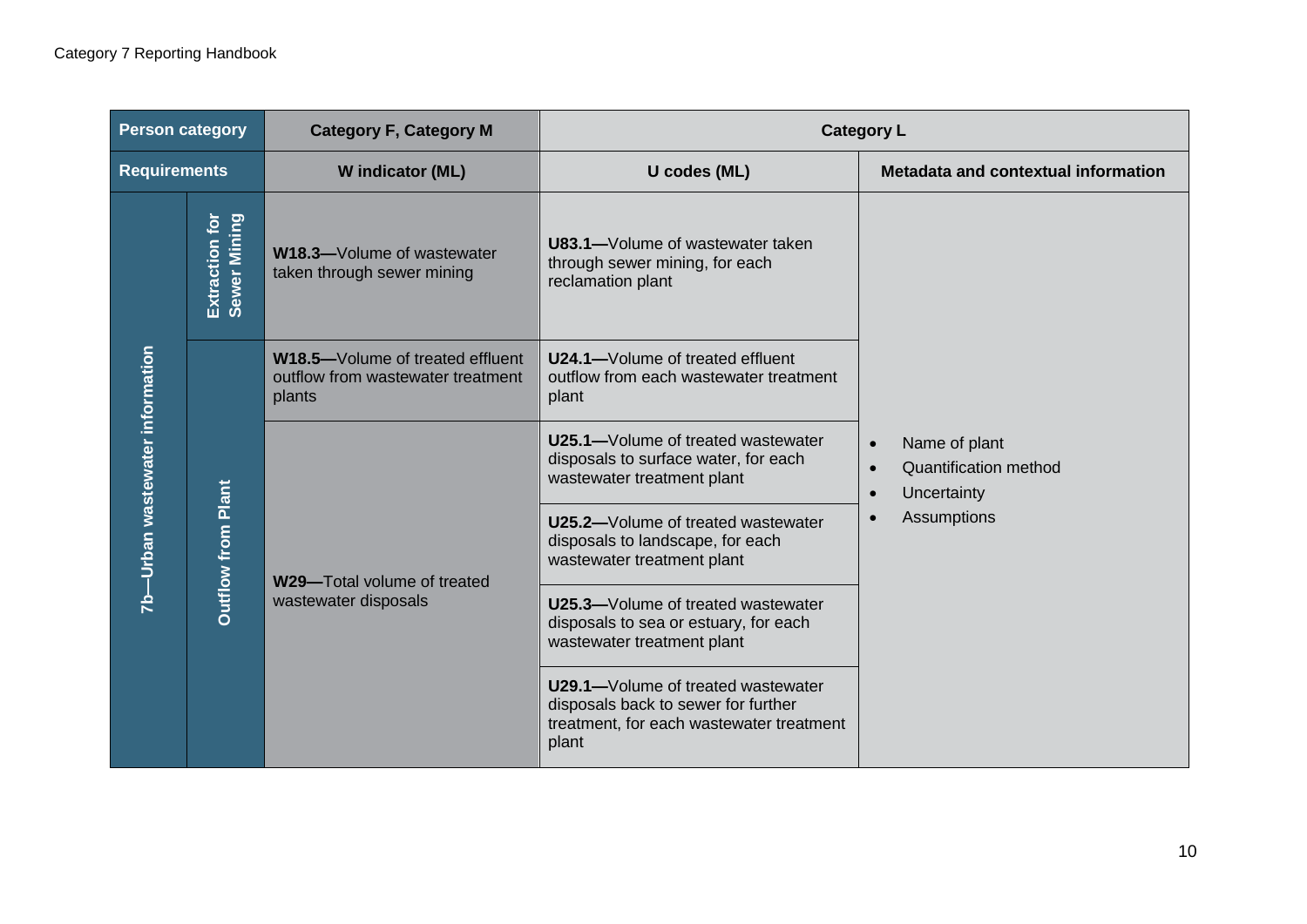| <b>Person category</b>       |                              | <b>Category F, Category M</b>                     | <b>Category L</b>                                                      |                                                     |
|------------------------------|------------------------------|---------------------------------------------------|------------------------------------------------------------------------|-----------------------------------------------------|
| <b>Requirements</b>          |                              | W indicator (ML)                                  | U codes (ML)                                                           | Metadata and contextual information                 |
|                              |                              |                                                   | <b>U28.4-</b> Volume of losses during<br>wastewater collection process |                                                     |
| Urban wastewater information | from Plant<br><b>Outflow</b> | W30-Volume of wastewater<br>losses and discharges | U28.9-Volume of losses during<br>wastewater treatment process          | Quantification method<br>Uncertainty<br>Assumptions |
| 은                            |                              |                                                   | U28.13-Volume of losses during<br>management of treated wastewater     |                                                     |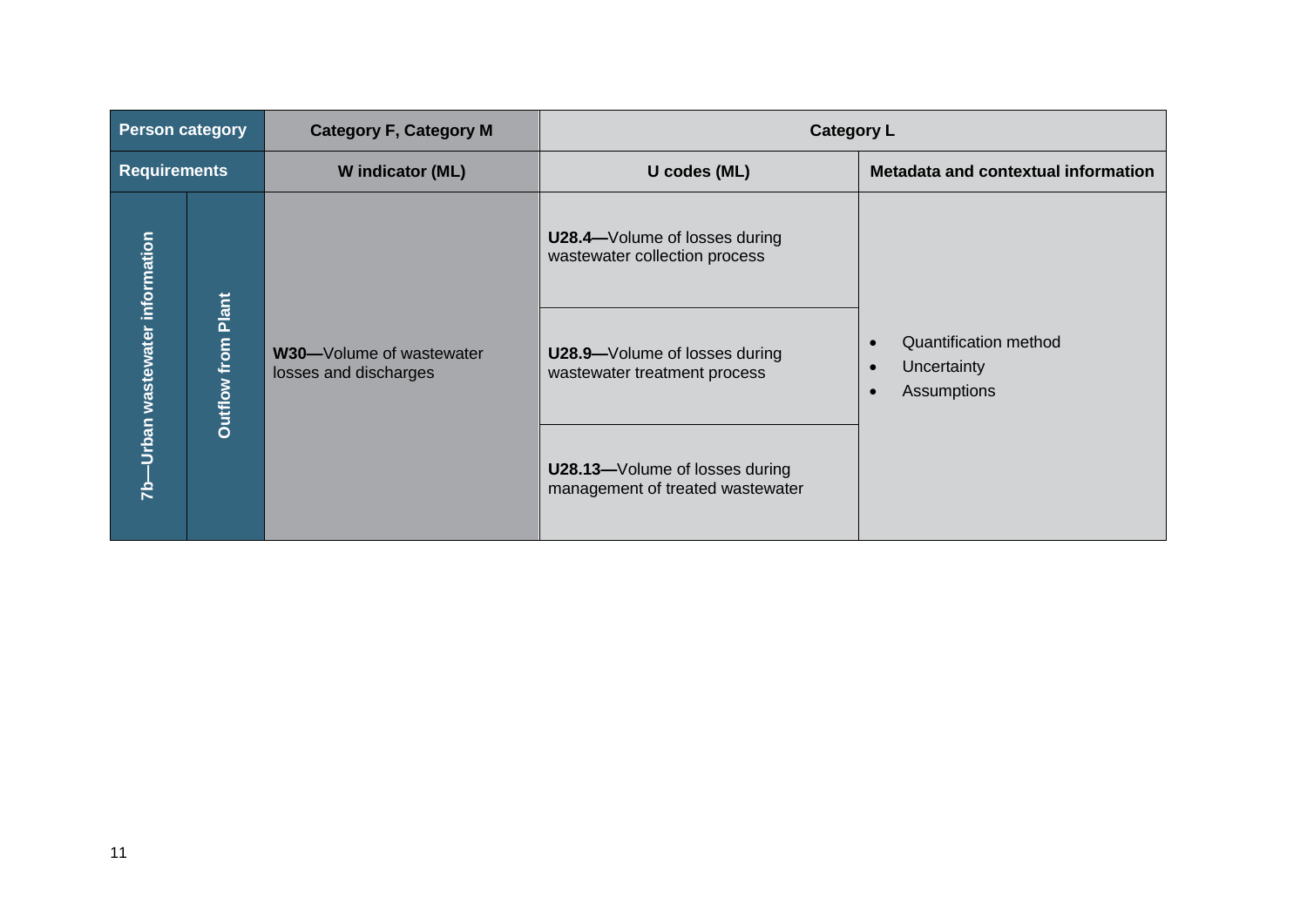### **2.2.3 7c—Urban recycled water information**

<span id="page-16-0"></span>

| <b>Person category</b>              |                  | <b>Category F, Category M</b>                                                                                                 | <b>Category L</b>                                                                                                                                                                           |                                                                                                                                                           |
|-------------------------------------|------------------|-------------------------------------------------------------------------------------------------------------------------------|---------------------------------------------------------------------------------------------------------------------------------------------------------------------------------------------|-----------------------------------------------------------------------------------------------------------------------------------------------------------|
| <b>Requirements</b>                 |                  | W indicator (ML)                                                                                                              | U codes (ML)                                                                                                                                                                                | Metadata and contextual information                                                                                                                       |
|                                     | <b>Transfers</b> | W6-Volume of recycled water<br>received from other service<br>providers or operational areas<br>within the urban water system | U41.1-Volume of recycled water<br>received from other service providers or<br>operational areas within the urban water<br>system, for each transfer party and<br>wastewater treatment plant | Name of plant<br>$\bullet$<br>Name of transfer party<br>$\bullet$<br><b>Quantification method</b><br>$\bullet$<br>Uncertainty<br>Assumptions<br>$\bullet$ |
|                                     |                  | W15-Volume of recycled water<br>exported to other service providers<br>or operational areas within the<br>urban water system  | U42.1-Volume of recycled water<br>exported to other service providers or<br>operational areas within the urban water<br>system, for each transfer party and<br>wastewater treatment plant   |                                                                                                                                                           |
| 7c-Urban recycled water information | Use              | W20-Volume of recycled water<br>supplied to residential customers                                                             | U44.1-Volume of recycled water<br>supplied to residential customers, for<br>each treatment plant                                                                                            |                                                                                                                                                           |
|                                     |                  |                                                                                                                               | U43.5-Volume of recycled water<br>supplied for own use, for each treatment<br>plant                                                                                                         | Name of plant<br>$\bullet$                                                                                                                                |
|                                     |                  | W21-Volume of recycled water<br>supplied to non-residential<br>customers                                                      | U44.2-Volume of recycled water<br>supplied to commercial, industrial and<br>municipal customers, for each treatment<br>plant                                                                | <b>Quantification method</b><br>$\bullet$<br>Uncertainty<br>Assumptions<br>$\bullet$                                                                      |
|                                     |                  |                                                                                                                               | U44.3-Volume of recycled water<br>supplied to agricultural and individual<br>irrigation customers, for each treatment<br>plant                                                              |                                                                                                                                                           |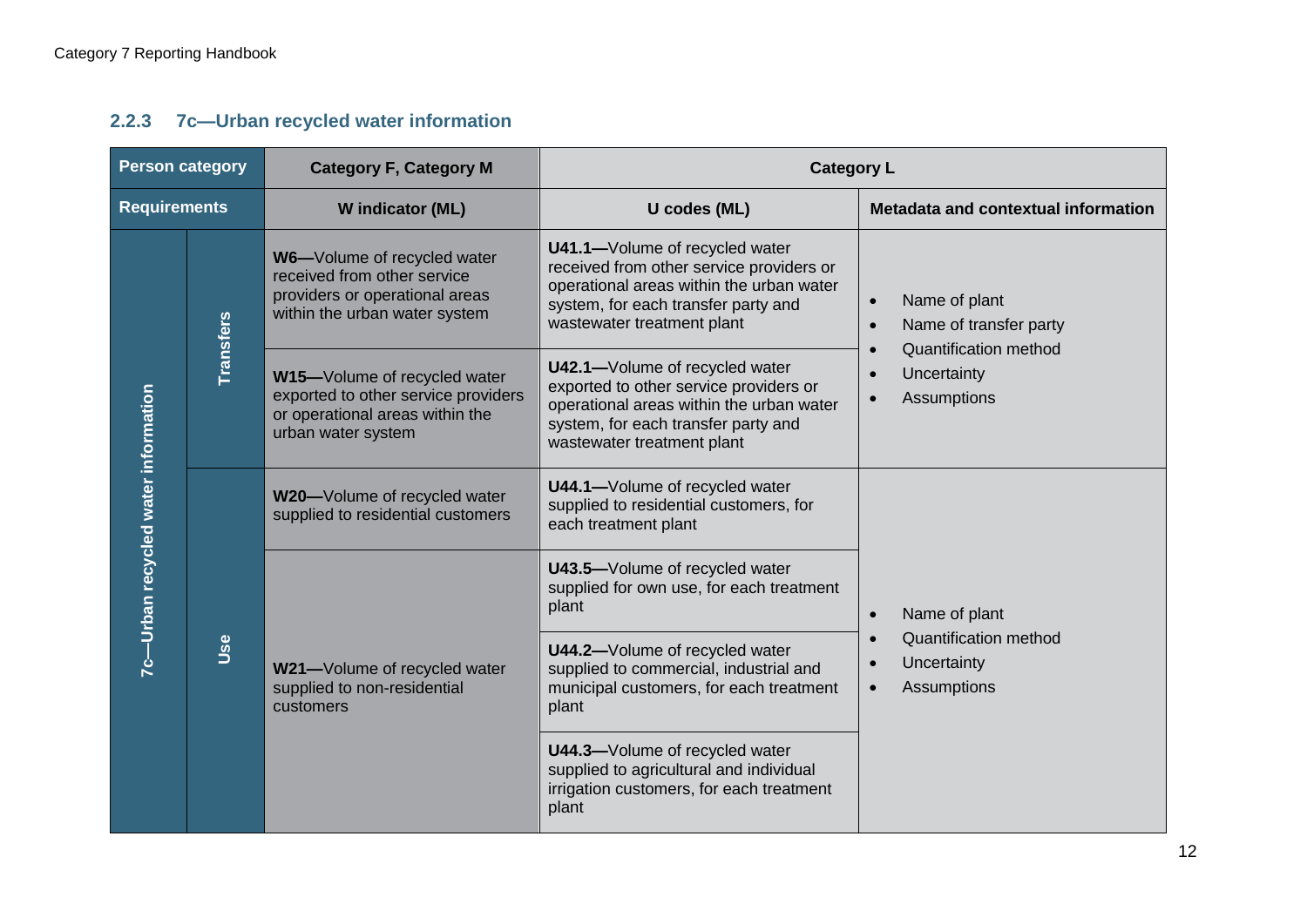| <b>Person category</b>            |  | <b>Category F, Category M</b>                                                                | <b>Category L</b>                                                                                   |                                                            |  |
|-----------------------------------|--|----------------------------------------------------------------------------------------------|-----------------------------------------------------------------------------------------------------|------------------------------------------------------------|--|
| <b>Requirements</b>               |  | W indicator (ML)                                                                             | U codes (ML)                                                                                        | Metadata and contextual information                        |  |
|                                   |  |                                                                                              | U44.4-Volume of recycled water<br>supplied to irrigation water schemes, for<br>each treatment plant |                                                            |  |
|                                   |  | <b>Continued</b><br>W21-Volume of recycled water<br>supplied to non-residential<br>customers | U44.5-Volume of recycled water<br>supplied for groundwater recharge, for<br>each treatment plant    | Name of plant<br>$\bullet$<br><b>Quantification method</b> |  |
| -Urban recycled water information |  | Jse                                                                                          | U44.10-Volume of recycled water<br>supplied to other customers, for each<br>treatment plant         | Uncertainty<br>Assumptions                                 |  |
|                                   |  | W23-Volume of recycled water<br>supplied as environmental flows                              | U44.6-Volume of recycled water<br>supplied as environmental flows, for each<br>treatment plant      |                                                            |  |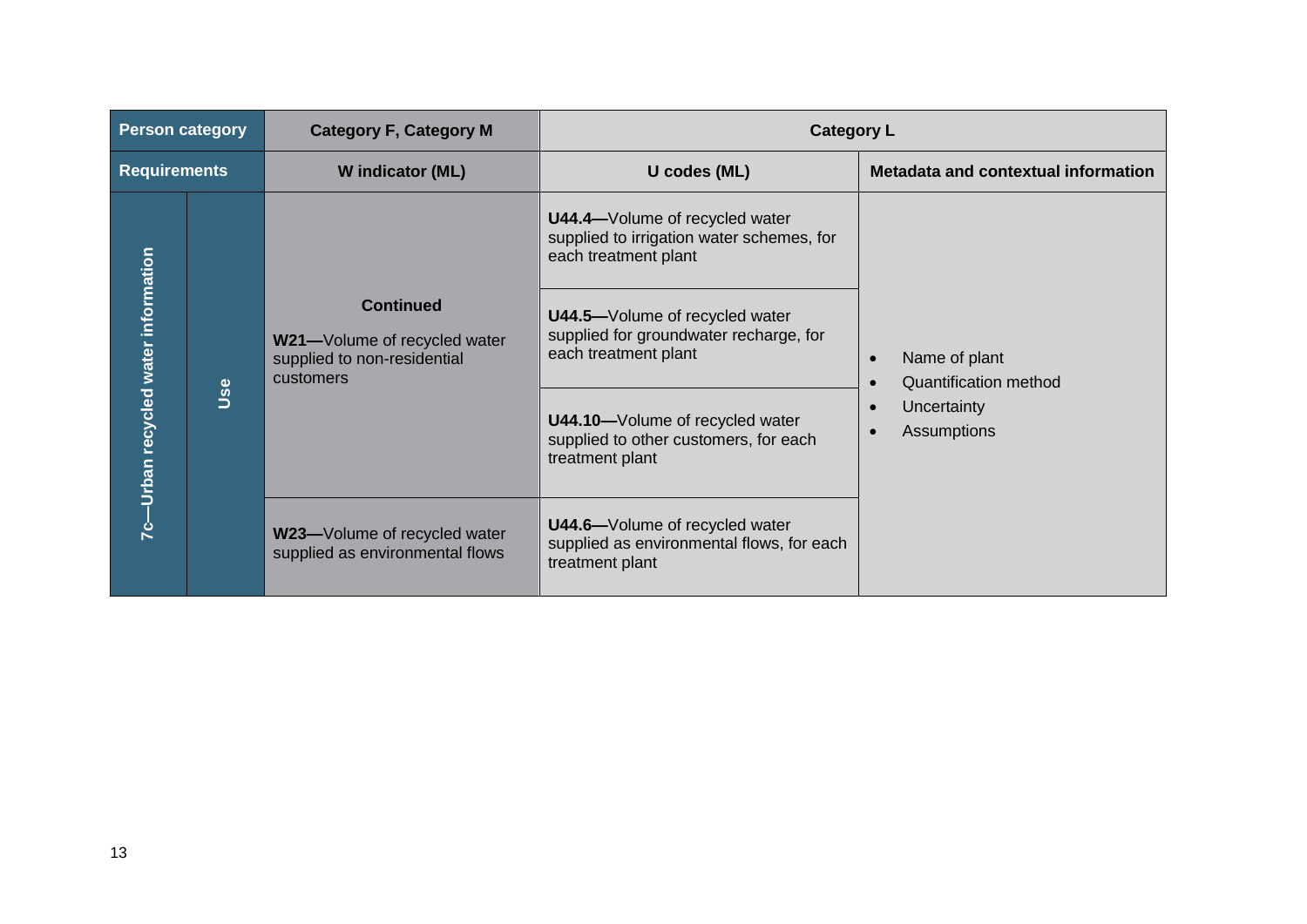### **2.2.4 7d—Urban stormwater information**

<span id="page-18-0"></span>

| <b>Person category</b>          |     | <b>Category F, Category M</b>                                            | <b>Category L</b>                                                                                                                             |                                                                                 |
|---------------------------------|-----|--------------------------------------------------------------------------|-----------------------------------------------------------------------------------------------------------------------------------------------|---------------------------------------------------------------------------------|
| <b>Requirements</b>             |     | W indicator (ML)                                                         | U codes (ML)                                                                                                                                  | Metadata and contextual information                                             |
|                                 |     | W28.4-Volume of urban<br>stormwater supplied to residential<br>customers | U62.1-Volume of urban stormwater<br>supplied to residential customers, for<br>each stormwater harvesting scheme                               |                                                                                 |
|                                 |     |                                                                          | U62.2-Volume of urban stormwater<br>supplied to commercial, industrial and<br>municipal customers, for each<br>stormwater harvesting scheme   |                                                                                 |
| 7d-Urban stormwater information |     |                                                                          | U62.3-Volume of urban stormwater<br>supplied to agricultural and individual<br>irrigation customers, for each stormwater<br>harvesting scheme | Name of stormwater harvesting                                                   |
|                                 | Use | W28.5-Volume of urban<br>stormwater supplied to non-                     | U62.4-Volume of urban stormwater<br>supplied to irrigation water schemes, for<br>each stormwater harvesting scheme                            | scheme<br><b>Quantification method</b><br>$\bullet$<br>Uncertainty<br>$\bullet$ |
|                                 |     | residential customers                                                    | U62.5-Volume of urban stormwater<br>supplied for groundwater recharge, for<br>each stormwater harvesting scheme                               | <b>Assumptions</b>                                                              |
|                                 |     |                                                                          | U62.6-Volume of urban stormwater<br>supplied as environmental flows, for each<br>stormwater harvesting scheme                                 |                                                                                 |
|                                 |     |                                                                          | U62.10-Volume of urban stormwater<br>supplied to other customers, for each<br>stormwater harvesting scheme                                    |                                                                                 |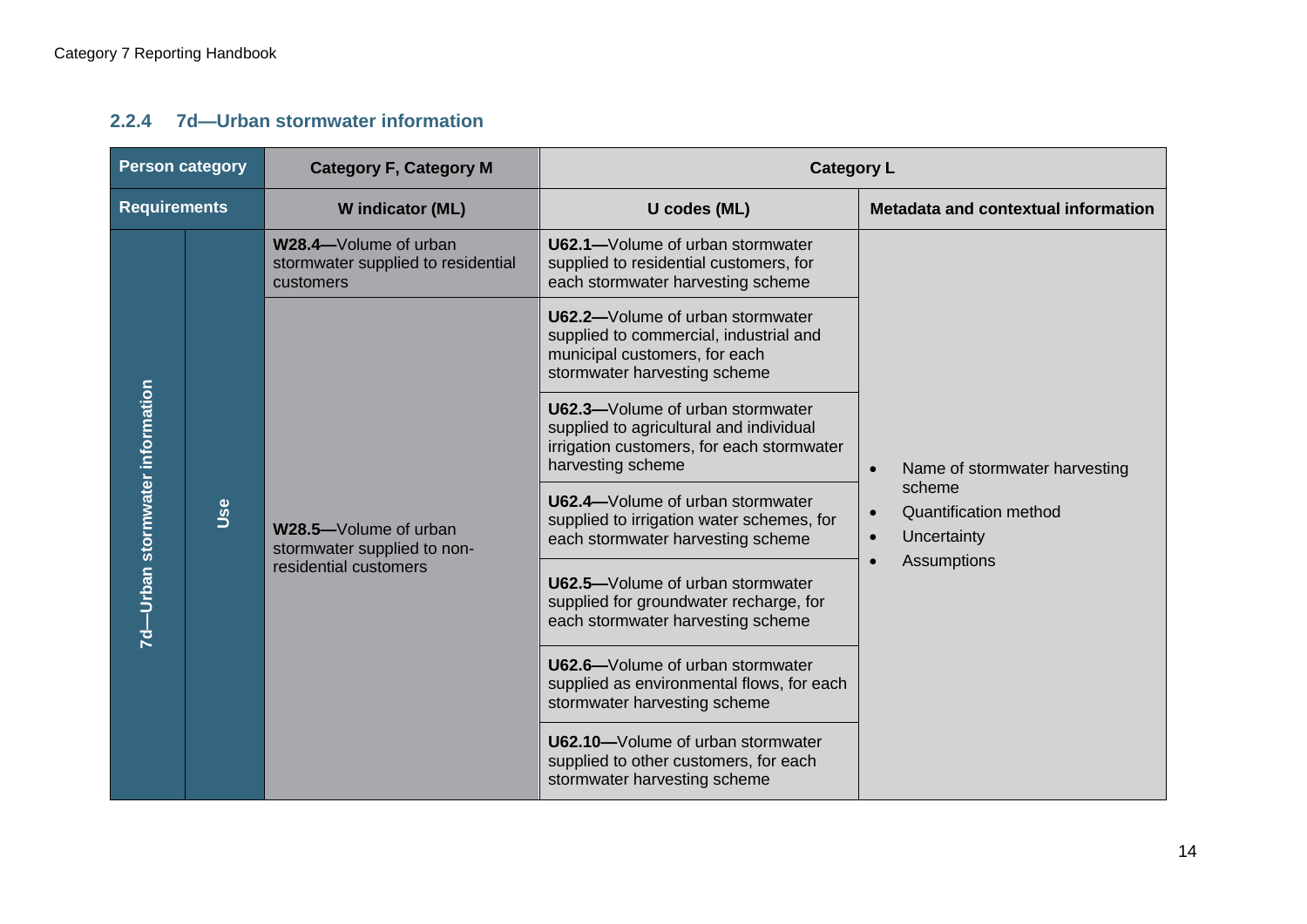# <span id="page-19-0"></span>**3 Urban water supply system (subcategory 7a)**

An urban water supply system is a system used for the collection, transmission, treatment, storage and distribution of water extracted from water sources and supplied to consumers; e.g. residential properties, commercial premises and industrial operations.

The conceptualisation of the urban water supply system for the provision of subcategory 7a—Urban water supply information is shown in Figure 3.1. The figure illustrates the inflows and outflows of the system for which information is collected. For the purposes of the Regulations recycled water and urban stormwater are reported separately to the urban water supply system under subcategory 7c and 7d respectively.

| Sources of water |                                  | <b>Water use</b> |
|------------------|----------------------------------|------------------|
|                  | <b>Urban Water Supply System</b> |                  |
| <b>Transfers</b> | (subcategory 7a)                 | <b>Transfers</b> |
|                  | <b>Water produced</b>            |                  |
|                  |                                  |                  |

#### **Figure 3.1 The urban water supply system**

### <span id="page-19-1"></span>3.1 Sources of water

Information on the sources of water used by utilities supports an understanding of the availability and use of water resources across the nation. It provides insight into the diversity of supply sources and can inform water security policy, planning and management decisions.

Information on water sources is also important for understanding and comparing the relative performance of utilities. For example, the cost of treating water to an acceptable standard and supplying it to users affects the revenue collected by water utilities, their profitability and the strength of their water-usage pricing signal.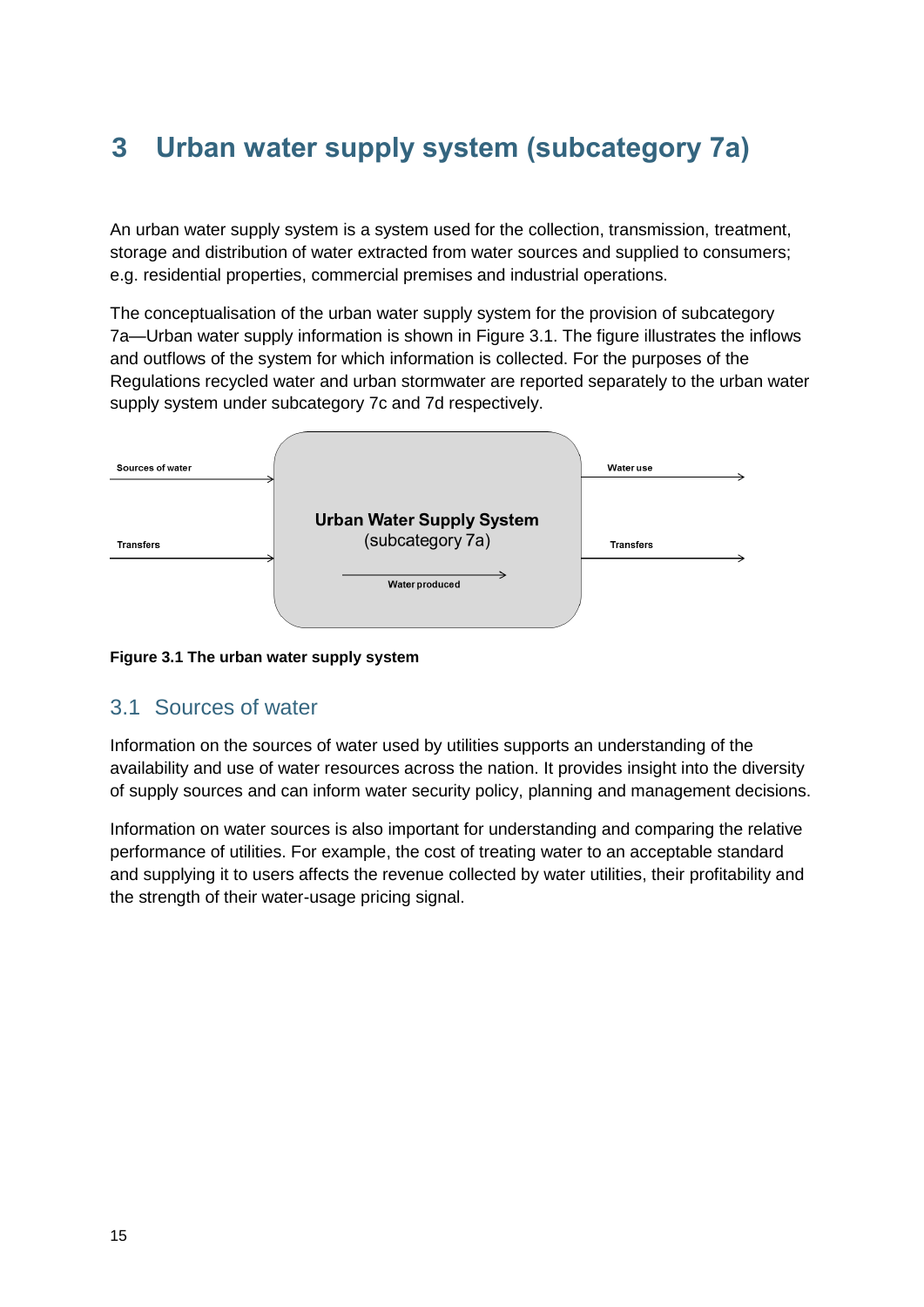### <span id="page-20-0"></span>**3.1.1 Water sourced from surface water**

| W indicator/         | W1-Volume of water sourced from                                                                                                                                                                              | U1.1-Volume of surface water sourced<br>from regulated sources, for each<br>surface water resource   |  |
|----------------------|--------------------------------------------------------------------------------------------------------------------------------------------------------------------------------------------------------------|------------------------------------------------------------------------------------------------------|--|
| <b>U</b> code        | surface water                                                                                                                                                                                                | U1.2-Volume of surface water sourced<br>from unregulated sources, for each<br>surface water resource |  |
|                      | The gross volume of water taken by the utility from surface water sources during<br>the reporting year, in megalitres (ML).                                                                                  |                                                                                                      |  |
|                      | Surface water sources includes:                                                                                                                                                                              |                                                                                                      |  |
|                      | $\blacktriangleright$ rivers, creeks and streams                                                                                                                                                             |                                                                                                      |  |
|                      | $\blacktriangleright$ surface water storages                                                                                                                                                                 |                                                                                                      |  |
|                      | $\blacktriangleright$ irrigation channels                                                                                                                                                                    |                                                                                                      |  |
|                      | and excludes:                                                                                                                                                                                                |                                                                                                      |  |
|                      | x.<br>urban stormwater.                                                                                                                                                                                      |                                                                                                      |  |
|                      | The reported volume includes:                                                                                                                                                                                |                                                                                                      |  |
| <b>General</b>       | any water returned to surface water (also reported separately under<br>W31/U6.1)                                                                                                                             |                                                                                                      |  |
| supporting           | v water taken by service providers operating on behalf of the utility                                                                                                                                        |                                                                                                      |  |
| notes                | unmetered volumes – information on estimates should be included in the<br>$\checkmark$<br>associated footnote (W indicators) or quantification method (U codes)                                              |                                                                                                      |  |
|                      | and excludes:                                                                                                                                                                                                |                                                                                                      |  |
|                      | water purchased from another service provider such as a bulk water<br>x<br>supplier (reported separately as W5.3/U4.1).                                                                                      |                                                                                                      |  |
|                      | The reported volume should be based on the metered inflow of raw water to<br>WTPs or metered extraction of raw water where it is supplied directly into the<br>urban system without treatment.               |                                                                                                      |  |
|                      | If a WTP inflow measurement is not available an outflow measurement can be<br>used. In such cases this should be documented in the associated footnote (W<br>indicators) or quantification method (U codes). |                                                                                                      |  |
|                      | Where possible, avoid reporting volumes based on meters that are upstream of a<br>WTP. Distribution system losses and gains can influence the measured volume<br>significantly.                              |                                                                                                      |  |
| U code<br>supporting | Regulated surface water sources are those subject to the controlled<br>management of water releases and are typically subject to entitlements and<br>annual allocation announcements.                        |                                                                                                      |  |
| notes                | Unregulated surface water sources are not subject to allocations.                                                                                                                                            |                                                                                                      |  |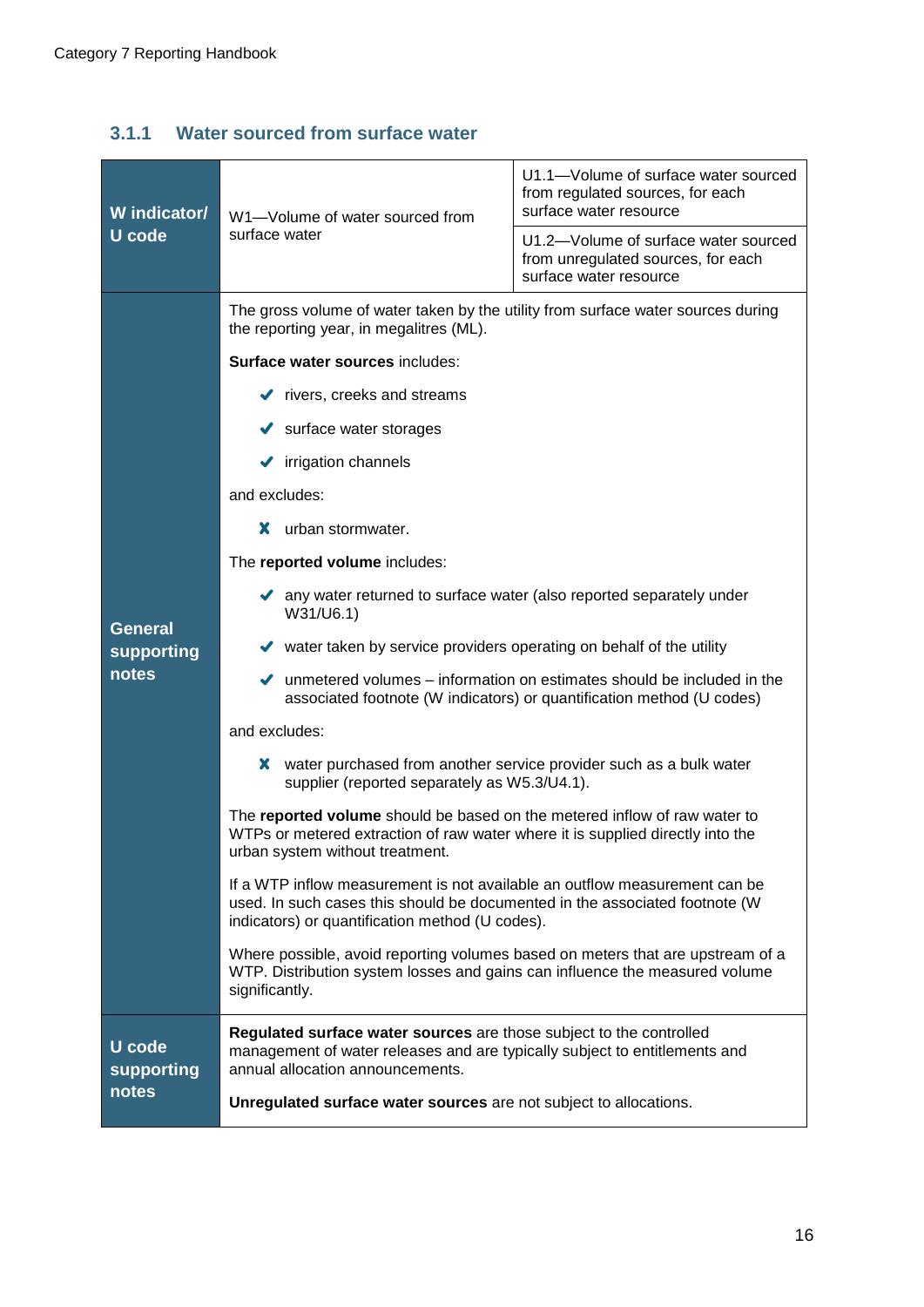### <span id="page-21-0"></span>**3.1.2 Water sourced from groundwater**

| W indicator/<br>U code               | W2-Volume of water sourced from<br>groundwater                                                                                                                                                            | U2.1-Volume of groundwater sourced<br>from regulated sources, for each<br>groundwater resource   |  |
|--------------------------------------|-----------------------------------------------------------------------------------------------------------------------------------------------------------------------------------------------------------|--------------------------------------------------------------------------------------------------|--|
|                                      |                                                                                                                                                                                                           | U2.2-Volume of groundwater sourced<br>from unregulated sources, for each<br>groundwater resource |  |
|                                      | reporting year, in megalitres (ML).                                                                                                                                                                       | The net volume of water sourced by the utility from groundwater during the                       |  |
|                                      | <b>Groundwater sources includes:</b>                                                                                                                                                                      |                                                                                                  |  |
|                                      | $\blacktriangleright$ aquifers, including those subject to aquifer replenishment.                                                                                                                         |                                                                                                  |  |
|                                      | The reported volume includes:                                                                                                                                                                             |                                                                                                  |  |
|                                      | vater sourced by service providers operating infrastructure on behalf of<br>the utility                                                                                                                   |                                                                                                  |  |
| <b>General</b><br>supporting         | $\blacktriangleright$ unmetered volumes – information on estimates should be included in the<br>associated footnote (W indicators) or quantification method (U codes)                                     |                                                                                                  |  |
| notes                                | and excludes:                                                                                                                                                                                             |                                                                                                  |  |
|                                      | X.<br>groundwater purchased from another service provider such as a bulk<br>water supplier (reported separately as W5.3/U4.1).                                                                            |                                                                                                  |  |
|                                      | The reported volume should be based on the metered outflow of treated water<br>from WTPs or the metered extraction of raw water where it is supplied directly into<br>the urban system without treatment. |                                                                                                  |  |
|                                      | Where possible, avoid reporting volumes based on meters that are upstream of a<br>WTP. Distribution system losses and gains can influence the measured volume<br>significantly.                           |                                                                                                  |  |
| <b>U</b> code<br>supporting<br>notes | Regulated groundwater sources are subject to controlled management of water<br>releases and are typically subject to entitlements and annual allocation<br>announcements.                                 |                                                                                                  |  |
|                                      | Unregulated groundwater sources are not subject to entitlements and<br>allocations.                                                                                                                       |                                                                                                  |  |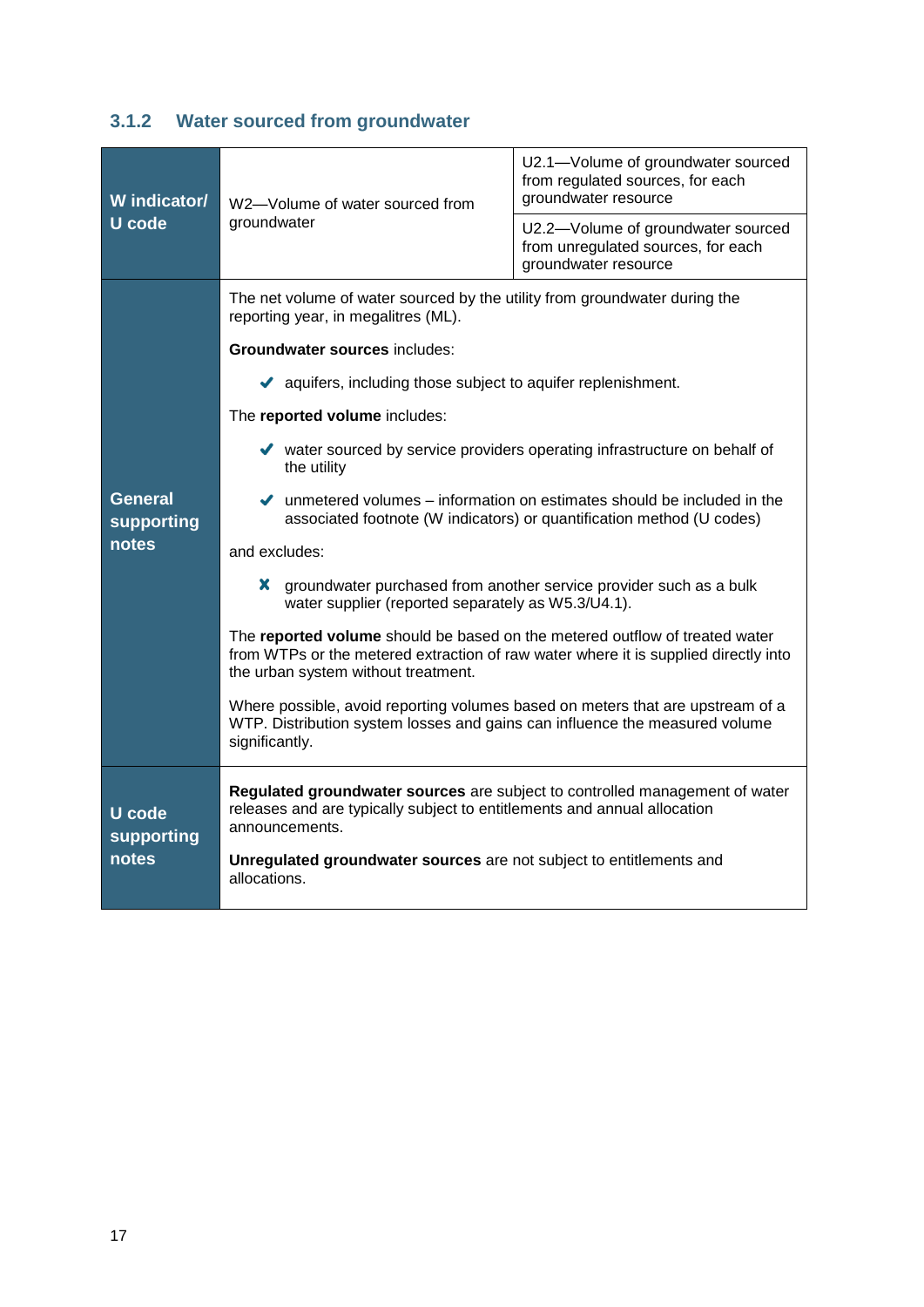÷

| W indicator/<br><b>U</b> code | W3.1-Volume of water sourced from<br>desalinated marine waters                                                                                                                                            | U3.1-Volume of water sourced from<br>desalination of marine waters, for each<br>desalination plant |  |
|-------------------------------|-----------------------------------------------------------------------------------------------------------------------------------------------------------------------------------------------------------|----------------------------------------------------------------------------------------------------|--|
|                               | The net volume of water produced by the utility from the desalination of marine or<br>estuarine water during the reporting year, in megalitres (ML).                                                      |                                                                                                    |  |
|                               | Marine or estuarine water excludes:                                                                                                                                                                       |                                                                                                    |  |
|                               | surface water<br>x.                                                                                                                                                                                       |                                                                                                    |  |
|                               | groundwater<br>х                                                                                                                                                                                          |                                                                                                    |  |
|                               | wastewater.<br>x.                                                                                                                                                                                         |                                                                                                    |  |
|                               | The reported volume includes:                                                                                                                                                                             |                                                                                                    |  |
| General                       | ◆ water produced by service providers operating infrastructure on behalf of<br>the utility                                                                                                                |                                                                                                    |  |
| supporting<br>notes           | $\blacktriangleright$ unmetered volumes – information on estimates should be included in the<br>associated footnote (W indicators) or quantification method (U codes)                                     |                                                                                                    |  |
|                               | and excludes:                                                                                                                                                                                             |                                                                                                    |  |
|                               | X.<br>water purchased from another service provider such as a bulk water<br>supplier (reported separately as W5.3/U4.1).                                                                                  |                                                                                                    |  |
|                               | The reported volume should be based on the metered outflow of treated water<br>from WTPs or the metered extraction of raw water where it is supplied directly into<br>the urban system without treatment. |                                                                                                    |  |
|                               | Where possible, avoid reporting volumes based on meters that are upstream of a<br>WTP. Distribution system losses and gains can influence the measured volume<br>significantly.                           |                                                                                                    |  |
|                               |                                                                                                                                                                                                           |                                                                                                    |  |

### <span id="page-22-0"></span>**3.1.3 Water sourced from desalination of marine waters**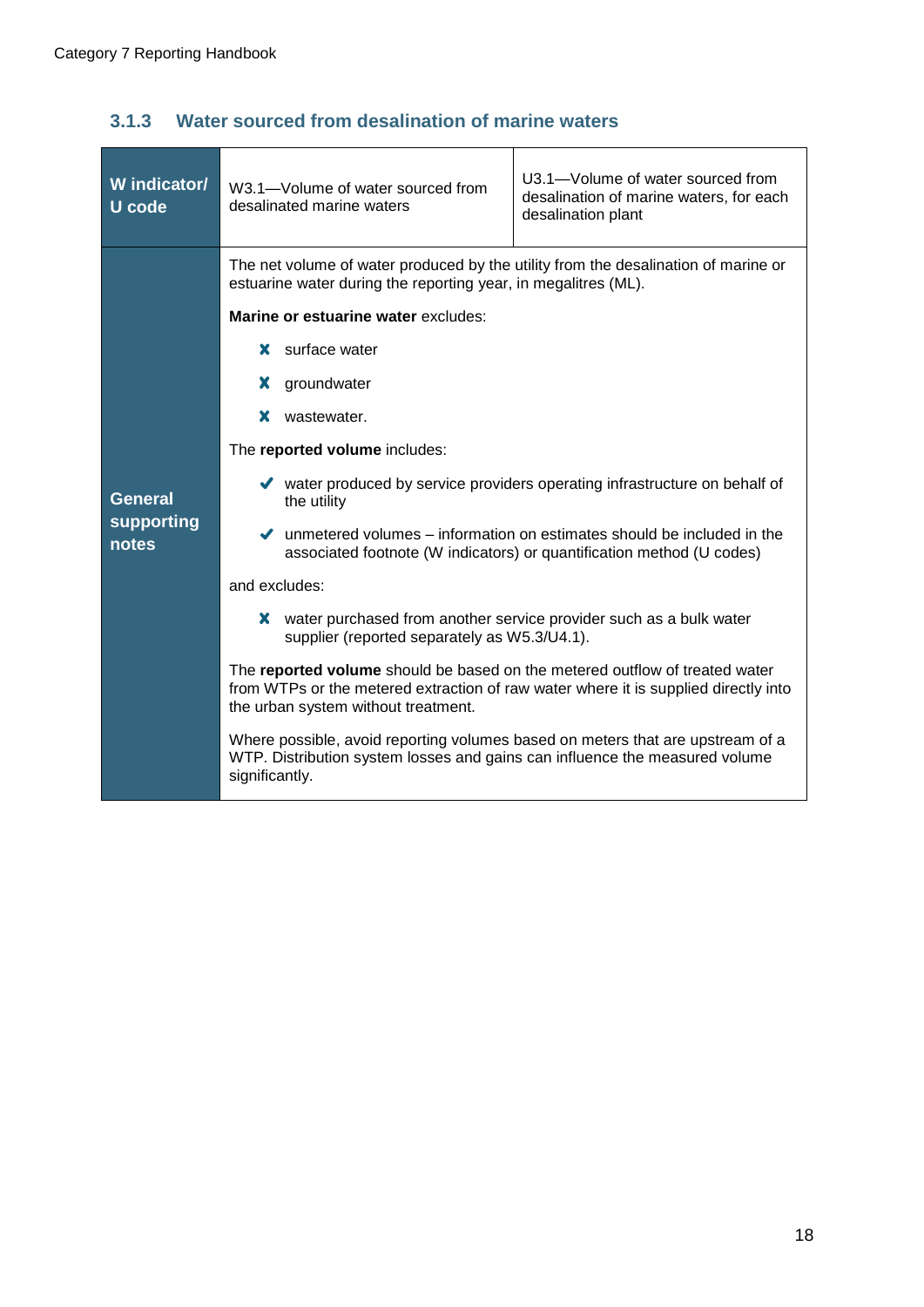### <span id="page-23-0"></span>3.2 Transfers

Information on water transfers supports an understanding of the availability and use of water resources in a regional context. It assists in understanding inter and intra catchment relationships and regional management practices and informs water security policy, planning and management decisions. For example, information on water transfers provides insight into the regional availability and use of water resources and water security and also provides information on the impact of urban centres on surrounding catchments and groundwater aquifers.

### <span id="page-23-1"></span>**3.2.1 Water received**

| W indicator/<br><b>U</b> code | U4.1-Volume of water, excluding<br>W5.3-Volume of water, excluding<br>recycled water, received from other<br>recycled water, received from other<br>service providers or operational areas<br>service providers or operational areas<br>within the urban water supply system,<br>within the urban water supply system<br>for each transfer party |  |  |
|-------------------------------|--------------------------------------------------------------------------------------------------------------------------------------------------------------------------------------------------------------------------------------------------------------------------------------------------------------------------------------------------|--|--|
|                               | The volume of water, potable and non-potable (excluding recycled water and<br>urban stormwater) received by the utility from another service provider or<br>operational area within the urban water supply system during the reporting year, in<br>megalitres (ML).                                                                              |  |  |
|                               | Other service providers includes:                                                                                                                                                                                                                                                                                                                |  |  |
|                               | $\blacktriangleright$ bulk water utilities                                                                                                                                                                                                                                                                                                       |  |  |
|                               | $\blacktriangleright$ third party infrastructure operators                                                                                                                                                                                                                                                                                       |  |  |
|                               | and excludes:                                                                                                                                                                                                                                                                                                                                    |  |  |
|                               | service providers operating infrastructure on behalf of the utility.<br>X.                                                                                                                                                                                                                                                                       |  |  |
| <b>General</b>                | The reported volume includes:                                                                                                                                                                                                                                                                                                                    |  |  |
| supporting<br>notes           | raw water<br>✔                                                                                                                                                                                                                                                                                                                                   |  |  |
|                               | $\blacktriangleright$ bulk water purchases                                                                                                                                                                                                                                                                                                       |  |  |
|                               | A any water that is subsequently exported to another utility                                                                                                                                                                                                                                                                                     |  |  |
|                               | $\blacktriangleright$ transfers not associated with a financial transaction                                                                                                                                                                                                                                                                      |  |  |
|                               | $\blacktriangleright$ unmetered volumes – information on estimates should be included in the<br>associated footnote (W indicators) or quantification method (U codes)                                                                                                                                                                            |  |  |
|                               | and excludes:                                                                                                                                                                                                                                                                                                                                    |  |  |
|                               | recycled water<br>х                                                                                                                                                                                                                                                                                                                              |  |  |
|                               | x<br>urban stormwater.                                                                                                                                                                                                                                                                                                                           |  |  |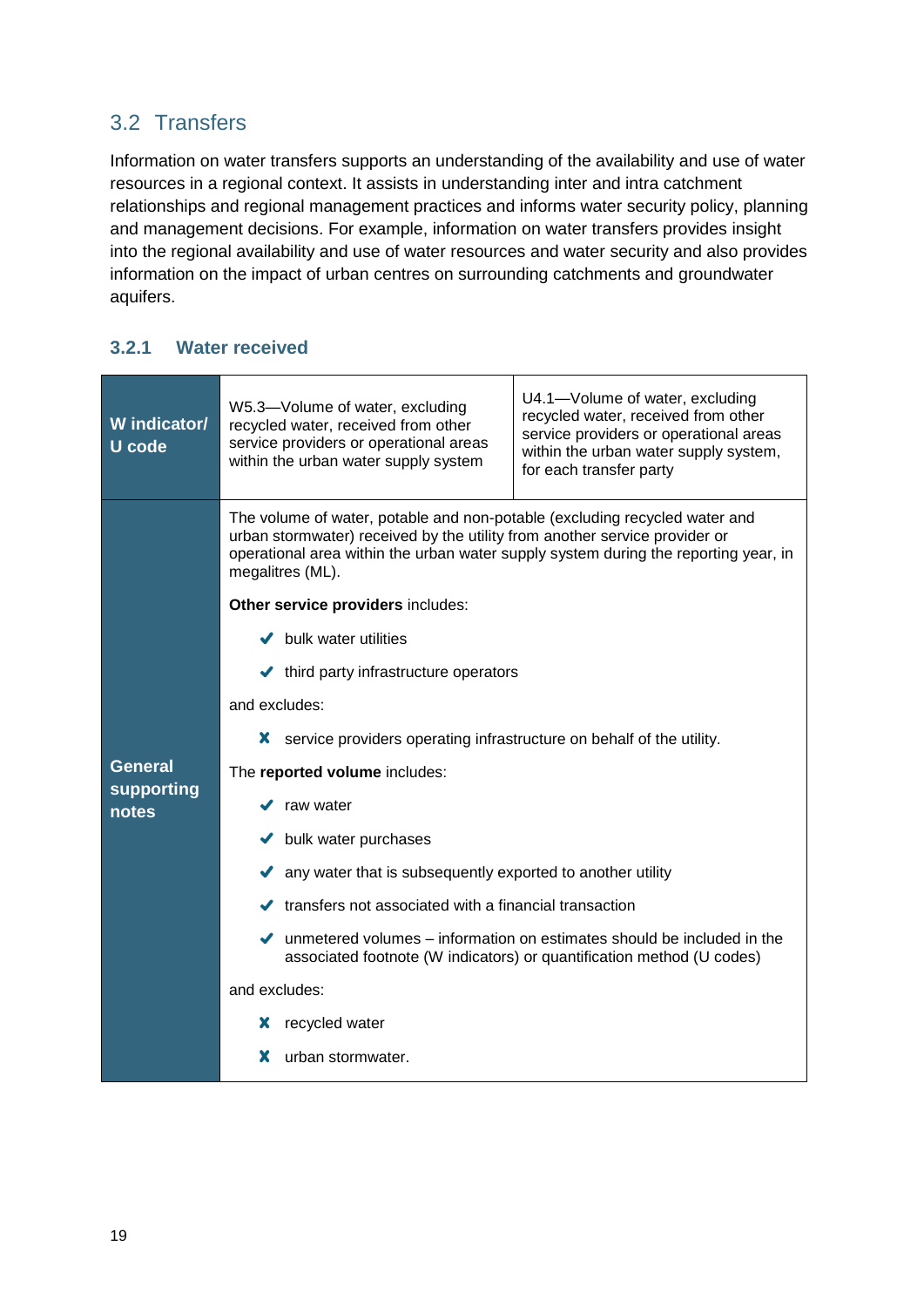### <span id="page-24-0"></span>**3.2.2 Water delivered**

| W indicator/<br>U code | W14.3-Volume of water, excluding<br>U8.1-Volume of water, excluding<br>recycled water, exported to other<br>recycled water, exported to other<br>service providers or operational areas<br>service providers or operational areas<br>within the urban water supply system,<br>within the urban water supply system<br>for each transfer party |  |  |
|------------------------|-----------------------------------------------------------------------------------------------------------------------------------------------------------------------------------------------------------------------------------------------------------------------------------------------------------------------------------------------|--|--|
|                        | The volume of water, potable and non-potable (excluding recycled water and<br>urban stormwater), exported by the utility to another service provider or operational<br>area within the urban water supply system during the reporting year, in megalitres<br>$(ML)$ .                                                                         |  |  |
|                        | Other service providers includes:                                                                                                                                                                                                                                                                                                             |  |  |
|                        | $\blacktriangleright$ bulk water utilities                                                                                                                                                                                                                                                                                                    |  |  |
|                        | $\blacktriangleright$ third party infrastructure operators                                                                                                                                                                                                                                                                                    |  |  |
|                        | and excludes:                                                                                                                                                                                                                                                                                                                                 |  |  |
|                        | x.<br>service providers operating infrastructure on behalf of the utility.                                                                                                                                                                                                                                                                    |  |  |
| <b>General</b>         | The reported volume includes:                                                                                                                                                                                                                                                                                                                 |  |  |
| supporting<br>notes    | raw water                                                                                                                                                                                                                                                                                                                                     |  |  |
|                        | $\blacktriangleright$ bulk water purchases                                                                                                                                                                                                                                                                                                    |  |  |
|                        | any water that is subsequently exported to another utility                                                                                                                                                                                                                                                                                    |  |  |
|                        | $\blacktriangleright$ transfers not associated with a financial transaction                                                                                                                                                                                                                                                                   |  |  |
|                        | $\blacktriangleright$ unmetered volumes – information on estimates should be included in the<br>associated footnote (W indicators) or quantification method (U codes)                                                                                                                                                                         |  |  |
|                        | and excludes:                                                                                                                                                                                                                                                                                                                                 |  |  |
|                        | recycled water<br>х                                                                                                                                                                                                                                                                                                                           |  |  |
|                        | urban stormwater.<br>x                                                                                                                                                                                                                                                                                                                        |  |  |

### <span id="page-24-1"></span>3.3 Water produced

The volume of water produced provides insight into the efficiency of the urban water supply system and supports an understanding of losses and other non-revenue streams. For example, the comparison of production data with customer usage data provides insights into the performance of urban water supply systems; including system losses.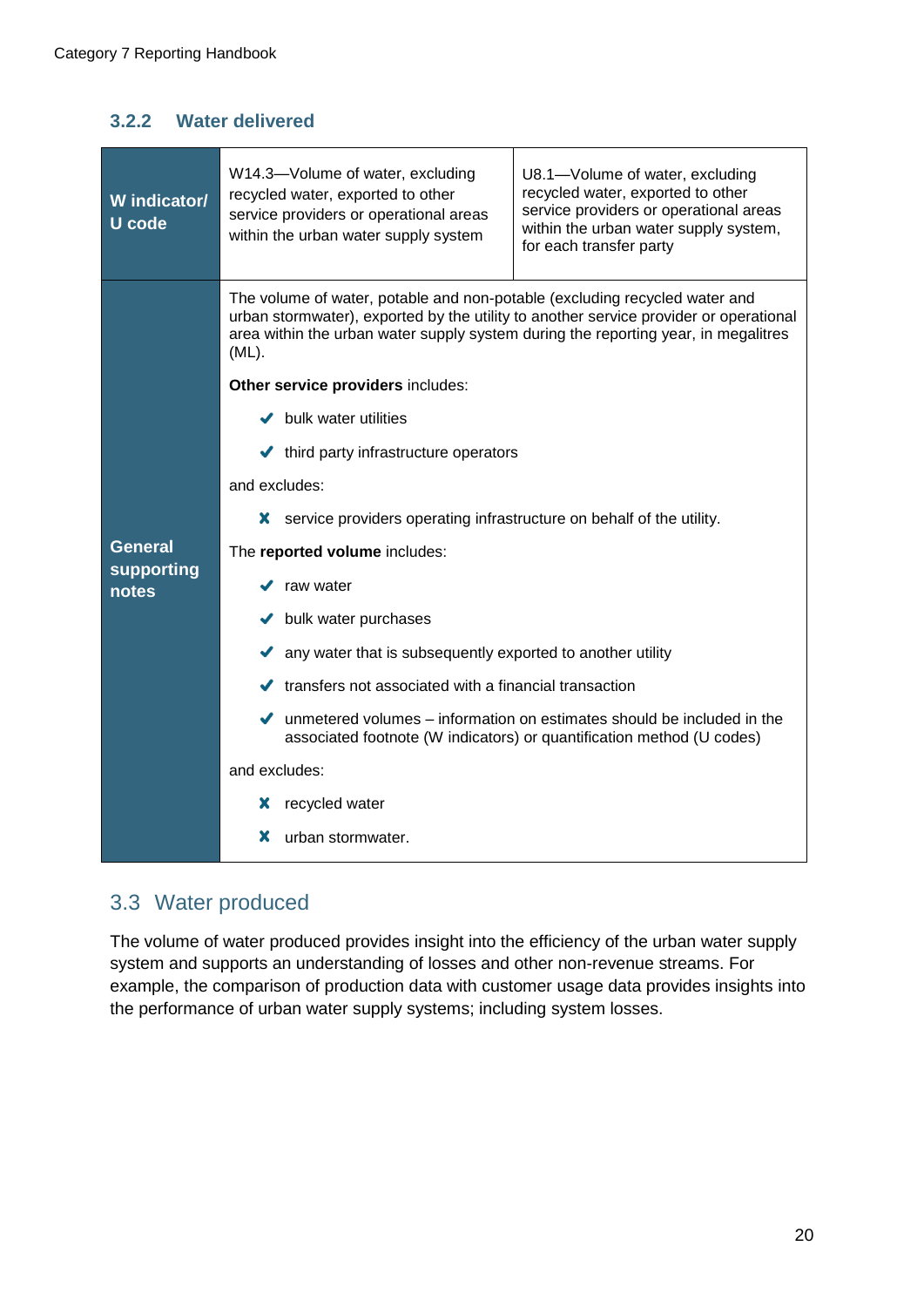### <span id="page-25-0"></span>**3.3.1 Potable water produced**

| W indicator/<br>U code                | W11.3-Volume of potable water<br>produced for supply into the urban<br>water supply system                                                                                                                                                                                                                                                                                                                                                                                     | U9-Volume of potable water produced<br>for supply into the urban water supply<br>system |
|---------------------------------------|--------------------------------------------------------------------------------------------------------------------------------------------------------------------------------------------------------------------------------------------------------------------------------------------------------------------------------------------------------------------------------------------------------------------------------------------------------------------------------|-----------------------------------------------------------------------------------------|
| <b>General</b><br>supporting<br>notes | The volume of potable water produced by the utility for supply into the urban water<br>supply system, during the reporting year, in megalitres (ML).<br>The reported volume is measured at the outflow of treatment plants (e.g. water<br>treatment plants, desalination plants, disinfection plants) or at the beginning of the<br>urban water supply system. Distribution system losses and gains can influence the<br>measured volume significantly and should be excluded. |                                                                                         |

### <span id="page-25-1"></span>3.4 Water use

Understanding water use is central to the planning and management of urban water systems. In particular, it underpins water security planning and management as well as being central to developing water policy which supports decision making at all levels of government.

Water use information also assists in understanding the role of water in the economy and hence the impact of management decisions affecting it. For example, water use information can inform an understanding of the impact of water restrictions on the economy and hence play a role in developing restriction policies.

### <span id="page-25-2"></span>**3.4.1 Residential water use**

| W indicator/                   | W8.3-Volume of water supplied to                                                                                                                                                                                                                                                                                                                                                                                                                                    | U10.1—Volume of water supplied to                                                                                                                                     |
|--------------------------------|---------------------------------------------------------------------------------------------------------------------------------------------------------------------------------------------------------------------------------------------------------------------------------------------------------------------------------------------------------------------------------------------------------------------------------------------------------------------|-----------------------------------------------------------------------------------------------------------------------------------------------------------------------|
| U code                         | residential customers                                                                                                                                                                                                                                                                                                                                                                                                                                               | residential customers                                                                                                                                                 |
| General<br>supporting<br>notes | The volume of water, potable and non-potable but excluding recycled water and<br>urban stormwater supplied by the utility to residential properties during the<br>reporting year, in megalitres (ML).<br>The reported volume includes:<br>$\blacktriangleright$ water received from other service providers<br>and excludes:<br>recycled water<br>х<br>x<br>urban stormwater.<br>The reported volume should:<br>be based on customer metering data.<br>$\checkmark$ | $\blacktriangleright$ unmetered volumes – information on estimates should be included in the<br>associated footnote (W indicators) or quantification method (U codes) |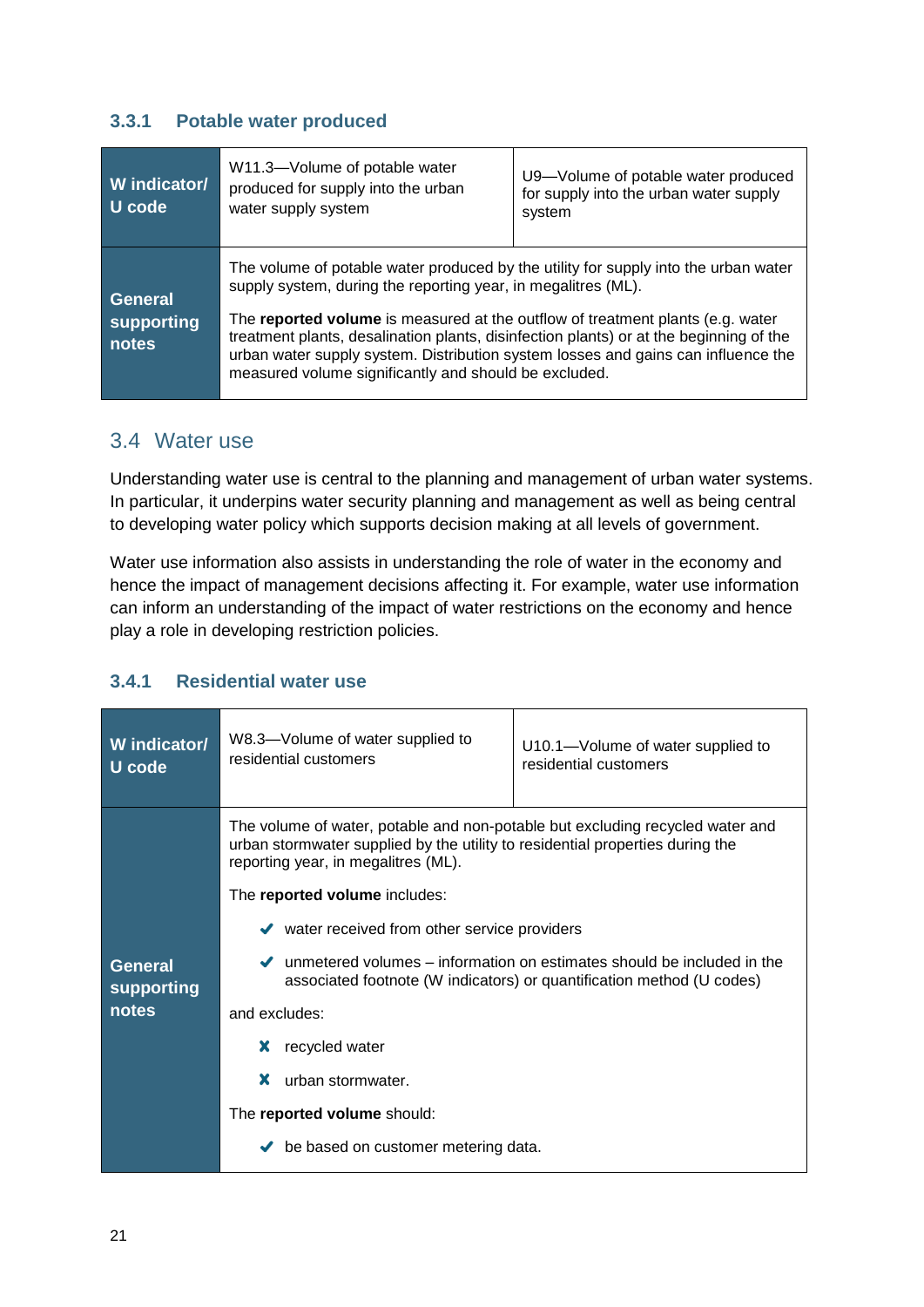### <span id="page-26-0"></span>**3.4.2 Non-residential water use**

| W indicator/          | W9.3-Volume of water supplied to<br>non-residential customers                                                                                                                                                                                                                                        | U10.2-Volume of water supplied to<br>commercial, industrial and municipal<br>customers                                                                                                                           |
|-----------------------|------------------------------------------------------------------------------------------------------------------------------------------------------------------------------------------------------------------------------------------------------------------------------------------------------|------------------------------------------------------------------------------------------------------------------------------------------------------------------------------------------------------------------|
|                       |                                                                                                                                                                                                                                                                                                      | U10.3-Volume of water supplied to<br>agricultural and individual irrigation<br>customers                                                                                                                         |
|                       |                                                                                                                                                                                                                                                                                                      | U10.4-Volume of water supplied to<br>Irrigation water schemes                                                                                                                                                    |
| <b>U</b> code         |                                                                                                                                                                                                                                                                                                      | U10.5-Volume of water supplied to<br>other customers                                                                                                                                                             |
|                       |                                                                                                                                                                                                                                                                                                      | U10.6 - Volume of water supplied as<br>environmental flows from the urban<br>water supply system                                                                                                                 |
|                       |                                                                                                                                                                                                                                                                                                      | U10.7-Volume of water supplied for<br>own use                                                                                                                                                                    |
|                       | The volume of water, potable and non-potable but excluding recycled water and<br>urban stormwater supplied by the utility to non-residential properties during the<br>reporting year, in megalitres (ML).                                                                                            |                                                                                                                                                                                                                  |
|                       | The reported volume includes:                                                                                                                                                                                                                                                                        |                                                                                                                                                                                                                  |
|                       | $\blacktriangleright$ environmental releases made from the urban water supply system, i.e.<br>after treatment. Environmental releases to surface water are also included<br>in the volumes reported against W31/U6.1-Volume of water returned to<br>surface water from the urban water supply system |                                                                                                                                                                                                                  |
|                       | $\blacktriangleright$ water received from other service providers                                                                                                                                                                                                                                    |                                                                                                                                                                                                                  |
| General<br>supporting | $\blacktriangleright$ unmetered volumes – information on estimates should be included in the<br>associated footnote (W indicators) or quantification method (U codes)                                                                                                                                |                                                                                                                                                                                                                  |
| notes                 | and excludes:                                                                                                                                                                                                                                                                                        |                                                                                                                                                                                                                  |
|                       | x<br>recycled water                                                                                                                                                                                                                                                                                  |                                                                                                                                                                                                                  |
|                       | urban stormwater<br>x                                                                                                                                                                                                                                                                                |                                                                                                                                                                                                                  |
|                       | X                                                                                                                                                                                                                                                                                                    | environmental releases made outside of the water supply system. These<br>releases are reported under W13/U14.1-Volume of water returned as<br>environmental flows from outside of the urban water supply system. |
|                       | The reported volume should:                                                                                                                                                                                                                                                                          |                                                                                                                                                                                                                  |
|                       | $\blacktriangleright$ be based on customer metering data.                                                                                                                                                                                                                                            |                                                                                                                                                                                                                  |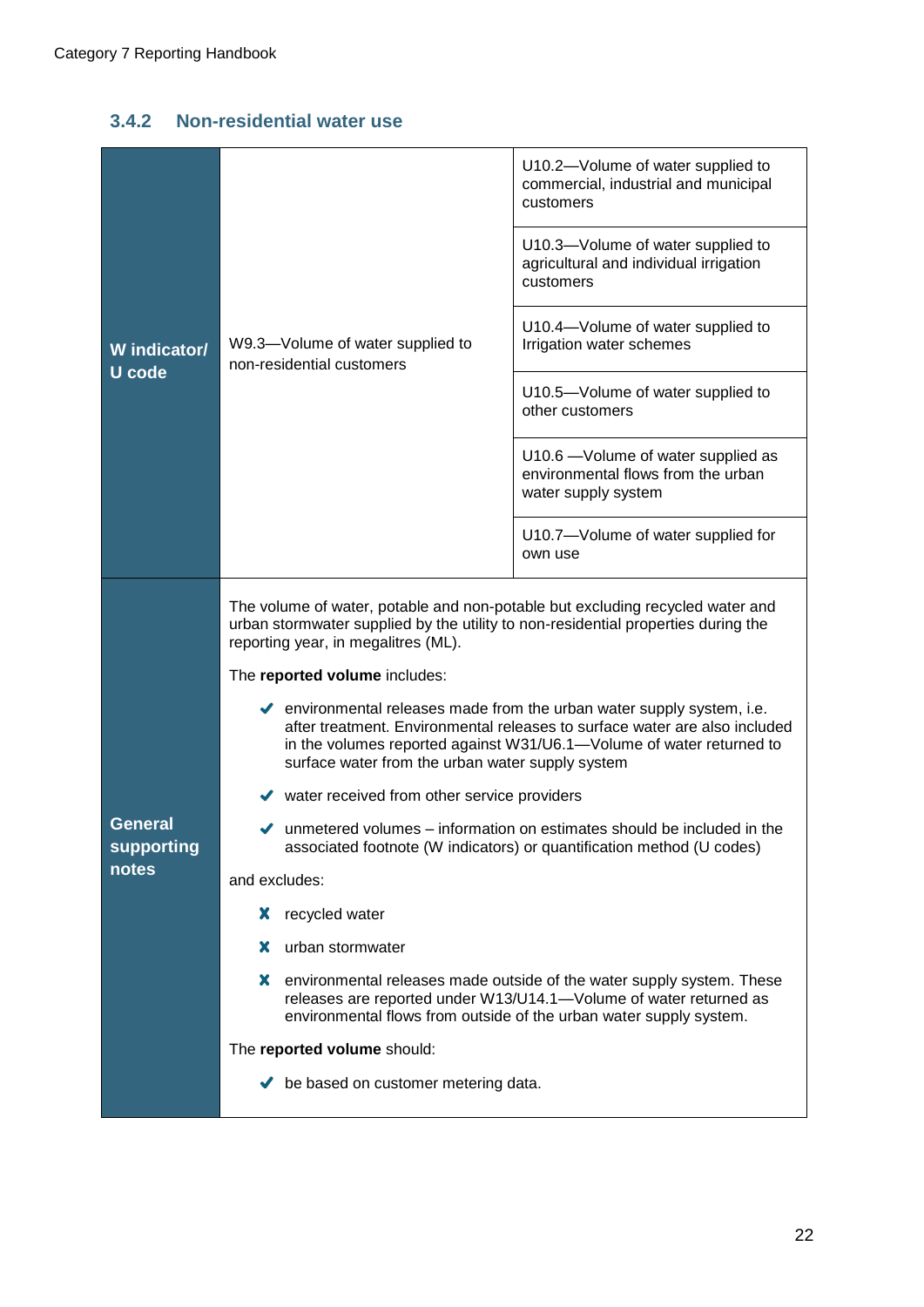|                            | Individual irrigation customers includes:                                                                                                                                             |  |
|----------------------------|---------------------------------------------------------------------------------------------------------------------------------------------------------------------------------------|--|
|                            | $\blacktriangleright$ irrigation of crops                                                                                                                                             |  |
|                            | $\blacktriangleright$ recycled water supplied to forestry                                                                                                                             |  |
|                            | irrigation of agricultural products including livestock.                                                                                                                              |  |
|                            | Irrigation water schemes includes:                                                                                                                                                    |  |
|                            | ◆ large scale agricultural use via infrastructure managed by an irrigation<br>entity.                                                                                                 |  |
| U code                     | <b>Environmental flows are:</b>                                                                                                                                                       |  |
| <b>supporting</b><br>notes | $\blacktriangleright$ released under a specific environmental management plan prepared in<br>conjunction with and/or approved by the appropriate environmental<br>resource regulator. |  |
|                            | <b>Other customers includes:</b>                                                                                                                                                      |  |
|                            | all remaining uses not captured by the other non-residential use U codes<br>(U10.1-U10.4, U10.6 and U10.7)                                                                            |  |
|                            | Unbilled authorised consumption.                                                                                                                                                      |  |
|                            | Own use includes:                                                                                                                                                                     |  |
|                            | onsite use at a WTP—including the irrigation of grounds.                                                                                                                              |  |

### <span id="page-27-0"></span>**3.4.3 Water returned to surface water**

| W indicator/<br>U code                | W31-Volume of water returned to<br>surface water from the urban water<br>supply system                                                                                                                                                                                                                                                                                                        | U6.1—Volume of water returned to<br>surface water from the urban water<br>supply system, for each surface water<br>resource                                           |
|---------------------------------------|-----------------------------------------------------------------------------------------------------------------------------------------------------------------------------------------------------------------------------------------------------------------------------------------------------------------------------------------------------------------------------------------------|-----------------------------------------------------------------------------------------------------------------------------------------------------------------------|
| <b>General</b><br>supporting<br>notes | The volume potable and non-potable water returned by the utility to surface water<br>from the urban supply system during the reporting year, in megalitres (ML).<br>The reported volume includes:<br>$\blacktriangleright$ water that has been subjected to treatment for use and subsequently<br>returned to surface water<br>and excludes:<br>x<br>recycled water<br>x<br>urban stormwater. | $\blacktriangleright$ unmetered volumes – information on estimates should be included in the<br>associated footnote (W indicators) or quantification method (U codes) |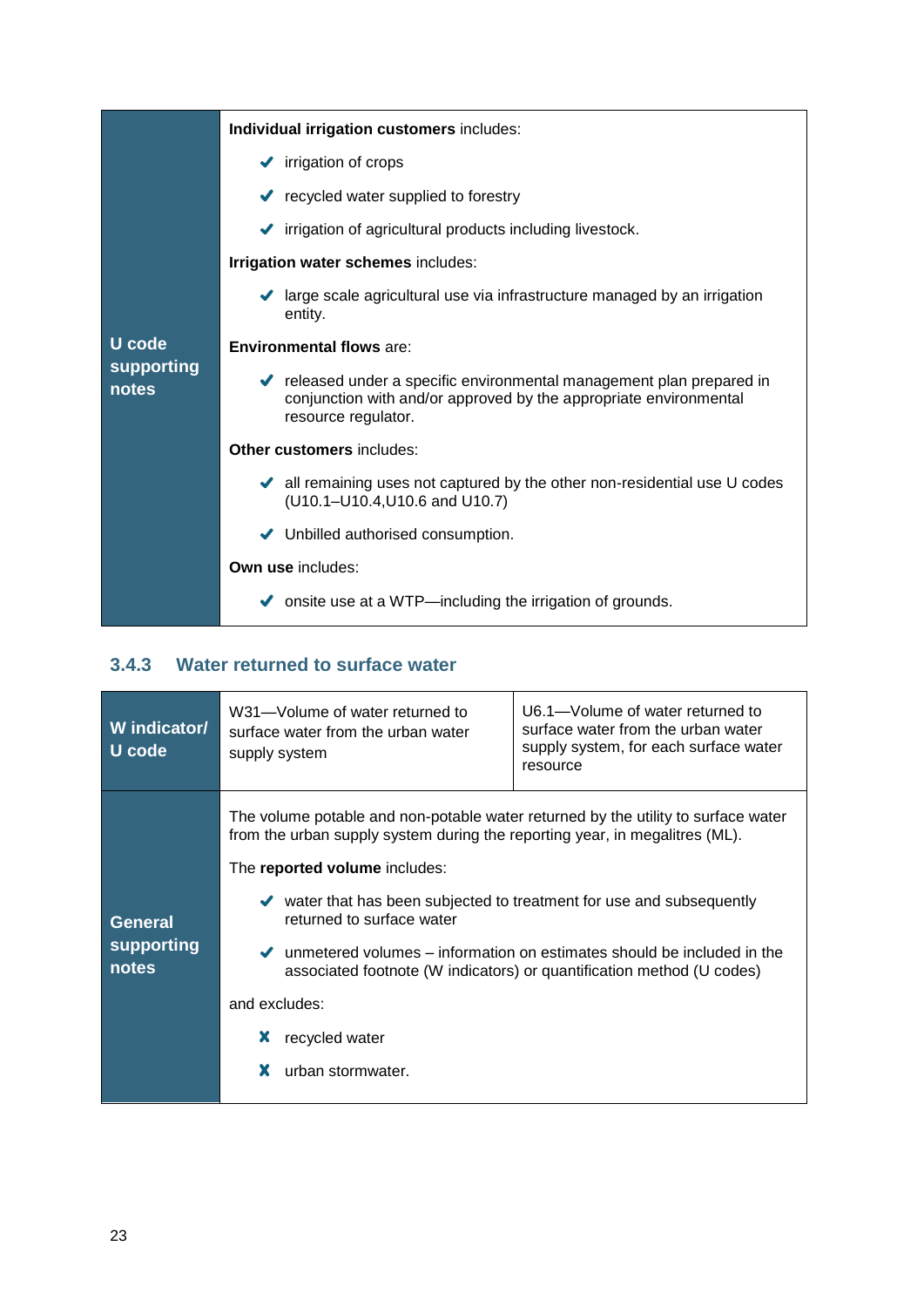### <span id="page-28-0"></span>**3.4.4 Water returned to the environment**

| W indicator/<br><b>U</b> code         | U14.1-Volume of water returned as<br>W13-Volume of water returned as<br>environmental flows from outside the<br>environmental flows from outside of the<br>urban water supply system, for each<br>urban water supply system<br>surface water or groundwater resource                                                                                                                                                                                                                                                                                                                                                                                                                                                                                                                                                                                                                                                                                                                                                                                                                                                                                                                                                                                                                                                                                                                                                 |  |
|---------------------------------------|----------------------------------------------------------------------------------------------------------------------------------------------------------------------------------------------------------------------------------------------------------------------------------------------------------------------------------------------------------------------------------------------------------------------------------------------------------------------------------------------------------------------------------------------------------------------------------------------------------------------------------------------------------------------------------------------------------------------------------------------------------------------------------------------------------------------------------------------------------------------------------------------------------------------------------------------------------------------------------------------------------------------------------------------------------------------------------------------------------------------------------------------------------------------------------------------------------------------------------------------------------------------------------------------------------------------------------------------------------------------------------------------------------------------|--|
| <b>General</b><br>supporting<br>notes | The volume of non-potable water supplied by the utility to the environment during<br>the reporting year, in megalitres (ML).<br><b>Environmental flows are:</b><br>lacktrianglement plan prepared in relation of relation of the specific environmental management plan prepared in<br>conjunction with and/or approved by the appropriate environmental<br>resource regulator.<br>The reported volume includes:<br>$\blacktriangleright$ environmental releases made from outside of the urban water supply<br>system, i.e. before treatment<br>unmetered volumes—information on estimates should be included in the<br>associated footnote (W indicators) or quantification method (U codes)<br>and excludes:<br>water that has been subjected to treatment for use and subsequently<br>x.<br>returned to surface water. Water returned to surface water from the urban<br>water system are reported under W31/U6.1-Volume of water returned to<br>surface water from the urban water supply system, and W23/U44.3-<br>Volume of recycled water supplied as environmental flows<br>X accidental or unintentional releases, unless they are incorporated into the<br>environmental flow management regime-clarification should be sought<br>from the State or Territory regulator on any component of unintended<br>releases to be included in environmental flows<br>recycled water<br>x<br>x<br>urban stormwater. |  |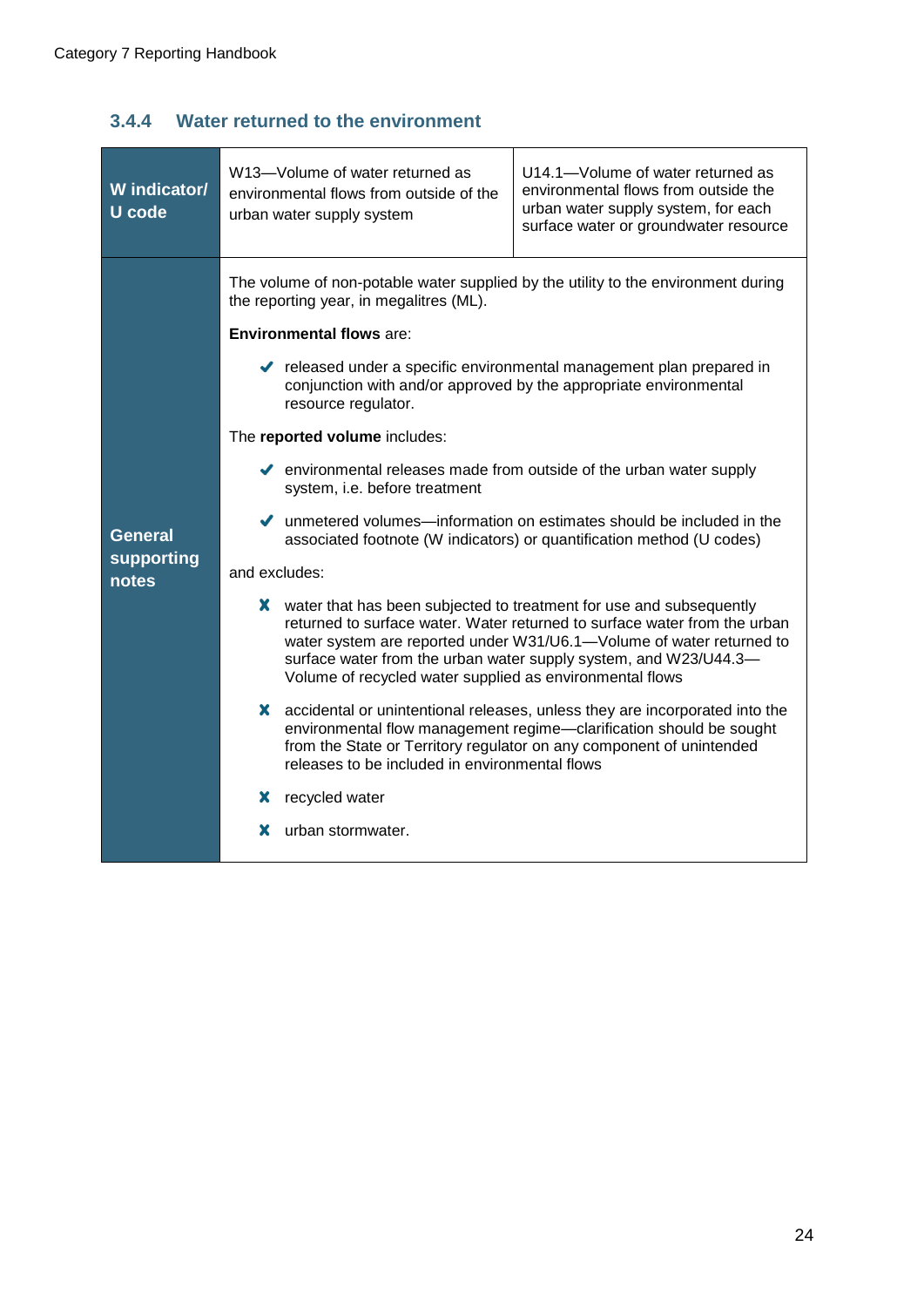#### <span id="page-29-0"></span>**3.4.5 Non-revenue water**

| W indicator/<br>U code        | W10.1-Volume of non-revenue water                                                                                                                                                                                   | U12.2-Volume of non-revenue water -<br>real losses     |  |
|-------------------------------|---------------------------------------------------------------------------------------------------------------------------------------------------------------------------------------------------------------------|--------------------------------------------------------|--|
|                               |                                                                                                                                                                                                                     | U12.4-Volume of non-revenue water -<br>apparent losses |  |
|                               | The volume of non-revenue water associated with the urban water supply system<br>during the reporting year, in megalitres (ML).                                                                                     |                                                        |  |
|                               | Non-revenue water includes:                                                                                                                                                                                         |                                                        |  |
| <b>General</b>                | ◆ apparent losses: including unauthorised use and customer metering<br>inaccuracy                                                                                                                                   |                                                        |  |
| supporting<br>notes           | cal losses: including leakage on mains, leakage and overflows at<br>storages, and leakage on service connections up to the point of the<br>customer meter.                                                          |                                                        |  |
|                               | and excludes:                                                                                                                                                                                                       |                                                        |  |
|                               | Unbilled, authorised consumption (reported under U10.5).<br>x                                                                                                                                                       |                                                        |  |
| U code<br>supporting<br>notes | Non-revenue water losses are defined as per Water Services Association of<br>Australia <sup>4</sup> (WSAA) and International Water Association <sup>5, 6</sup> (IWA) guidelines and<br>are summarised in Table 3.1. |                                                        |  |

<sup>&</sup>lt;sup>4</sup> Lambert A. and Hirner W. (2000): Losses from Water Supply Systems: Standard Terminology and Recommended Performance Measures.

<sup>5</sup> Water Services Association of Australia (2001). Benchmarking of Water Losses in Australia. ISSN 1 876088 96 6

<sup>&</sup>lt;sup>6</sup> Alegre H., Hirner W., Baptista J.M. and Parena R. (2000) Performance Indicators for Water Supply Services. IWA Manual of Best Practice. ISBN 900222272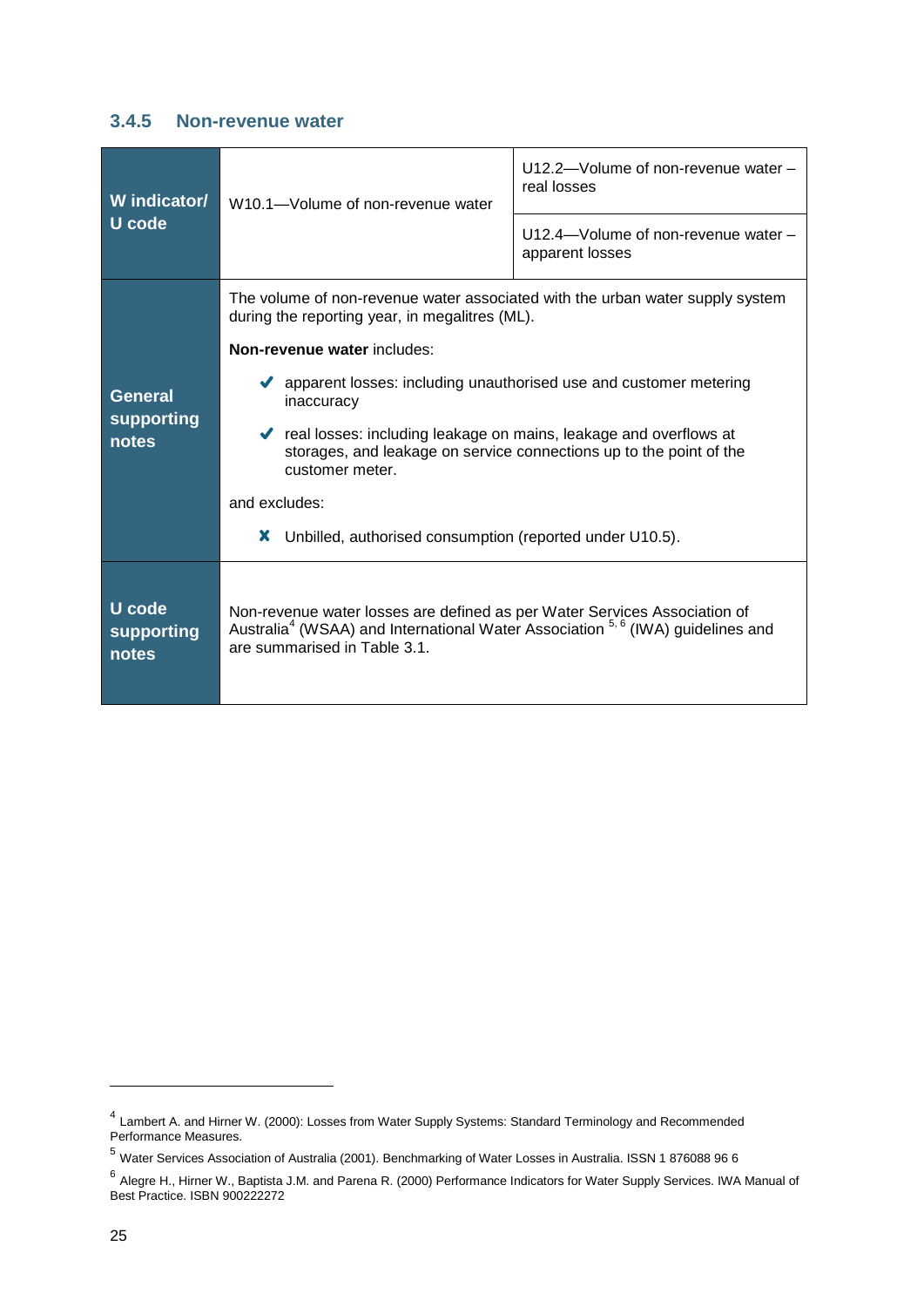$\overline{\phantom{a}}$ 

Ē

۳.

|                     | Delivered/Received<br>Water |                                | <b>Billed</b>                                                               | Water<br>Delivered/<br>Received    | Revenue<br>Water | <b>Transfers</b><br>$-Water$                                            | U4.1, U8.1<br>Water transfers between<br>organisations. Typically bulk<br>water distribution to retailers.                                          |
|---------------------|-----------------------------|--------------------------------|-----------------------------------------------------------------------------|------------------------------------|------------------|-------------------------------------------------------------------------|-----------------------------------------------------------------------------------------------------------------------------------------------------|
|                     |                             | Authorised Consumption         |                                                                             | Metered use                        |                  |                                                                         | $U10.1 - U10.6$<br>Residential,<br>commercial/industrial/municipal,<br>agricultural, Irrigation Water<br>Schemes, other customers,<br>environmental |
|                     |                             |                                |                                                                             | Un-metered<br>use                  |                  | Water<br>Use                                                            |                                                                                                                                                     |
|                     |                             |                                | Unbilled                                                                    | Metered use                        | Non-             |                                                                         | U10.7 e.g. metered consumption<br>of utility itself or metered water<br>use provided to<br>institutions/customers free of                           |
|                     |                             |                                |                                                                             | Unmetered<br>use                   |                  |                                                                         | charge; process water at<br>treatment plant; hydrants for<br>mains flushing; and, fire service                                                      |
| Total water sourced |                             | Water Supplied<br>Water Losses | Apparent<br>Losses                                                          | Unauthorised<br>use                |                  | Non-<br>revenue<br>water                                                | U12.4 e.g. illegal use from<br>hydrants; illegal connections;<br>meter bypass; meter tampering;<br>e.g. meter under/over registration               |
|                     |                             |                                |                                                                             | Customer<br>metering<br>inaccuracy |                  |                                                                         |                                                                                                                                                     |
|                     |                             |                                |                                                                             | Leakage on<br>mains                | revenue<br>Water |                                                                         |                                                                                                                                                     |
|                     |                             | Real<br>Losses                 | Leakage and<br>overflows at<br>storages                                     |                                    | losses           | U12.2 e.g. pipe bursts,<br>background pipe leakage,<br>overflows, leaks |                                                                                                                                                     |
|                     |                             |                                | Leakage on<br>service<br>connections<br>up to point of<br>customer<br>meter |                                    |                  |                                                                         |                                                                                                                                                     |

#### **Table 3.1 Water use and the breakdown of revenue and non-revenue water in the urban water supply system<sup>7</sup>**

 $\overline{\phantom{a}}$ 

 $\overline{\phantom{a}}$ 

 $\overline{\phantom{a}}$ 

<sup>&</sup>lt;sup>7</sup> The table is based on the IWA Standard International Water Balance—Lambert A., Brown T.G., Takizawa M. and Weimer D. (1999) Review of Performance Indicators for Real Losses from Water Supply Systems, Water supply Res. Technology. AQUA 48, 227-237.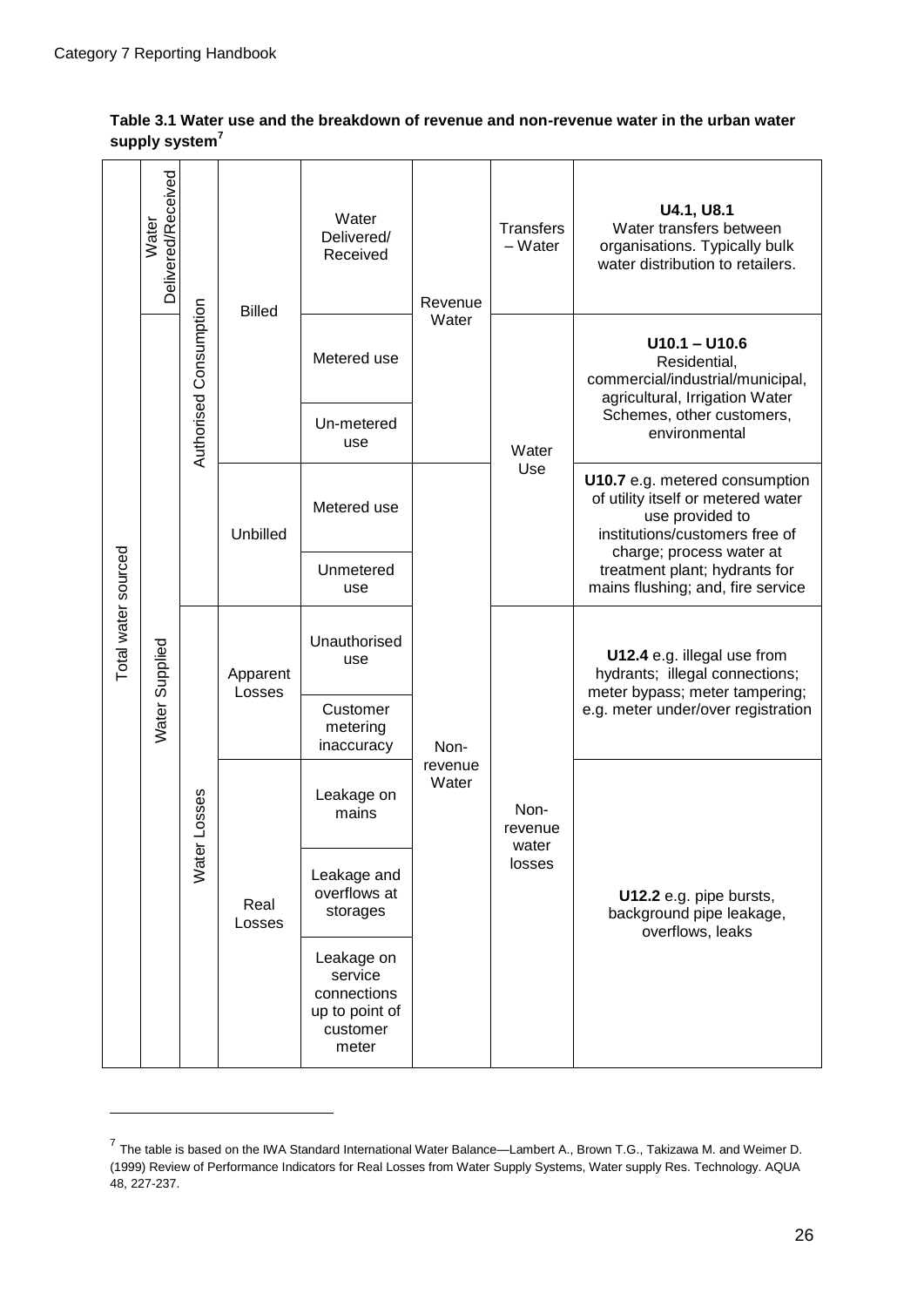# <span id="page-31-0"></span>**4 Urban wastewater system (subcategory 7b)**

An urban wastewater system is a system used for the collection, transmission, treatment, storage and disposal of wastewater collected by a utility. This includes residential properties, commercial premises and industrial operations.

The conceptualisation of the urban wastewater system for the provision of subcategory 7b— Urban wastewater information is shown in Figure 4.1. The figure illustrates the inflows and outflows of the system for which information is collected. While recycled water is reported separately to the urban wastewater system under subcategory 7c, the figure depicts the recycled water system to demonstrate the interconnectivity of the two systems.



**Figure 4.1 The urban wastewater system**

### <span id="page-31-1"></span>4.1 Wastewater collected

Information on the volumes of wastewater collected by utilities supports an understanding of the use and disposal of water resources across the nation. It provides insight into the performance of wastewater and water supply systems and informs urban planning and management policies and decisions.

Information on wastewater collected is also important for understanding and comparing the relative performance of utilities. It can help explain trends in recycled water production and use, revenue for sewerage services, sewerage asset performance, and operating costs and capital expenditure.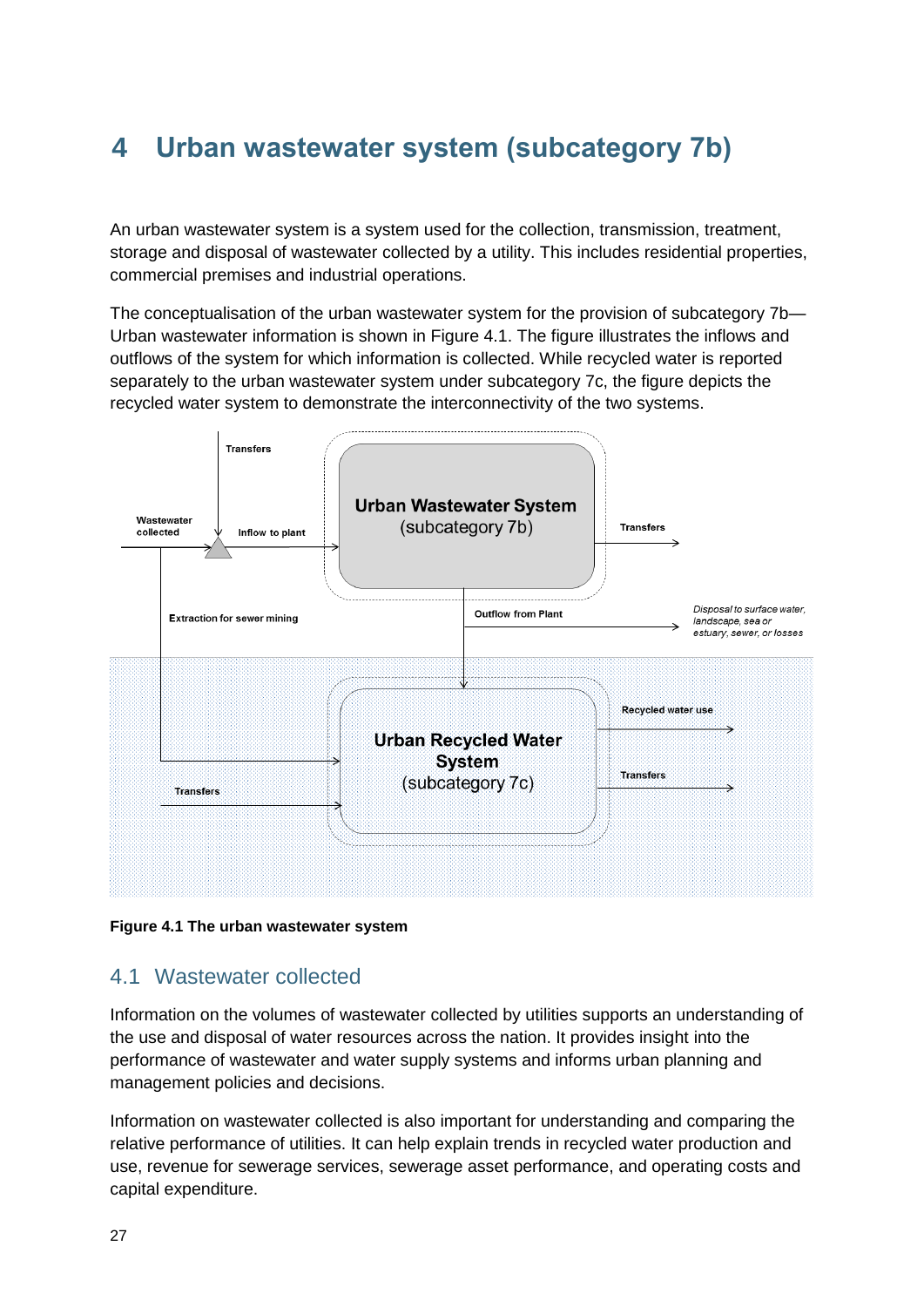### <span id="page-32-0"></span>**4.1.1 Non-trade waste**

| W indicator/<br>U code | W16-Volume of wastewater, excluding<br>U22.3-Volume of wastewater,<br>trade waste, collected<br>excluding trade waste, collected                                      |  |  |
|------------------------|-----------------------------------------------------------------------------------------------------------------------------------------------------------------------|--|--|
|                        | The volume of wastewater, excluding trade waste collected by the utility during the<br>reporting year, in megalitres (ML).                                            |  |  |
|                        | Non-trade waste wastewater includes:<br>$\blacktriangleright$ domestic sewage                                                                                         |  |  |
|                        | Infiltration of groundwater in the sewage system                                                                                                                      |  |  |
|                        | $\blacktriangleright$ inflow of stormwater in the sewage system                                                                                                       |  |  |
|                        | illegal connections inflows<br>✔                                                                                                                                      |  |  |
|                        | and excludes:                                                                                                                                                         |  |  |
| <b>General</b>         | trade waste.<br>x.                                                                                                                                                    |  |  |
| supporting<br>notes    | The reported volume includes:                                                                                                                                         |  |  |
|                        | ◆ wastewater collected by the utility or service providers operating<br>infrastructure on behalf of the utility                                                       |  |  |
|                        | $\blacktriangleright$ unmetered volumes – information on estimates should be included in the<br>associated footnote (W indicators) or quantification method (U codes) |  |  |
|                        | and excludes:                                                                                                                                                         |  |  |
|                        | transfers from other utilities or third party operators (reported under W18.2<br>X.<br>/ U20.1, U20.3)                                                                |  |  |
|                        | X transfers from other operational areas (reported under W18.2/U20.1,<br>U20.3)                                                                                       |  |  |
|                        | transfers from the wastewater treatment system (reported under U20.4).<br>x                                                                                           |  |  |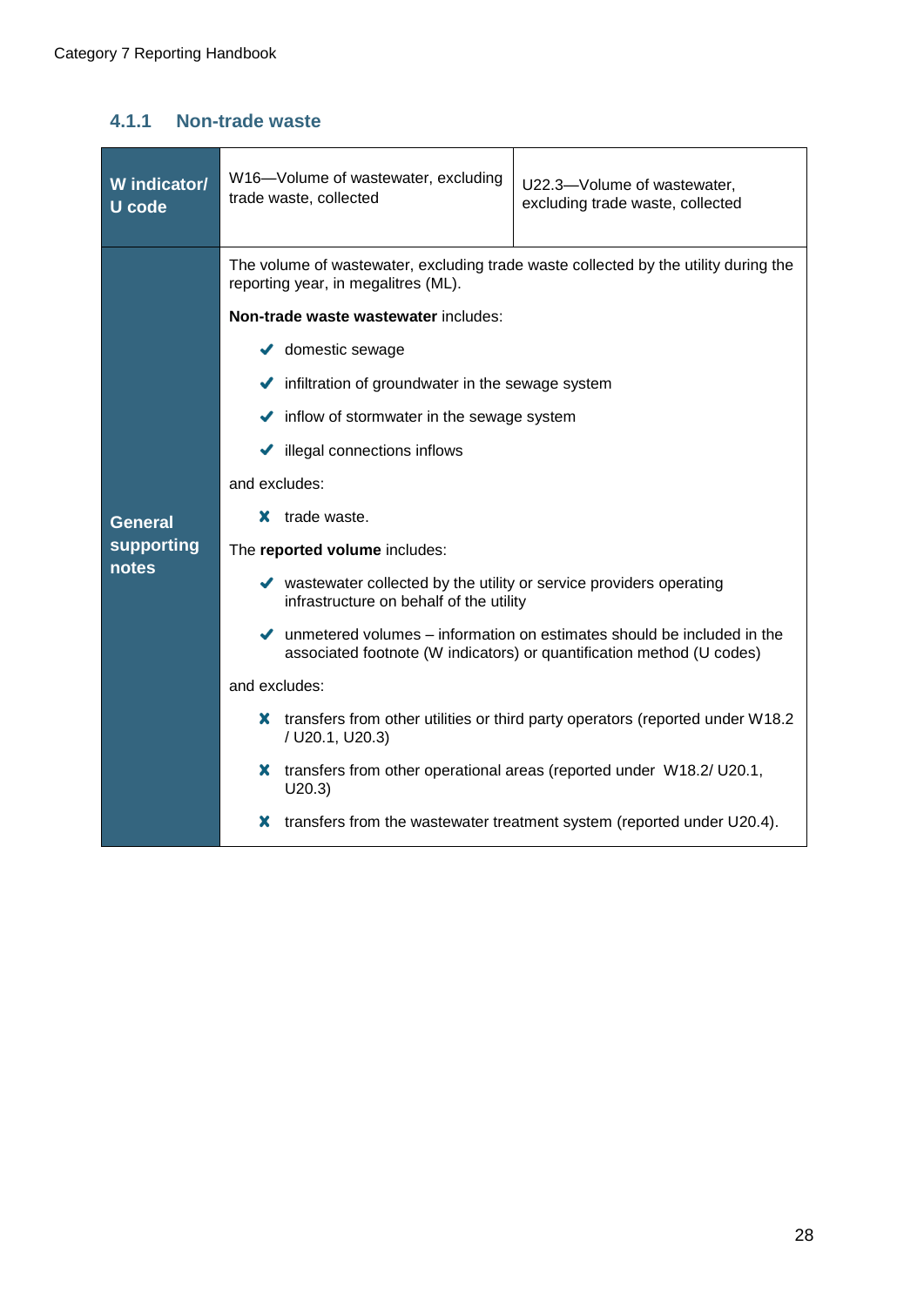### <span id="page-33-0"></span>**4.1.2 Trade waste**

| W indicator/<br>U code                | U22.2-Volume of trade waste<br>W17-Volume of trade waste collected<br>collected                                                                                                                                                                                                                                                                                                                                                                                                                                                                                                                                                                                                                                                                                                                                                              |
|---------------------------------------|----------------------------------------------------------------------------------------------------------------------------------------------------------------------------------------------------------------------------------------------------------------------------------------------------------------------------------------------------------------------------------------------------------------------------------------------------------------------------------------------------------------------------------------------------------------------------------------------------------------------------------------------------------------------------------------------------------------------------------------------------------------------------------------------------------------------------------------------|
| <b>General</b><br>supporting<br>notes | The volume of trade waste collected by the utility during the reporting year, in<br>megalitres (ML).<br><b>Trade waste includes:</b><br>I liquid waste generated from any industry, business, trade, or<br>manufacturing processes<br>stormwater<br>and excludes:<br>x.<br>domestic wastewater<br>x<br>recycled water<br>urban stormwater.<br>x.<br>The reported volume includes:<br>$\blacktriangleright$ trade waste collected by the utility or service providers operating<br>infrastructure on behalf of the utility<br>$\blacktriangleright$ unmetered volumes – information on estimates should be included in the<br>associated footnote (W indicators) or quantification method (U codes)<br>and excludes:<br>X.<br>trade waste transfers from other utilities or infrastructure<br>operators (reported under W18.2 / U20.1, U20.3) |
|                                       | X<br>trade waste transfers from other operation areas. (reported under W18.2 /<br>U20.1, U20.3).                                                                                                                                                                                                                                                                                                                                                                                                                                                                                                                                                                                                                                                                                                                                             |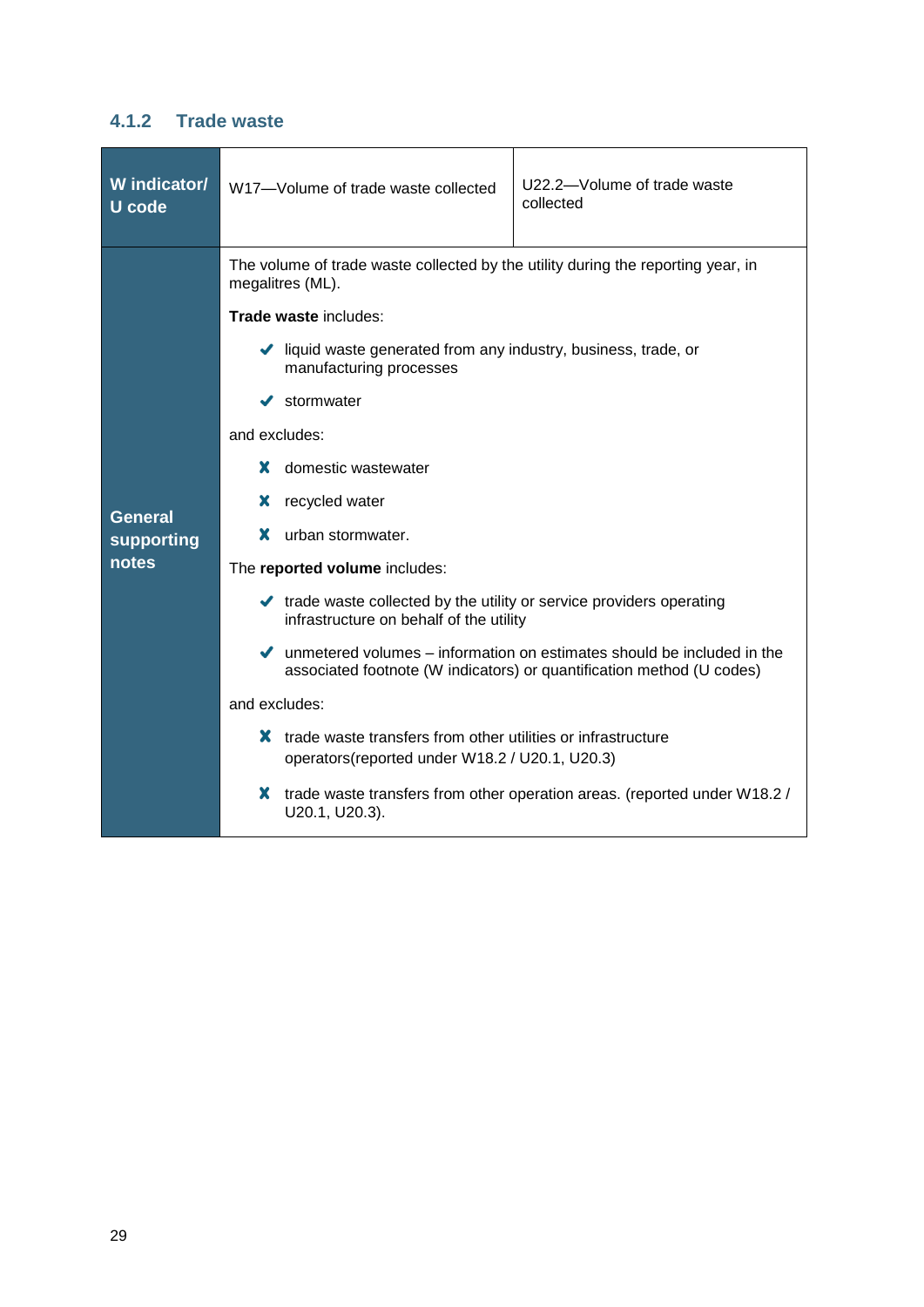### <span id="page-34-0"></span>4.2 Inflow to plant

The volume of wastewater entering treatment plants provides insight into the operation and efficiency of urban wastewater systems and supports an understanding of their performance. This information in turn supports policy as well as planning and management decisions. In addition to providing insight into the performance of the urban wastewater system, inflow information assists with data validation and ensuring the integrity of the data reported by the Bureau.

### <span id="page-34-1"></span>**4.2.1 Wastewater inflow**

| W indicator/<br>U code                | U23.1-Volume of wastewater inflow to<br>wastewater treatment plants (excluding<br>to bulk wastewater treatment plants),<br>W18.4-Volume of wastewater inflow to<br>for each wastewater treatment plant<br>wastewater treatment plants<br>U23.2-Volume of wastewater inflow to<br>bulk wastewater treatment plants, for<br>each wastewater treatment plant                                                                                                                                                                                                                                                                                                                                                                                                                                                                                                                                        |
|---------------------------------------|--------------------------------------------------------------------------------------------------------------------------------------------------------------------------------------------------------------------------------------------------------------------------------------------------------------------------------------------------------------------------------------------------------------------------------------------------------------------------------------------------------------------------------------------------------------------------------------------------------------------------------------------------------------------------------------------------------------------------------------------------------------------------------------------------------------------------------------------------------------------------------------------------|
| <b>General</b><br>supporting<br>notes | The volume of wastewater inflows to the utility's WWTPs plants during the<br>reporting year, in megalitres (ML).<br>The reported volume includes:<br>$\blacktriangleright$ trade waste<br>vastewater collected by the utility or service providers operating<br>infrastructure on behalf of the utility<br>$\blacktriangleright$ wastewater taken from other infrastructure operators<br>and excludes:<br>x<br>wastewater supplied to other utilities or infrastructure operators<br>x<br>wastewater transferred to plants owned or operated by the utility but<br>outside of reporting region<br>X<br>wastewater extracted for sewer mining.<br>The reported volume should be based on the metered inflow to WWTPs. Where<br>inflow meters are not available the method for estimating inflows should be noted<br>in the associated footnote (W indicators) or quantification method (U codes). |

### <span id="page-34-2"></span>4.3 Transfers

Information on wastewater transfers supports an understanding of urban wastewater disposal in a regional context and provides a holistic understanding of the impact of urban centres on their surrounding environments. It assists in understanding inter-catchment relationships and regional management practices and informs planning and management decisions.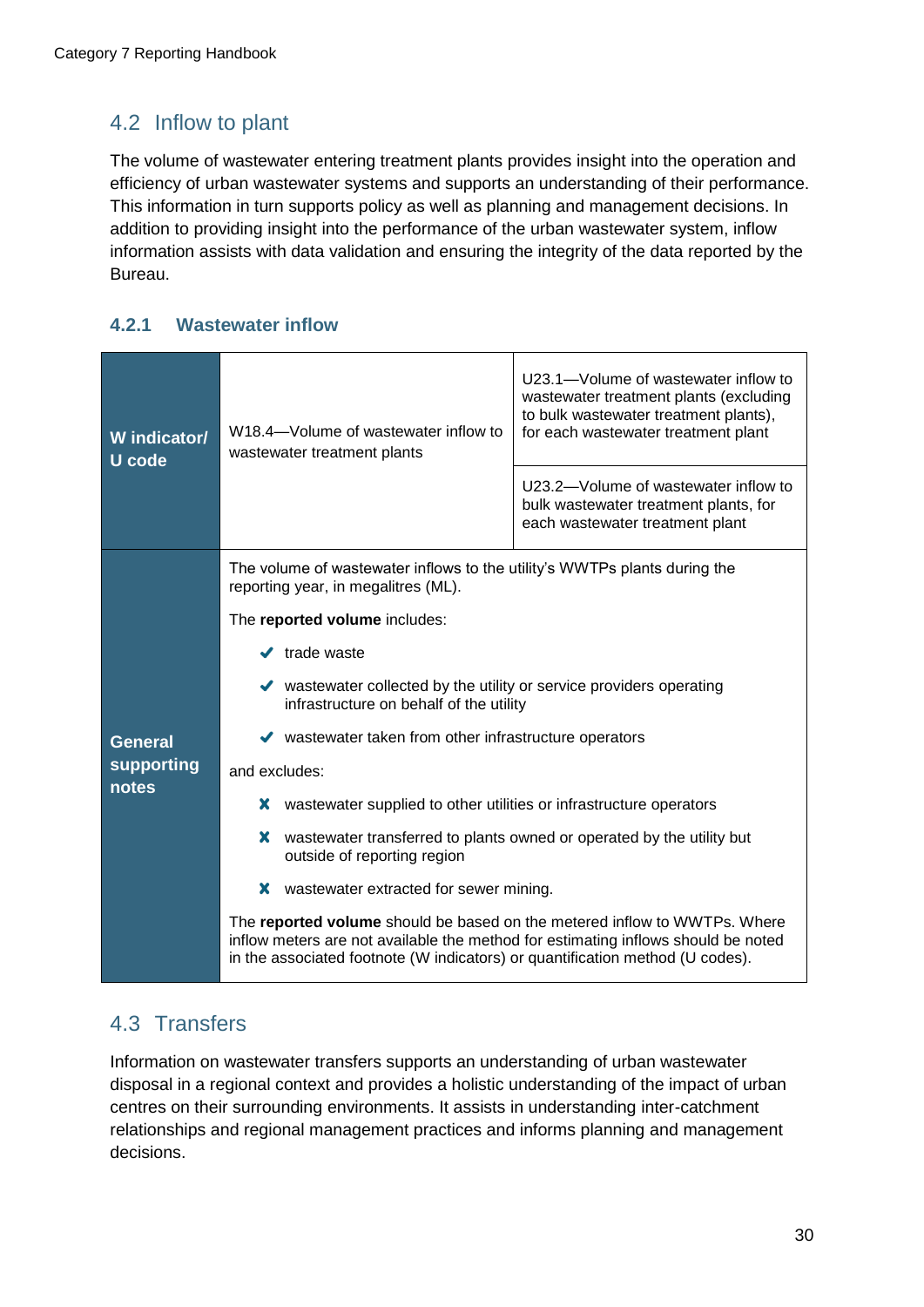### <span id="page-35-0"></span>**4.3.1 Wastewater received**

| W indicator/<br><b>U</b> code | W18.2-Volume of wastewater<br>received from other service providers or<br>operational areas within the urban<br>wastewater system               | U20.1-Volume of wastewater received<br>from other service providers or<br>operational areas within the urban<br>wastewater system (excluding to a bulk<br>wastewater treatment system), for each<br>transfer party and wastewater treatment<br>plant |  |
|-------------------------------|-------------------------------------------------------------------------------------------------------------------------------------------------|------------------------------------------------------------------------------------------------------------------------------------------------------------------------------------------------------------------------------------------------------|--|
|                               |                                                                                                                                                 | U20.3-Volume of wastewater received<br>from other service providers to a bulk<br>wastewater treatment system, for each<br>transfer party and wastewater treatment<br>plant                                                                           |  |
|                               | The total volume of wastewater received by the utility from other service providers<br>during the reporting year, in megalitres (ML).           |                                                                                                                                                                                                                                                      |  |
|                               | The reported volume includes:                                                                                                                   |                                                                                                                                                                                                                                                      |  |
|                               | $\checkmark$ trade waste                                                                                                                        |                                                                                                                                                                                                                                                      |  |
| <b>General</b><br>supporting  | $\blacktriangleright$ transfers not associated with a financial transaction                                                                     |                                                                                                                                                                                                                                                      |  |
| notes                         | unmetered volumes – information on estimates should be included in the<br>associated footnote (W indicators) or quantification method (U codes) |                                                                                                                                                                                                                                                      |  |
|                               | and excludes:                                                                                                                                   |                                                                                                                                                                                                                                                      |  |
|                               | recycled water<br>x                                                                                                                             |                                                                                                                                                                                                                                                      |  |
|                               | x<br>urban stormwater.                                                                                                                          |                                                                                                                                                                                                                                                      |  |

### <span id="page-35-1"></span>**4.3.2 Wastewater delivered**

| W indicator/<br>U code | W18.1-Volume of wastewater<br>exported to other service providers or<br>operational areas within the urban<br>wastewater system                                                                | U21.1—Volume of wastewater exported<br>to other service providers or operational<br>areas within the urban wastewater<br>system, for each transfer party and<br>wastewater treatment plant |  |
|------------------------|------------------------------------------------------------------------------------------------------------------------------------------------------------------------------------------------|--------------------------------------------------------------------------------------------------------------------------------------------------------------------------------------------|--|
|                        | The total volume of wastewater exported by the utility to other service providers or<br>operational areas within the urban wastewater system during the reporting year, in<br>megalitres (ML). |                                                                                                                                                                                            |  |
| General                | The reported volume includes:                                                                                                                                                                  |                                                                                                                                                                                            |  |
| supporting<br>notes    | trade waste                                                                                                                                                                                    |                                                                                                                                                                                            |  |
|                        | transfers not associated with a financial transaction                                                                                                                                          |                                                                                                                                                                                            |  |
|                        | $\blacktriangleright$ unmetered volumes – information on estimates should be included in the<br>associated footnote (W indicators) or quantification method (U codes).                         |                                                                                                                                                                                            |  |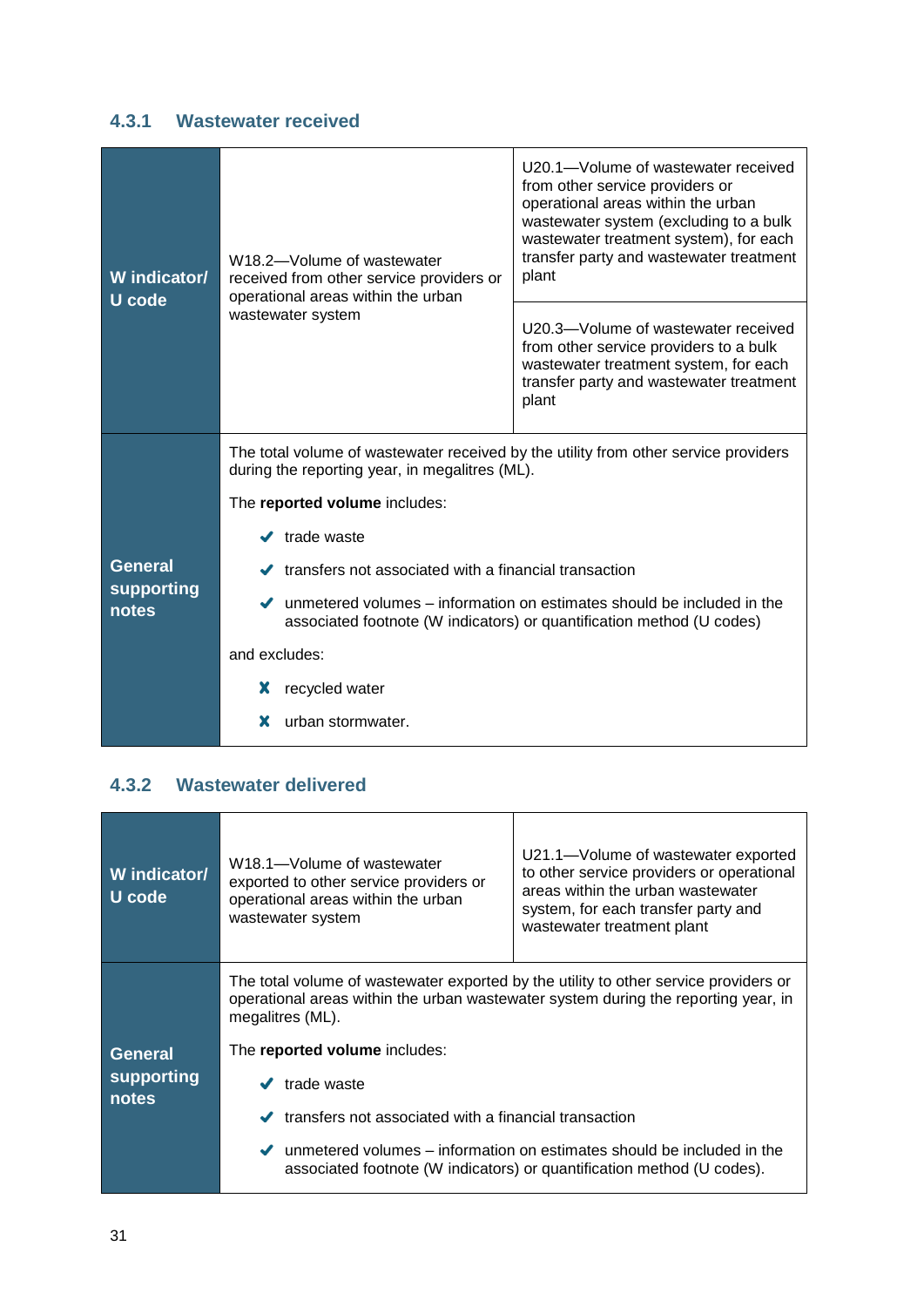### <span id="page-36-0"></span>**4.3.3 Treated wastewater received**

| W indicator/<br>U code        | U20.4—Volume of treated wastewater<br>received from own organisation, for<br>each wastewater treatment plant                                                                                                                                                                                                                                                                                                                                                                                              |
|-------------------------------|-----------------------------------------------------------------------------------------------------------------------------------------------------------------------------------------------------------------------------------------------------------------------------------------------------------------------------------------------------------------------------------------------------------------------------------------------------------------------------------------------------------|
| U code<br>supporting<br>notes | The total volume of wastewater exported by the utility to other service providers or<br>operational areas within the urban wastewater system during the reporting year, in<br>megalitres (ML).<br>The reported volume includes:<br>treated trade waste<br>$\checkmark$<br>transfers not associated with a financial transaction<br>$\blacktriangleright$ unmetered volumes – information on estimates should be included in the<br>associated footnote (W indicators) or quantification method (U codes). |

### <span id="page-36-1"></span>4.4 Extraction for sewer mining

Information on sewer mining supports an understanding of the overall urban wastewater system balance as well as an understanding of the recycling and reuse of wastewater. Understanding such extractions also informs policy, planning and management decisions.

### <span id="page-36-2"></span>**4.4.1 Extraction for recycled water production**

<span id="page-36-3"></span>

| W indicator/<br><b>U</b> code  | W18.3-Volume of wastewater taken<br>through sewer mining                                                                                                                                                                                                                                                                                       | U83.1-Volume of wastewater taken<br>through sewer mining, for each<br>reclamation plant                                                                                                                                                                   |
|--------------------------------|------------------------------------------------------------------------------------------------------------------------------------------------------------------------------------------------------------------------------------------------------------------------------------------------------------------------------------------------|-----------------------------------------------------------------------------------------------------------------------------------------------------------------------------------------------------------------------------------------------------------|
| General<br>supporting<br>notes | The volume of wastewater extracted through sewer mining by any service<br>provider, from the utility's sewer system during the reporting year, in megalitres<br>$(ML)$ .<br>The reported volume includes wastewater extracted by the:<br>$\checkmark$<br>independent operators<br>extractions not associated with a financial transaction<br>✔ | utility or a service provider operating infrastructure on behalf of the utility<br>$\blacktriangleright$ unmetered volumes – information on estimates should be included in the<br>associated footnote (W indicators) or quantification method (U codes). |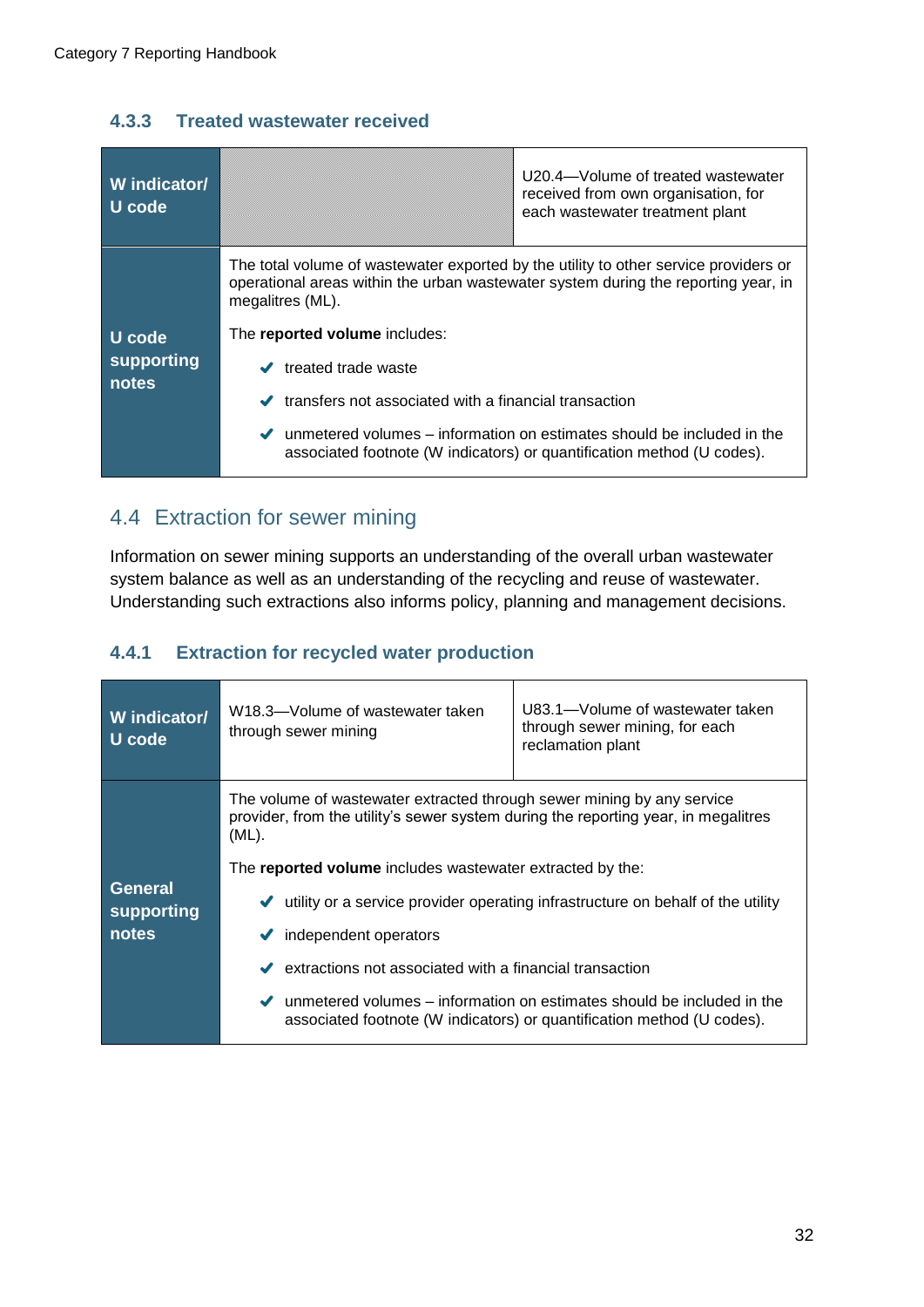### 4.5 Outflow from plant

Information on the wastewater discharges and disposals from WWTPs supports an understanding of the use and disposal of water resources across the nation. It provides insight into the performance of urban wastewater and water supply systems, informs urban planning and management policies and decisions and supports an understanding of the environmental impacts of urban centres.

#### <span id="page-37-0"></span>**4.5.1 Treated wastewater outflow**

| W<br>indicator/<br><b>U</b> code      | W <sub>18.5</sub> -Volume of treated effluent<br>outflow from wastewater treatment<br>plants                                                                                                                                                                                                                                                                                                                                                                                                                                                                                                                                                                                                                                                                                                                                                                                                                                                                                                                                           | U24.1-Volume of treated outflow from<br>each wastewater treatment plant |
|---------------------------------------|----------------------------------------------------------------------------------------------------------------------------------------------------------------------------------------------------------------------------------------------------------------------------------------------------------------------------------------------------------------------------------------------------------------------------------------------------------------------------------------------------------------------------------------------------------------------------------------------------------------------------------------------------------------------------------------------------------------------------------------------------------------------------------------------------------------------------------------------------------------------------------------------------------------------------------------------------------------------------------------------------------------------------------------|-------------------------------------------------------------------------|
| <b>General</b><br>supporting<br>notes | The volume of treated wastewater (effluent) discharged from a utility's wastewater<br>treatment plants during the reporting year, in megalitres (ML).<br>The reported volume includes:<br>$\blacktriangleright$ treated effluent that is subsequently disposed of $-$ also reported under<br>W29/U25.1-3<br>$\blacktriangleright$ treated effluent returned to the sewerage system<br>↓ treated effluent that is recycled, either directly or with further treatment<br>losses during treatment process<br>✔<br>unmetered volumes –information on estimates should be included in the<br>✔<br>associated footnote (W indicators) or quantification method (U codes)<br>and excludes:<br>onsite usage (reported under U43.5 and also a component of W21).<br>X.<br>The reported volume should be based on the metered outflows at the outlet of<br>WWTPs. Where outflow meters are not available the method for estimating outflows<br>should be noted in the associated footnote (W indicators) or quantification method<br>(U codes). |                                                                         |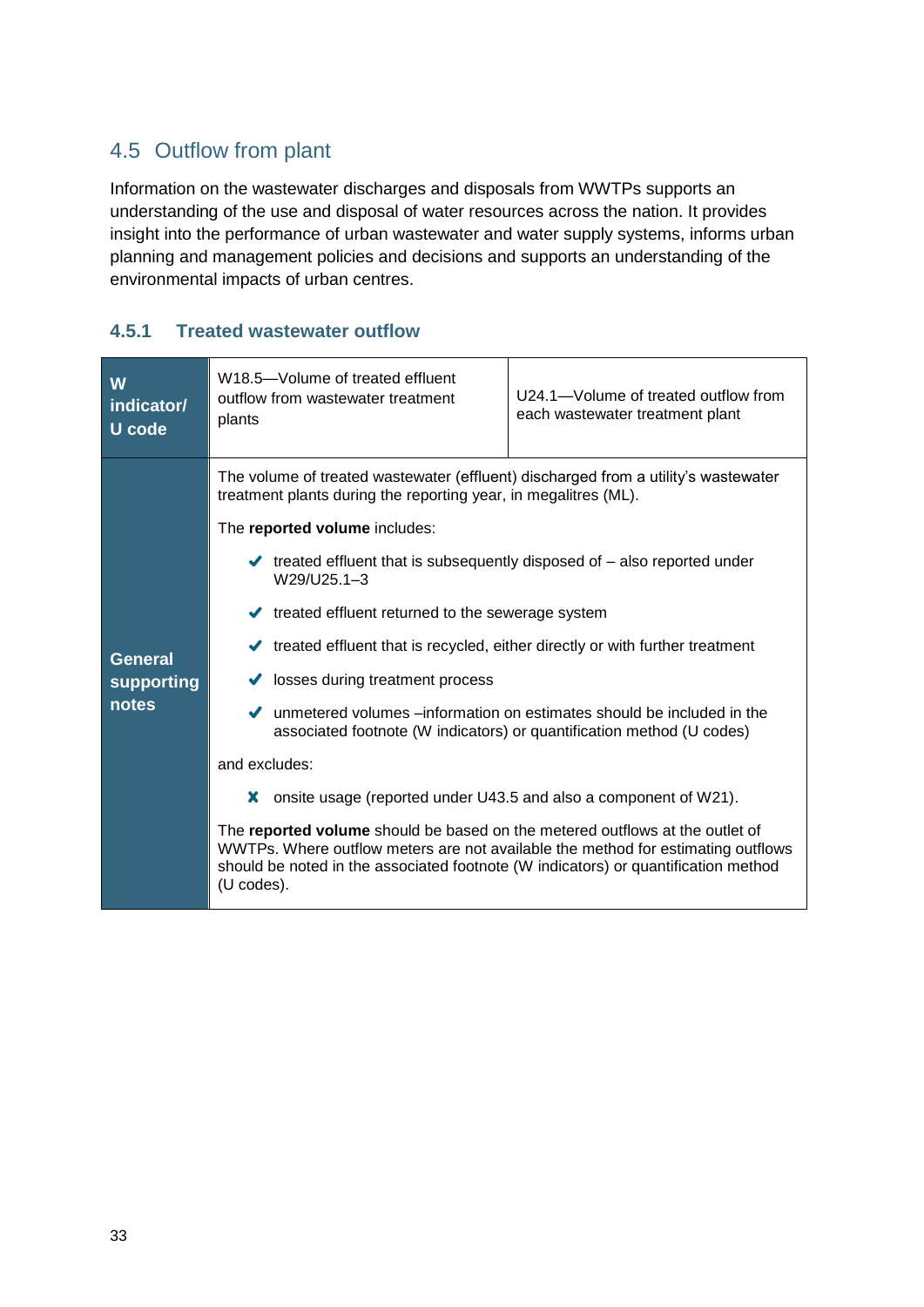### <span id="page-38-0"></span>**4.5.2 Treated wastewater disposal**

| W indicator/<br>U code | W29-Volume of treated wastewater<br>disposals                                                                                                                         | U25.1-Volume of treated wastewater<br>disposals to surface water, for each<br>wastewater treatment plant<br>U25.2-Volume of treated wastewater |  |
|------------------------|-----------------------------------------------------------------------------------------------------------------------------------------------------------------------|------------------------------------------------------------------------------------------------------------------------------------------------|--|
|                        |                                                                                                                                                                       | disposals to landscape, for each<br>wastewater treatment plant                                                                                 |  |
|                        |                                                                                                                                                                       | U25.3-Volume of treated wastewater<br>disposals to sea or estuary, for each<br>wastewater treatment plant                                      |  |
|                        | The volume of treated wastewater disposed of by the utility during the reporting<br>year, in megalitres (ML).                                                         |                                                                                                                                                |  |
|                        | The reported volume includes:                                                                                                                                         |                                                                                                                                                |  |
|                        | $\blacktriangleright$ treated wastewater disposals                                                                                                                    |                                                                                                                                                |  |
|                        | $\blacktriangleright$ unmetered volumes – information on estimates should be included in the<br>associated footnote (W indicators) or quantification method (U codes) |                                                                                                                                                |  |
| <b>General</b>         | and excludes:                                                                                                                                                         |                                                                                                                                                |  |
| supporting             | aquifer replenishment<br>Х                                                                                                                                            |                                                                                                                                                |  |
| notes                  | recycling<br>х                                                                                                                                                        |                                                                                                                                                |  |
|                        | onsite use<br>x                                                                                                                                                       |                                                                                                                                                |  |
|                        | x<br>environmental releases                                                                                                                                           |                                                                                                                                                |  |
|                        | x<br>losses that occur between leaving the WWTP and the disposal site.                                                                                                |                                                                                                                                                |  |
|                        | The reported volume should:                                                                                                                                           |                                                                                                                                                |  |
|                        | be based on metering at the disposal site.                                                                                                                            |                                                                                                                                                |  |
|                        | Surface water includes:                                                                                                                                               |                                                                                                                                                |  |
|                        | $\blacktriangleright$ rivers, creeks and streams                                                                                                                      |                                                                                                                                                |  |
|                        | $\blacktriangleright$ surface water storages                                                                                                                          |                                                                                                                                                |  |
|                        | irrigation channels.<br>✔                                                                                                                                             |                                                                                                                                                |  |
| U code                 | Landscape includes:                                                                                                                                                   |                                                                                                                                                |  |
| supporting<br>notes    | $\blacktriangleright$ all water in the natural environments that are not surface water or<br>groundwater.                                                             |                                                                                                                                                |  |
|                        | Sea or estuary includes:                                                                                                                                              |                                                                                                                                                |  |
|                        | $\blacktriangleright$ marine water bodies (e.g. seas, oceans, straits)                                                                                                |                                                                                                                                                |  |
|                        | coastal water bodies discharging to the ocean, either naturally or through<br>$\checkmark$<br>flow control structures or systems.                                     |                                                                                                                                                |  |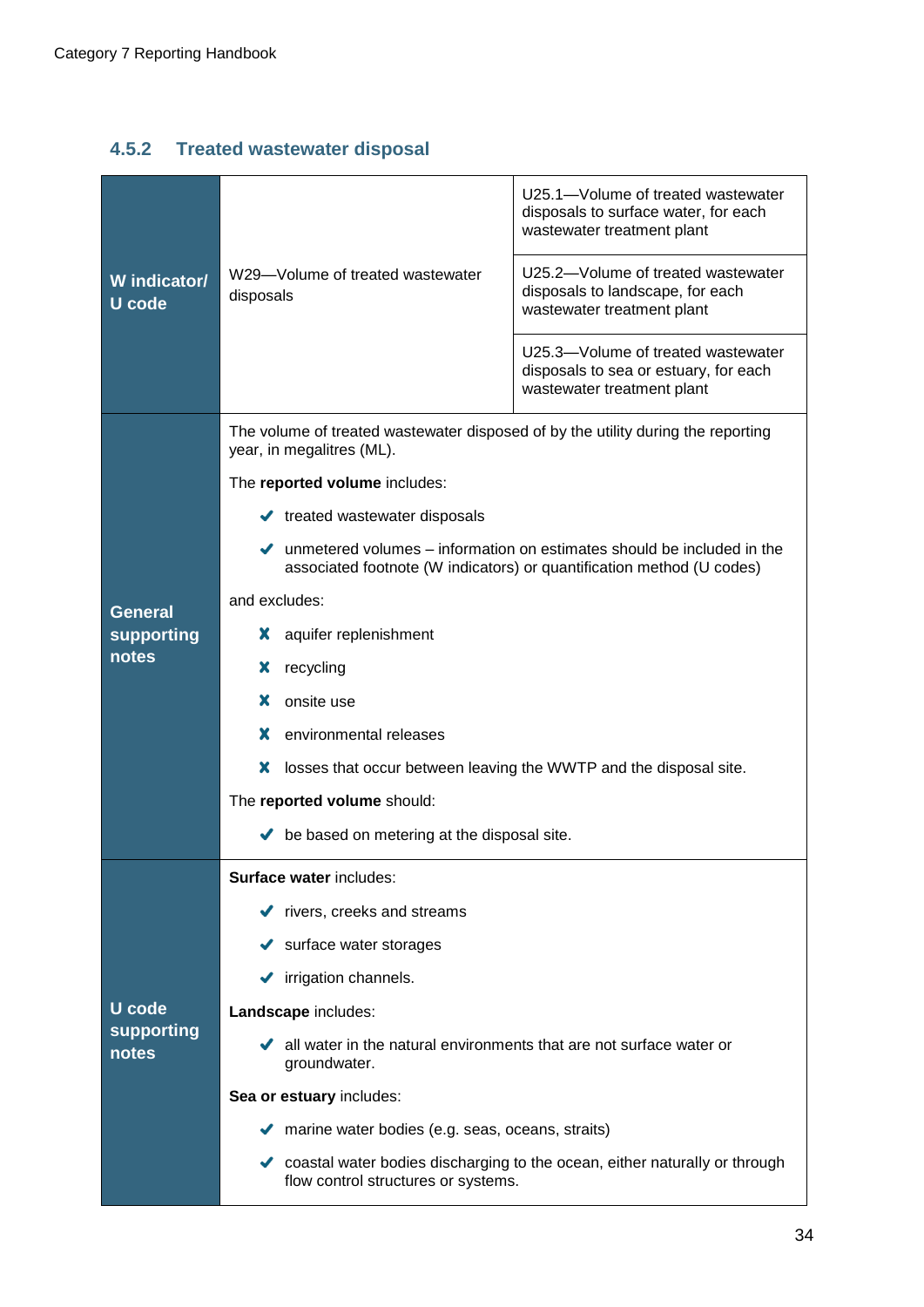### <span id="page-39-0"></span>**4.5.3 Treated wastewater disposal to sewer for further treatment**

| W indicator/<br>U code        |                                                                                                                                                                                                                                                                                                                             | U29.1—Volume of treated wastewater<br>disposals back to sewer for further<br>treatment, for each wastewater<br>treatment plant |
|-------------------------------|-----------------------------------------------------------------------------------------------------------------------------------------------------------------------------------------------------------------------------------------------------------------------------------------------------------------------------|--------------------------------------------------------------------------------------------------------------------------------|
| U code<br>supporting<br>notes | The volume of treated wastewater returned from the utility's WWTP to sewer for<br>transportation and further treatment during the reporting year, in megalitres (ML).<br>The volumes of water captured in U29.1 provide additional information about the<br>movement of the water described by W30/U28.4, U28.9 and U29.13. |                                                                                                                                |

### <span id="page-39-1"></span>**4.5.4 Losses**

| W indicator/<br><b>U</b> code |                                                                                                                                                                   | U28.4-Volume of losses during<br>wastewater collection process      |  |  |  |  |  |
|-------------------------------|-------------------------------------------------------------------------------------------------------------------------------------------------------------------|---------------------------------------------------------------------|--|--|--|--|--|
|                               | W30-Volume of wastewater losses<br>and discharges                                                                                                                 | U28.9-Volume of losses during<br>wastewater treatment process       |  |  |  |  |  |
|                               |                                                                                                                                                                   | U28.13- Volume of losses during<br>management of treated wastewater |  |  |  |  |  |
|                               | The volume of treated and untreated wastewater losses and spills from the utility's<br>urban wastewater system during the reporting year, in megalitres (ML).     |                                                                     |  |  |  |  |  |
|                               | Losses and spills includes:                                                                                                                                       |                                                                     |  |  |  |  |  |
| <b>General</b>                | ◆ system overflows up stream of WWTP                                                                                                                              |                                                                     |  |  |  |  |  |
| supporting<br>notes           | $\blacktriangleright$ WWTP plant bypasses (e.g. wet weather flows)                                                                                                |                                                                     |  |  |  |  |  |
|                               | evaporation and infiltration losses                                                                                                                               |                                                                     |  |  |  |  |  |
|                               | Sludge removal.                                                                                                                                                   |                                                                     |  |  |  |  |  |
|                               | Losses during wastewater collection process includes:                                                                                                             |                                                                     |  |  |  |  |  |
|                               | A any spills/overflows from collection systems (including detention/storages<br>and storages structures) that occur before primary treatment (i.e.<br>screening). |                                                                     |  |  |  |  |  |
| U code                        | Losses during wastewater treatment process includes:                                                                                                              |                                                                     |  |  |  |  |  |
| supporting                    | $\blacktriangleright$ wet weather bypass that have received treatment                                                                                             |                                                                     |  |  |  |  |  |
| notes                         | ◆ evaporation, from treatment ponds.                                                                                                                              |                                                                     |  |  |  |  |  |
|                               | Losses during management of treated wastewater includes:                                                                                                          |                                                                     |  |  |  |  |  |
|                               | pipe bursts and leaks in the disposal system                                                                                                                      |                                                                     |  |  |  |  |  |
|                               | $\blacktriangleright$ meter inaccuracy.                                                                                                                           |                                                                     |  |  |  |  |  |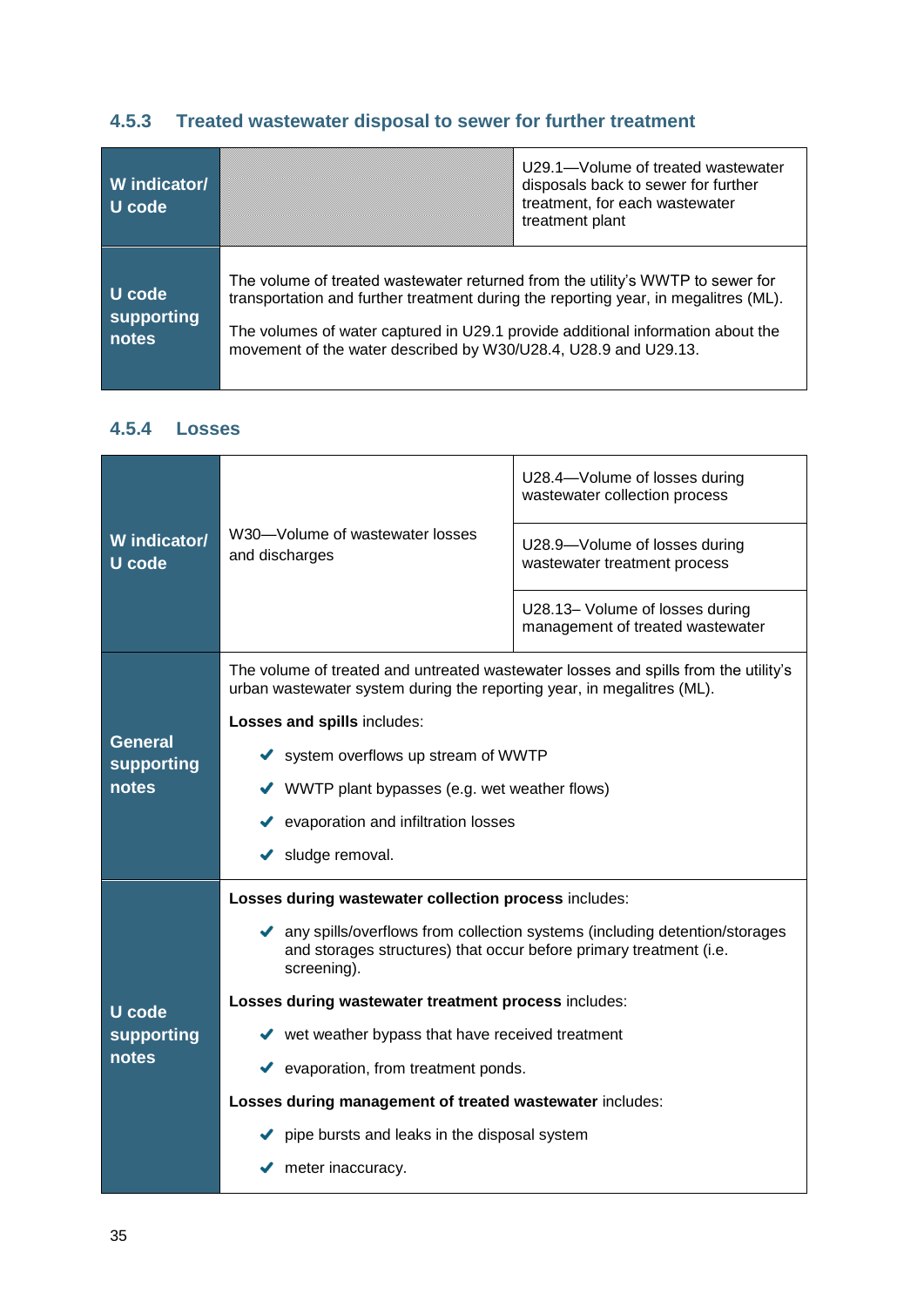# <span id="page-40-0"></span>**5 Urban recycled water system (subcategory 7c)**

An urban recycled water system is a system used for the collection, transmission, treatment, storage and supply of recycled water collected by a utility.

The conceptualisation of the urban recycled water system for the provision of subcategory 7c—Urban recycled water information is shown in Figure 5.1. The figure illustrates the inflows and outflows of the system for which information is collected. While the urban wastewater system is reported separately to the urban recycled water system under subcategory 7b, the figure depicts the urban wastewater system to illustrate the interconnectivity of the two systems.



**Figure 5.1 The urban recycled water system**

### <span id="page-40-1"></span>5.1 Transfers

Information on recycled water transfers supports an understanding of the urban wastewater and recycled water systems in a regional context. It assists in understanding inter-catchment relationships and regional management practices and informs planning and management decisions.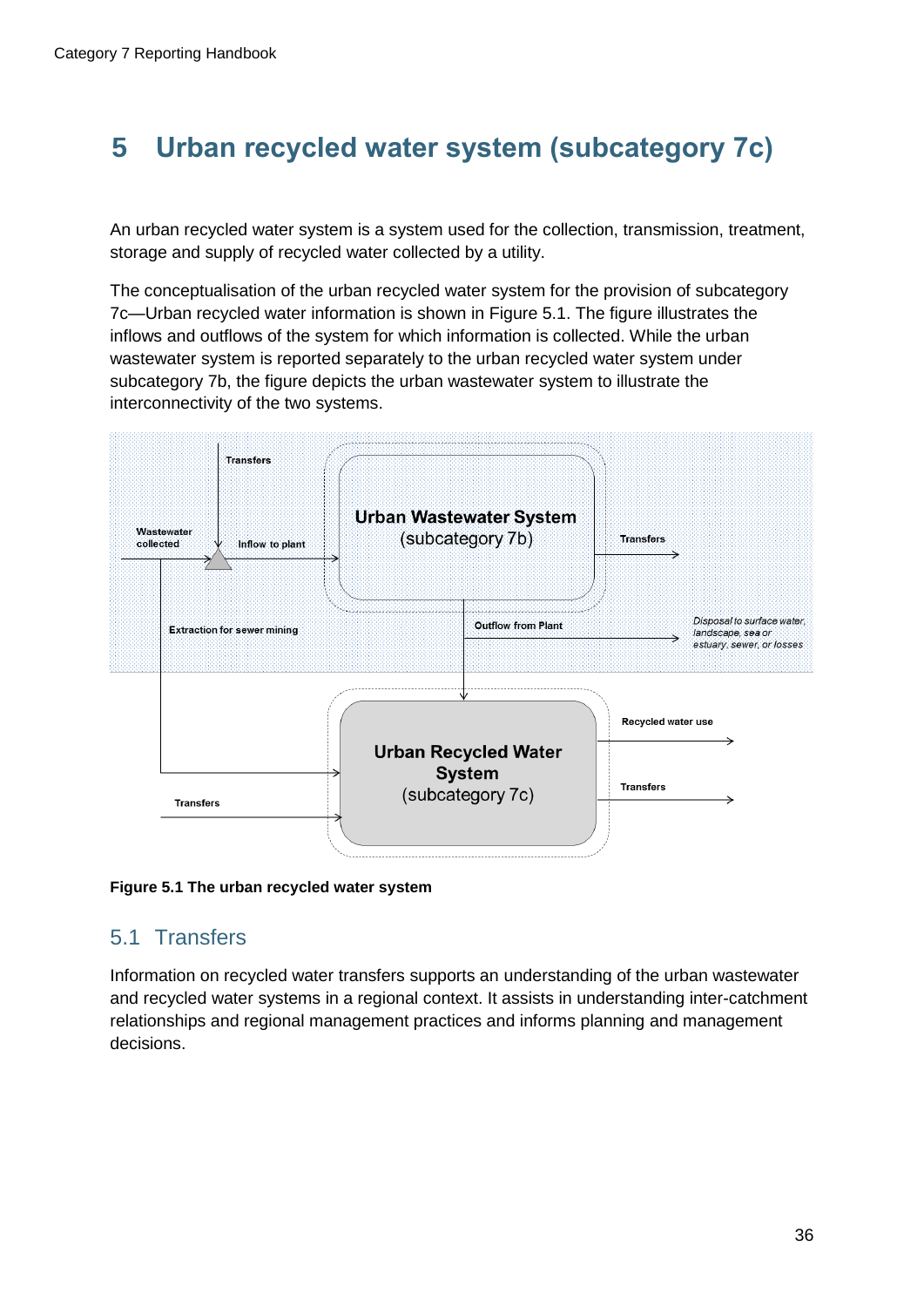### <span id="page-41-0"></span>**5.1.1 Recycled water received**

| W indicator/<br>U code                | W6-Volume of recycled water<br>U41.1-Volume of recycled water<br>received from other service providers or<br>received from other service providers or<br>operational areas within the urban<br>operational areas within the urban<br>water system, for each transfer party<br>water system<br>and wastewater treatment plant                                                                                                                                                                                                                                                                                                                                                                                                                                                                                                                                                |
|---------------------------------------|-----------------------------------------------------------------------------------------------------------------------------------------------------------------------------------------------------------------------------------------------------------------------------------------------------------------------------------------------------------------------------------------------------------------------------------------------------------------------------------------------------------------------------------------------------------------------------------------------------------------------------------------------------------------------------------------------------------------------------------------------------------------------------------------------------------------------------------------------------------------------------|
| <b>General</b><br>supporting<br>notes | The total volume of recycled water received by the utility from other service<br>providers or operational areas within the urban water system, during the reporting<br>year, in megalitres (ML).<br>The reported volume includes:<br>bulk recycled water purchases<br>✔<br>any water that is subsequently exported to another utility<br>water extracted through sewer mining<br>✔<br>recycled water received from independent operators<br>transfers not associated with a financial transaction<br>✔<br>unmetered volumes – information on estimates should be included in the<br>✔<br>associated footnote (W indicators) or quantification method (U codes)<br>and excludes:<br>water extracted from aquifers subject to aquifer replenishment<br>x<br>treated urban stormwater<br>х<br>recycled water received from a service provider operating infrastructure on<br>x |
|                                       | behalf of the utility.                                                                                                                                                                                                                                                                                                                                                                                                                                                                                                                                                                                                                                                                                                                                                                                                                                                      |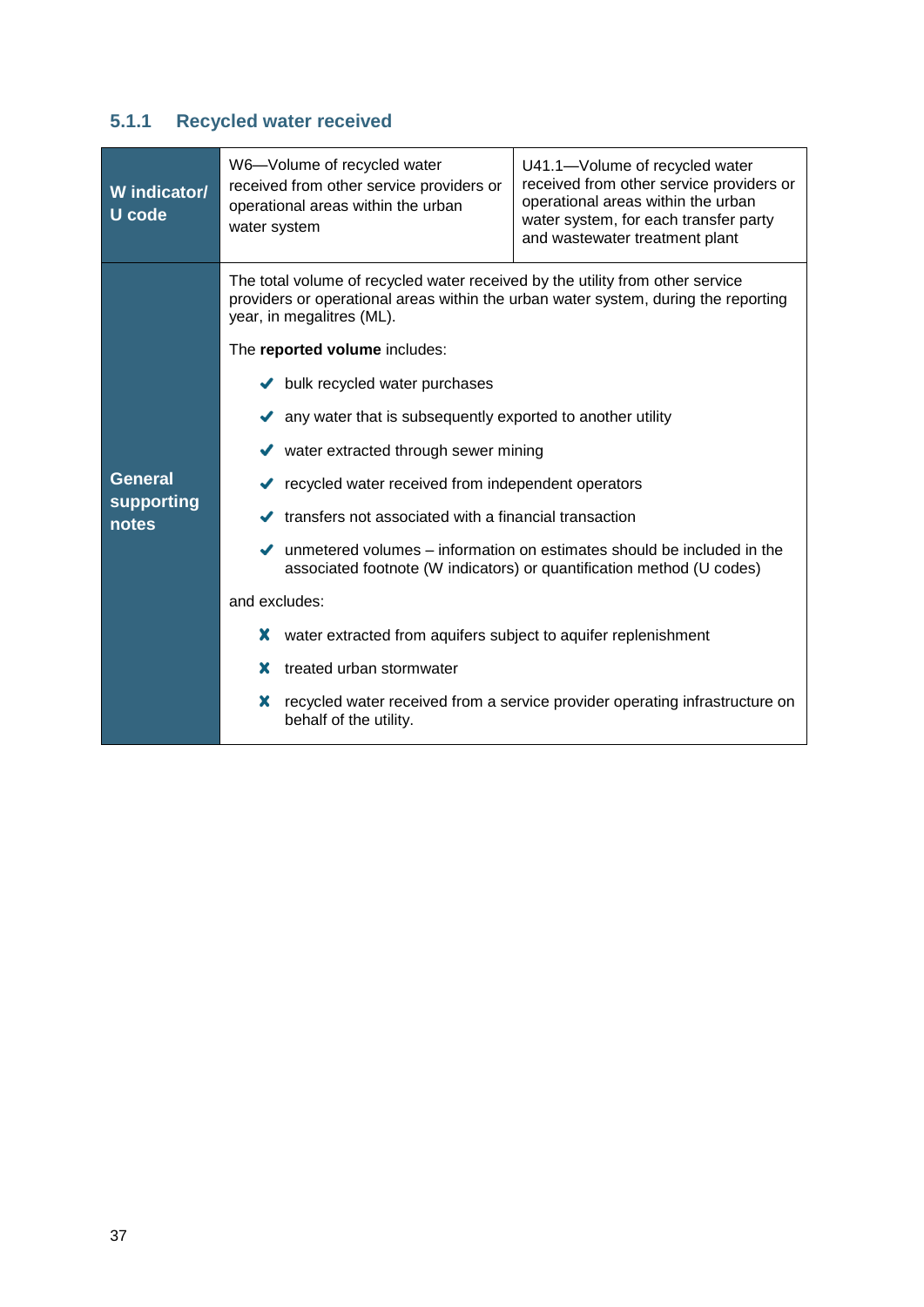### <span id="page-42-0"></span>**5.1.2 Recycled water delivered**

| The total volume of recycled water exported by the utility to other service providers<br>or operational areas within the urban water system, during the reporting year, in<br>megalitres (ML).<br>The reported volume includes:<br>$\blacktriangleright$ bulk recycled water exports<br>water extracted through sewer mining<br><b>General</b><br>transfers not associated with a financial transaction<br>supporting<br>unmetered volumes – information on estimates should be included in the<br>notes<br>associated footnote (W indicators) or quantification method (U codes)<br>and excludes:<br>water extracted from aquifers subject to aquifer replenishment<br>x<br>x<br>treated urban stormwater | W indicator/<br><b>U</b> code | W15-Volume of recycled water<br>exported to other service providers or<br>operational areas within the urban<br>water system | U42.1-Volume of recycled water<br>exported to other service providers or<br>operational areas within the urban<br>water system, for each transfer party<br>and wastewater treatment plant |
|------------------------------------------------------------------------------------------------------------------------------------------------------------------------------------------------------------------------------------------------------------------------------------------------------------------------------------------------------------------------------------------------------------------------------------------------------------------------------------------------------------------------------------------------------------------------------------------------------------------------------------------------------------------------------------------------------------|-------------------------------|------------------------------------------------------------------------------------------------------------------------------|-------------------------------------------------------------------------------------------------------------------------------------------------------------------------------------------|
| recycled water exported to a service providers operating infrastructure on<br>behalf of the utility.                                                                                                                                                                                                                                                                                                                                                                                                                                                                                                                                                                                                       |                               | X                                                                                                                            |                                                                                                                                                                                           |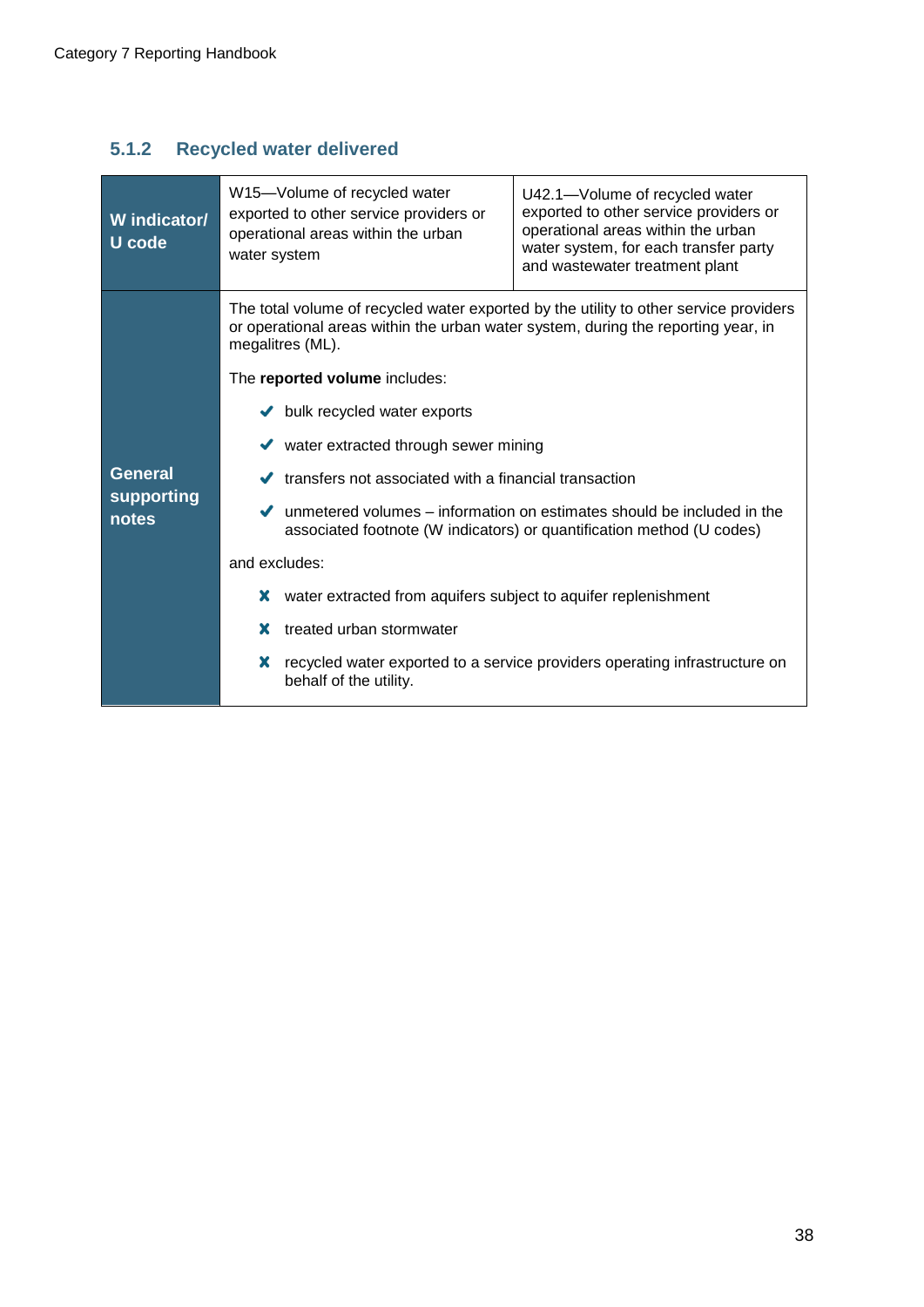### <span id="page-43-0"></span>5.2 Recycled water use

Understanding urban recycled water use is central to policy, planning and management decisions. For example, information on recycled water use provides insight into the role of alternative water sources in managing water security through source diversification and can provide an important measure of success for policy and investment decisions aimed at increasing the use of this resource.

Recycled water use information also assists in understanding the role of the resource in the economy. Understanding usage patterns and trends can inform policy and investment decisions that impact on the recycled water sector and users of the resource.

### <span id="page-43-1"></span>**5.2.1 Residential recycled water use**

| W indicator/<br>U code                | W20-Volume of recycled water<br>supplied to residential customers                                                                                                                                                                                                                                                                                                                                                                 | U44.1-Volume of recycled water<br>supplied to residential customers, for<br>each treatment plant                                                                                                                        |
|---------------------------------------|-----------------------------------------------------------------------------------------------------------------------------------------------------------------------------------------------------------------------------------------------------------------------------------------------------------------------------------------------------------------------------------------------------------------------------------|-------------------------------------------------------------------------------------------------------------------------------------------------------------------------------------------------------------------------|
| <b>General</b><br>supporting<br>notes | The total volume of recycled water supplied by the utility to residential customers<br>during the reporting year, in megalitres (ML).<br>The reported volume includes:<br>$\bullet$ potable water used to top-up the recycled water system<br>$\blacktriangleright$ recycled water derived from sewer mining<br>$\checkmark$<br>and excludes:<br>x<br>recycled water (reported under W2/U2.1-2)<br>treated urban stormwater.<br>х | unmetered volumes – information on estimates should be included in the<br>associated footnote (W indicators) or quantification method (U codes)<br>water extracted from aquifers subject to aquifer replenishment using |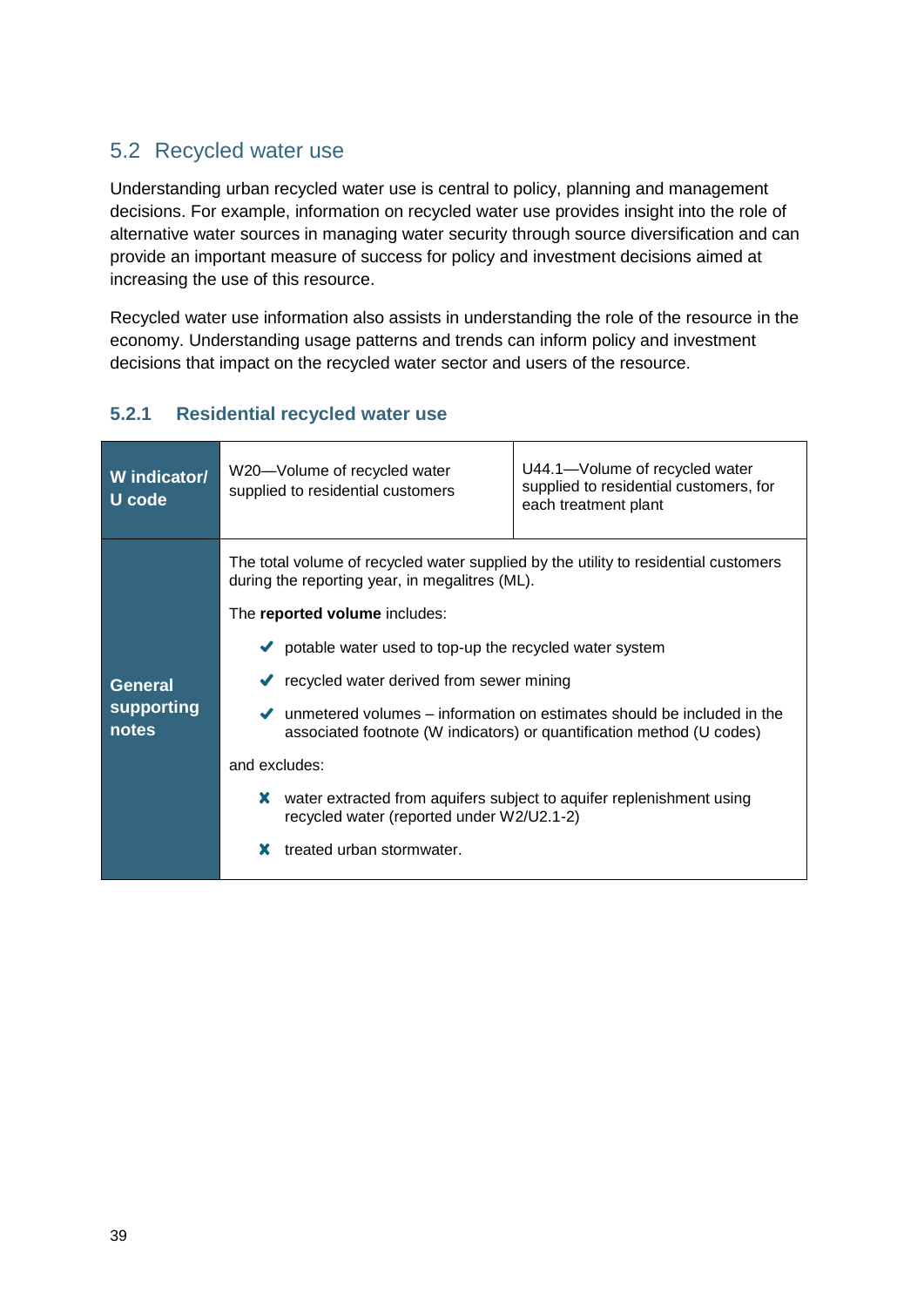### <span id="page-44-0"></span>**5.2.2 Non-residential recycled water use**

|                        |                                                                                                                                                                       | U43.5-Volume of recycled water<br>supplied for own use, for each<br>treatment plant                                            |  |  |  |  |  |
|------------------------|-----------------------------------------------------------------------------------------------------------------------------------------------------------------------|--------------------------------------------------------------------------------------------------------------------------------|--|--|--|--|--|
|                        |                                                                                                                                                                       | U44.2-Volume of recycled water<br>supplied to commercial, industrial and<br>municipal customers, for each<br>treatment plant   |  |  |  |  |  |
| W indicator/<br>U code | W21-Volume of recycled water<br>supplied to non-residential customers                                                                                                 | U44.3-Volume of recycled water<br>supplied to agricultural and individual<br>irrigation customers, for each treatment<br>plant |  |  |  |  |  |
|                        |                                                                                                                                                                       | U44.4-Volume of recycled water<br>supplied to irrigation water schemes, for<br>each treatment plant                            |  |  |  |  |  |
|                        |                                                                                                                                                                       | U44.5-Volume of recycled water<br>supplied for groundwater recharge, for<br>each treatment plant                               |  |  |  |  |  |
|                        |                                                                                                                                                                       | U44.10-Volume of recycled water<br>supplied to other customers, for each<br>treatment plant                                    |  |  |  |  |  |
|                        | The total volume of recycled water supplied by the utility to non-residential<br>customers during the reporting year, in megalitres (ML).                             |                                                                                                                                |  |  |  |  |  |
|                        | The reported volume includes:                                                                                                                                         |                                                                                                                                |  |  |  |  |  |
|                        | potable water used to top-up the recycled water system                                                                                                                |                                                                                                                                |  |  |  |  |  |
|                        | ◆ recycled water derived from sewer mining                                                                                                                            |                                                                                                                                |  |  |  |  |  |
| General<br>supporting  | $\blacktriangleright$ unmetered volumes – information on estimates should be included in the<br>associated footnote (W indicators) or quantification method (U codes) |                                                                                                                                |  |  |  |  |  |
| notes                  | and excludes:                                                                                                                                                         |                                                                                                                                |  |  |  |  |  |
|                        | x.<br>recycled water (reported under W2/U2.1-2)                                                                                                                       | water extracted from aquifers subject to aquifer replenishment using                                                           |  |  |  |  |  |
|                        | x.<br>U62.5, U62.6, U62.10)                                                                                                                                           | treated urban stormwater (reported under W28.5 / U62.2, U62.3, U62.4,                                                          |  |  |  |  |  |
|                        | recycled water supplied as environmental flows (reported under<br>X<br>W23/U44.6).                                                                                    |                                                                                                                                |  |  |  |  |  |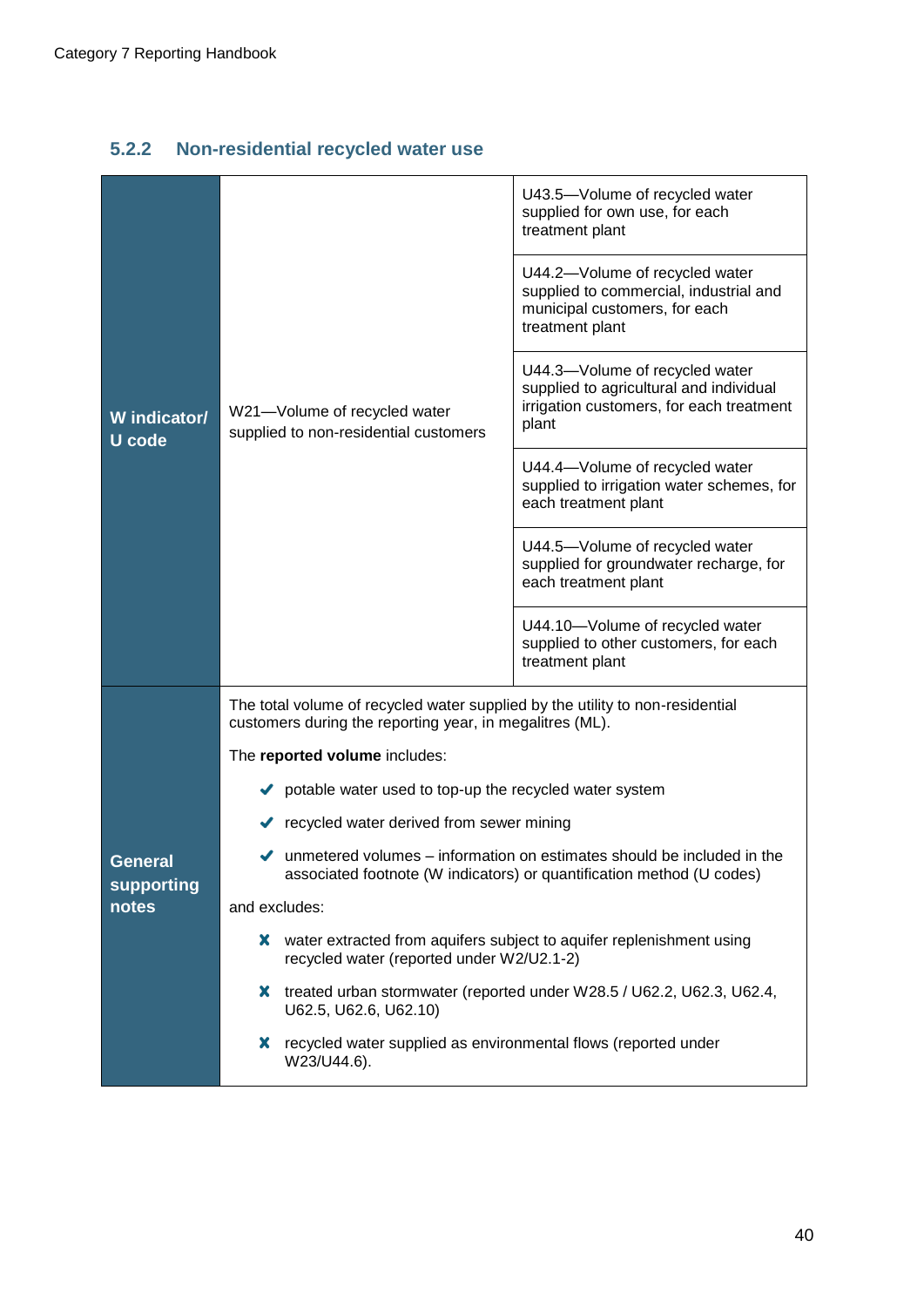| U code<br>supporting<br>notes | Own use includes:<br>recycled water used on-site external to the treatment process.<br>Commercial, industrial and municipal customers includes:<br>courses contract recycled water supplied to golf courses<br>$\blacktriangleright$ heavy industry and commercial areas. |  |  |  |  |  |
|-------------------------------|---------------------------------------------------------------------------------------------------------------------------------------------------------------------------------------------------------------------------------------------------------------------------|--|--|--|--|--|
|                               | Individual irrigation customers includes:<br>$\blacktriangleright$ irrigation of crops                                                                                                                                                                                    |  |  |  |  |  |
|                               | contract vector supplied to forestry                                                                                                                                                                                                                                      |  |  |  |  |  |
|                               | ✔ irrigation of agricultural products including livestock.                                                                                                                                                                                                                |  |  |  |  |  |
|                               | Irrigation water schemes includes:                                                                                                                                                                                                                                        |  |  |  |  |  |
| <b>U</b> code<br>supporting   | ◆ large scale agricultural use via infrastructure managed by an irrigation<br>entity.                                                                                                                                                                                     |  |  |  |  |  |
| notes                         | Groundwater recharge includes:                                                                                                                                                                                                                                            |  |  |  |  |  |
| continued                     | aquifer replenishment schemes.                                                                                                                                                                                                                                            |  |  |  |  |  |
|                               | <b>Other customers includes:</b>                                                                                                                                                                                                                                          |  |  |  |  |  |
|                               | ► recycled water supplied to customers not captured in U43.5, U44.2, U44.3,<br>U44.4, U44.5, and U44.10                                                                                                                                                                   |  |  |  |  |  |
|                               | and excludes:                                                                                                                                                                                                                                                             |  |  |  |  |  |
|                               | recycled water supplied as environmental flows (reported under U44.6).<br>х                                                                                                                                                                                               |  |  |  |  |  |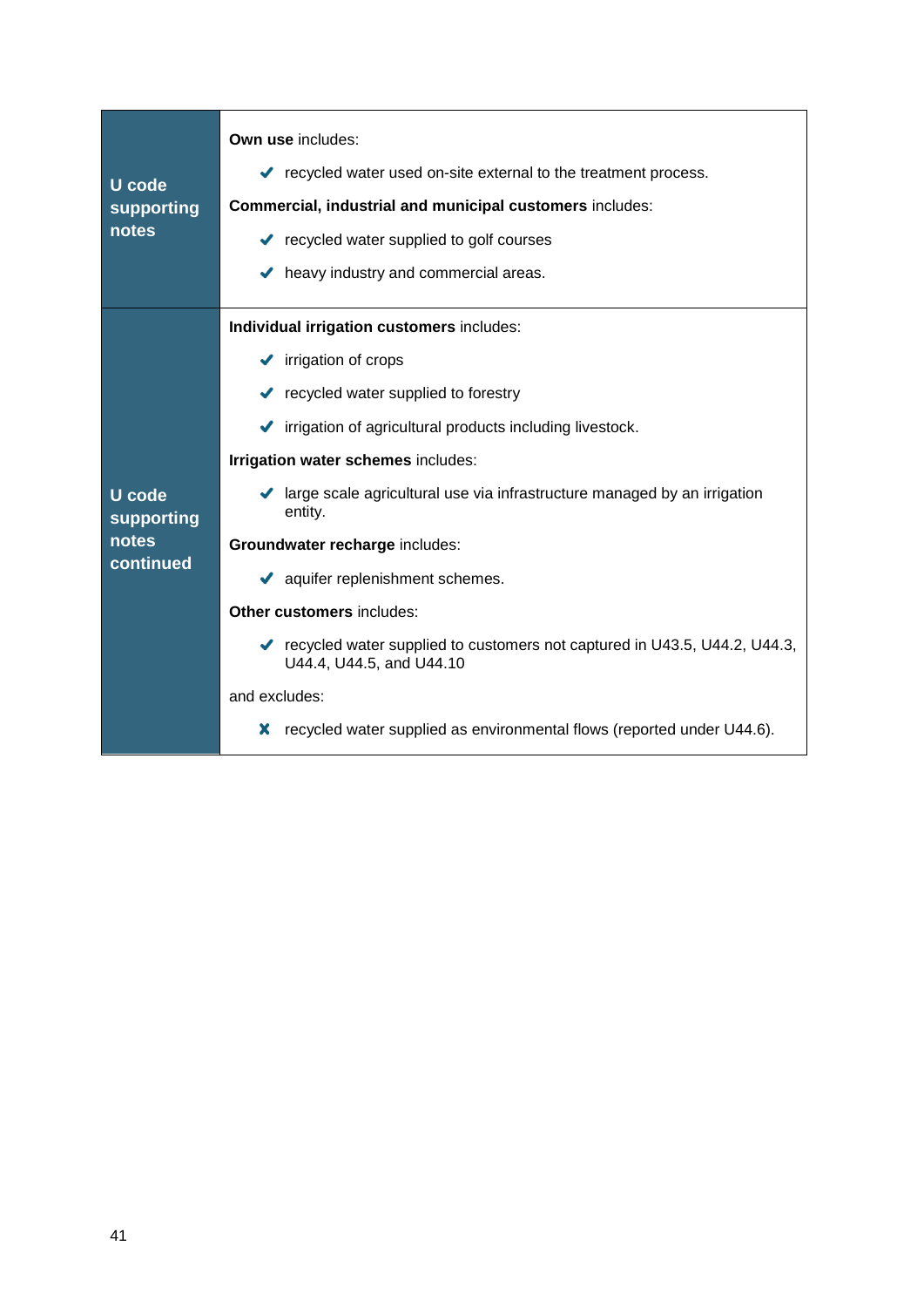### <span id="page-46-0"></span>**5.2.3 Environmental use**

| W indicator/<br>U code                | U44.6-Volume of recycled water<br>W23- Volume of recycled water supplied as<br>supplied as environmental flows, for<br>environmental flows<br>each treatment plant                                                                                                                                                                                                                                                                                                                                                                                                                                                                                                                         |
|---------------------------------------|--------------------------------------------------------------------------------------------------------------------------------------------------------------------------------------------------------------------------------------------------------------------------------------------------------------------------------------------------------------------------------------------------------------------------------------------------------------------------------------------------------------------------------------------------------------------------------------------------------------------------------------------------------------------------------------------|
| <b>General</b><br>supporting<br>notes | The total volume of recycled water supplied by the utility to the environment during<br>the reporting year, in megalitres (ML).<br>The reported volume includes:<br>◆ recycled water discharged to waterways (rivers, seas, natural wetlands)<br>for environmental purposes as prescribed by the environmental regulator<br>$\blacktriangleright$ recycled water derived from sewer mining<br>unmetered volumes – information on estimates should be included in the<br>associated footnote (W indicators) or quantification method (U codes)<br>and excludes:<br>non-harvestable forests and bushland if the regulator determines this is<br>x<br>'disposal' rather than 'beneficial use' |
|                                       | water extracted from aquifers subject to aquifer replenishment with<br>x<br>recycled water<br>treated urban stormwater.<br>x                                                                                                                                                                                                                                                                                                                                                                                                                                                                                                                                                               |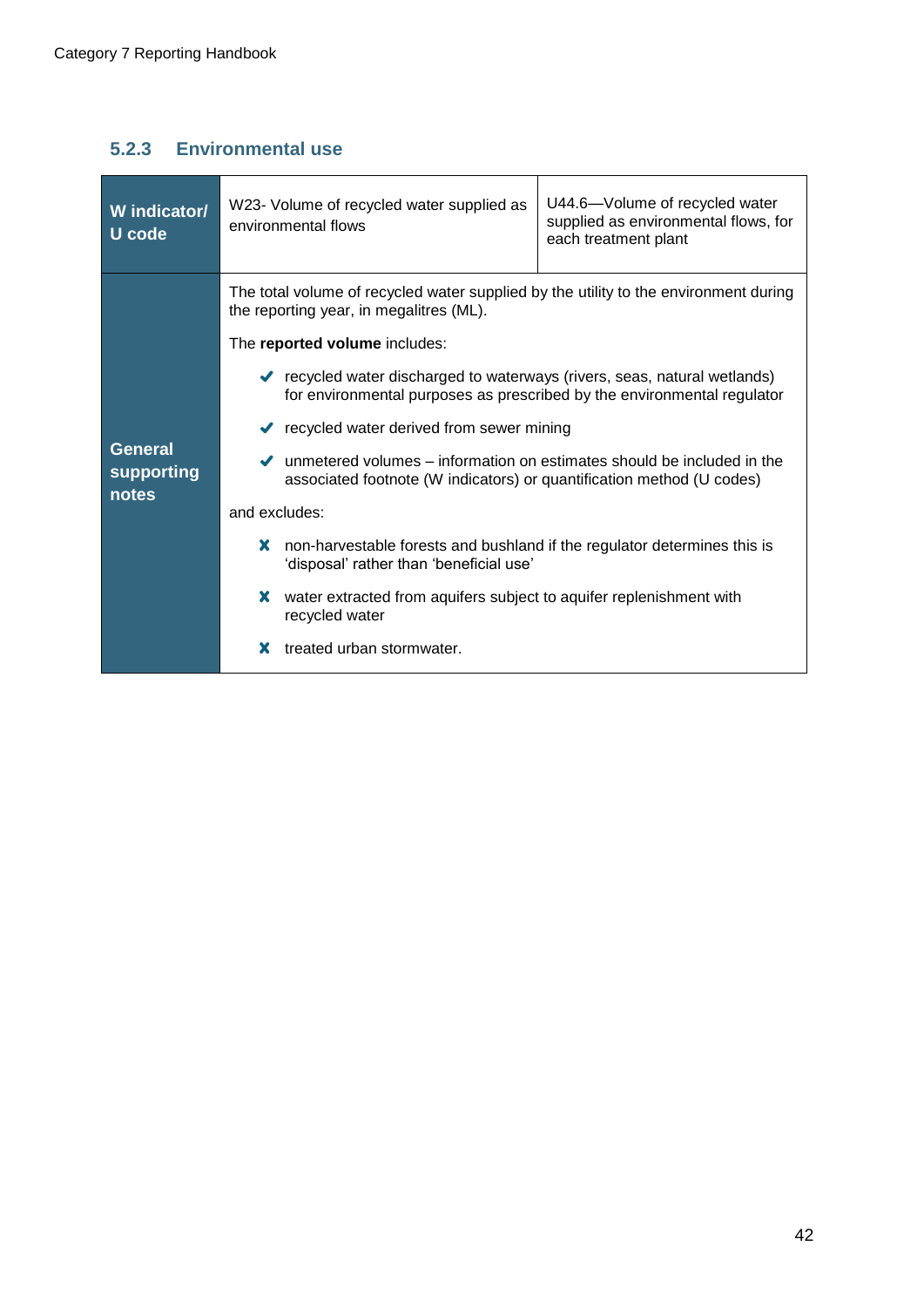# <span id="page-47-0"></span>**6 Urban stormwater system (category 7d)**

An urban stormwater system is a system used for the collection, transmission, treatment, storage and supply of stormwater water managed by a utility.

The conceptualisation of the urban stormwater water system for the provision of subcategory 7d—Urban stormwater information is shown in Figure 6.1. The figure illustrates the outflows of the system for which information is collected.



**Figure 6.1 The urban stormwater system**

#### <span id="page-47-1"></span>6.1 Stormwater use

Understanding urban stormwater use is central to policy, planning and management decisions. For example, information on stormwater use provides insight into the role of alternative water sources in managing water security through source diversification. It can provide an important measure of success for policy and investment decisions aimed at increasing the use of this resource.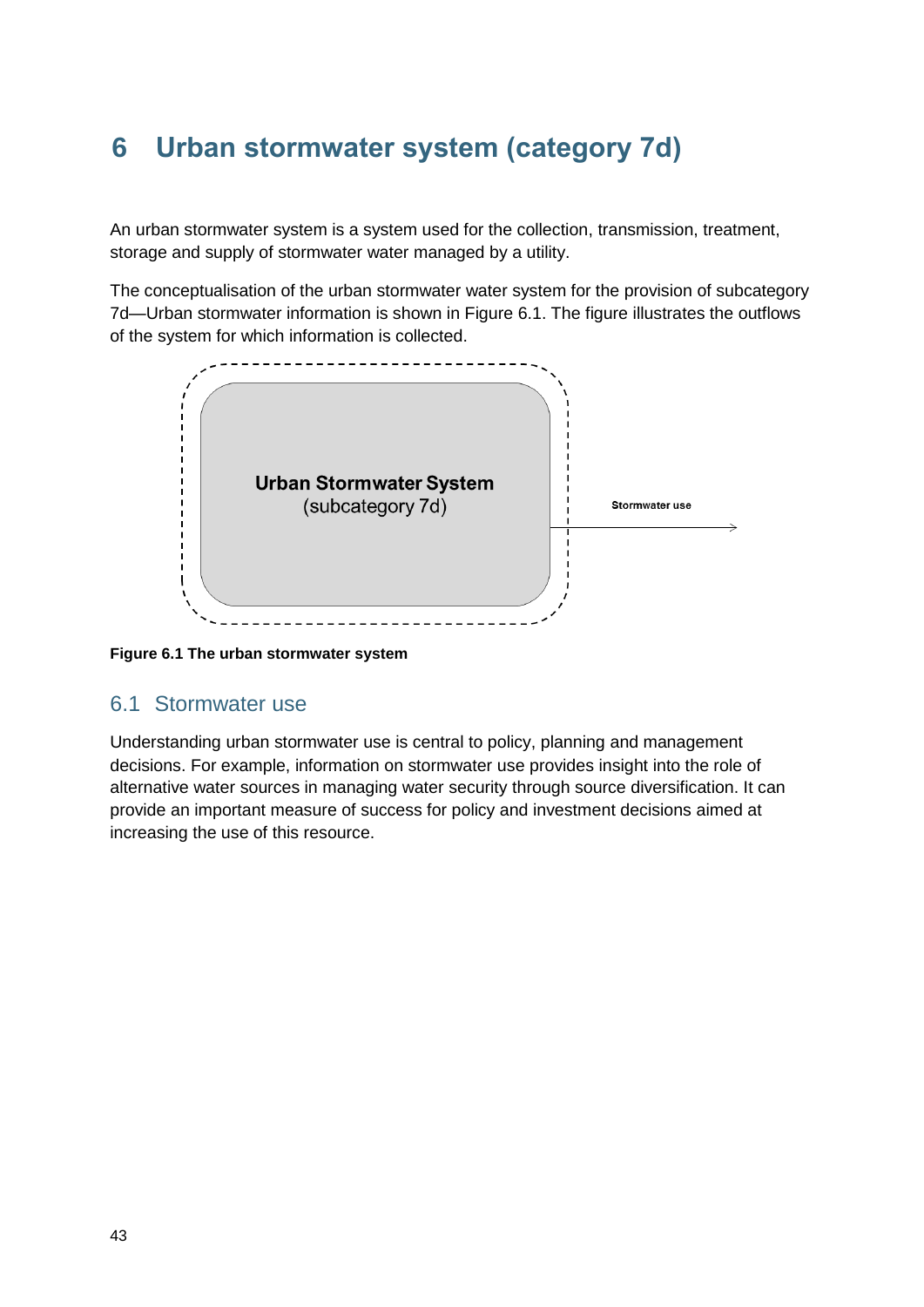### <span id="page-48-0"></span>**6.1.1 Residential stormwater use**

| W indicator/<br>U code | U62.1-Volume of urban<br>W28.4– Volume of urban stormwater<br>stormwater supplied to residential<br>supplied to residential customers<br>customers, for each stormwater<br>harvesting scheme                                                                      |  |  |  |  |
|------------------------|-------------------------------------------------------------------------------------------------------------------------------------------------------------------------------------------------------------------------------------------------------------------|--|--|--|--|
| <b>General</b>         | The total volume of urban stormwater supplied by the utility to residential<br>customers during the reporting year, in megalitres (ML).<br>The reported volume includes:<br>$\blacktriangleright$ potable water used to top-up the urban stormwater supply system |  |  |  |  |
| supporting<br>notes    | unmetered volumes – information on estimates should be included in the<br>✔<br>associated footnote (W indicators) or quantification method (U codes)<br>and excludes:                                                                                             |  |  |  |  |
|                        | water extracted from aquifers subject to recharge with urban stormwater<br>x.<br>(extractions from aquifer replenishment schemes are reported under<br>W2/U2.1-2).                                                                                                |  |  |  |  |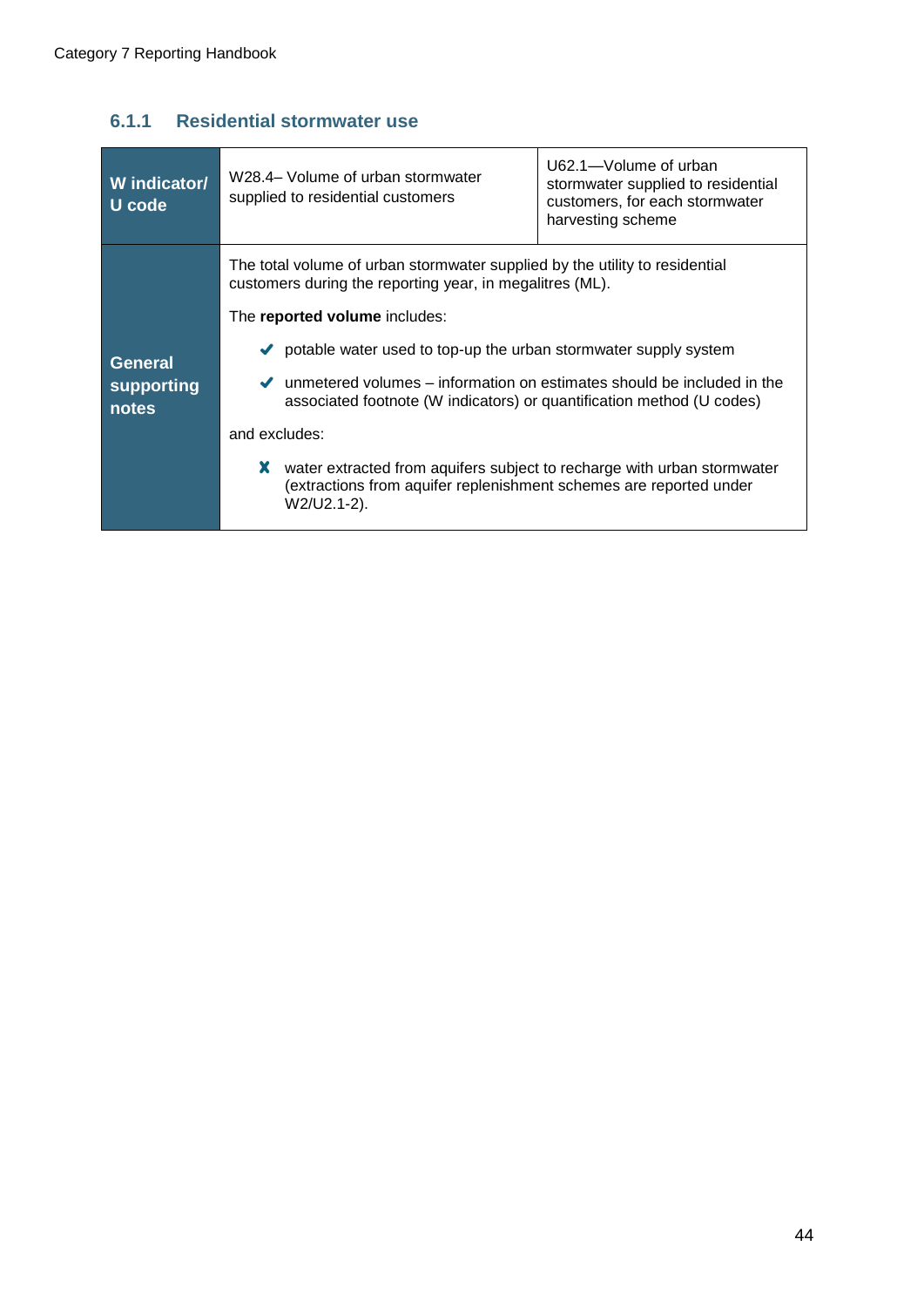| W indicator/<br><b>U</b> code | W28.5-Volume of urban stormwater<br>supplied to non-residential customers                                                                                             | U62.2-Volume of urban<br>stormwater supplied to commercial,<br>industrial and municipal customers,<br>for each stormwater harvesting<br>scheme<br>U62.3-Volume of urban<br>stormwater supplied to agricultural<br>and individual irrigation customers,<br>for each stormwater harvesting<br>scheme<br>U62.4-Volume of urban<br>stormwater supplied to irrigation<br>water schemes, for each stormwater<br>harvesting scheme |  |  |  |  |  |
|-------------------------------|-----------------------------------------------------------------------------------------------------------------------------------------------------------------------|-----------------------------------------------------------------------------------------------------------------------------------------------------------------------------------------------------------------------------------------------------------------------------------------------------------------------------------------------------------------------------------------------------------------------------|--|--|--|--|--|
|                               |                                                                                                                                                                       | U62.5-Volume of urban<br>stormwater supplied for<br>groundwater recharge, for each<br>stormwater harvesting scheme                                                                                                                                                                                                                                                                                                          |  |  |  |  |  |
|                               |                                                                                                                                                                       | U62.6-Volume of urban<br>stormwater supplied as<br>environmental flows, for each<br>stormwater harvesting scheme                                                                                                                                                                                                                                                                                                            |  |  |  |  |  |
|                               |                                                                                                                                                                       | U62.10-Volume of urban<br>stormwater supplied to other<br>customers, for each stormwater<br>harvesting scheme                                                                                                                                                                                                                                                                                                               |  |  |  |  |  |
|                               | The total volume of urban stormwater supplied by the utility to non-residential<br>customers during the reporting year, in megalitres (ML).                           |                                                                                                                                                                                                                                                                                                                                                                                                                             |  |  |  |  |  |
|                               | The reported volume includes:                                                                                                                                         |                                                                                                                                                                                                                                                                                                                                                                                                                             |  |  |  |  |  |
|                               | ◆ urban stormwater discharged to waterways (rivers, seas, natural wetlands)<br>for environmental purposes as prescribed by the environmental regulator                |                                                                                                                                                                                                                                                                                                                                                                                                                             |  |  |  |  |  |
| <b>General</b><br>supporting  | potable water used to top-up the urban stormwater supply system                                                                                                       |                                                                                                                                                                                                                                                                                                                                                                                                                             |  |  |  |  |  |
| notes                         | $\blacktriangleright$ unmetered volumes – information on estimates should be included in the<br>associated footnote (W indicators) or quantification method (U codes) |                                                                                                                                                                                                                                                                                                                                                                                                                             |  |  |  |  |  |
|                               | and excludes:                                                                                                                                                         |                                                                                                                                                                                                                                                                                                                                                                                                                             |  |  |  |  |  |
|                               | X water extracted from aquifers subject to recharge with urban stormwater<br>(extractions from aquifer replenishment schemes are reported under<br>W2/U2.1-2).        |                                                                                                                                                                                                                                                                                                                                                                                                                             |  |  |  |  |  |

### <span id="page-49-0"></span>**6.1.2 Non-residential stormwater use**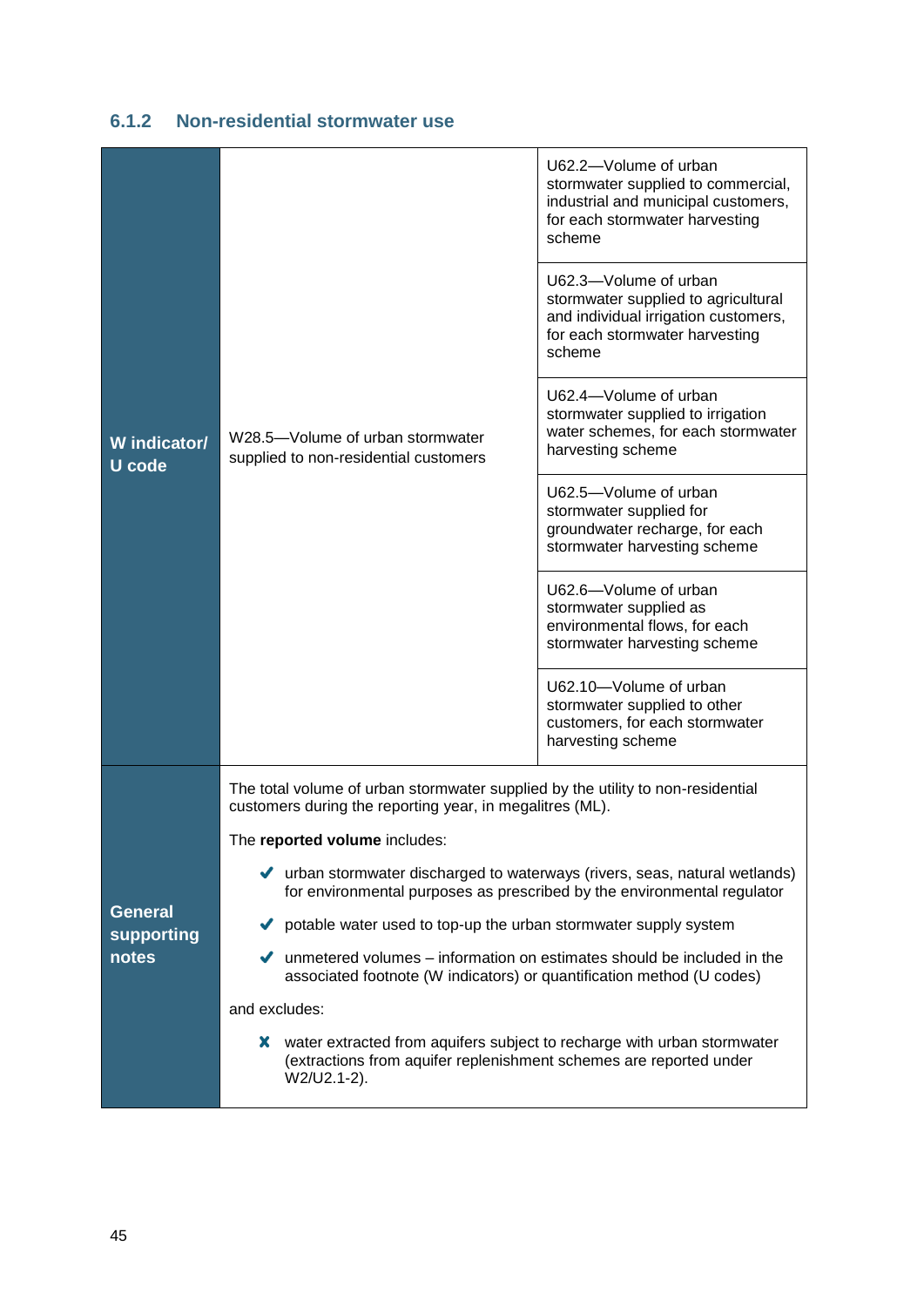|               | <b>Own use includes:</b>                                                                                |  |  |  |  |  |
|---------------|---------------------------------------------------------------------------------------------------------|--|--|--|--|--|
|               | ◆ recycled water used on-site, external to the treatment process.                                       |  |  |  |  |  |
|               | Commercial, industrial and municipal customers includes:                                                |  |  |  |  |  |
|               | golf courses, heavy industry and commercial areas.                                                      |  |  |  |  |  |
|               | Individual irrigation customers includes:                                                               |  |  |  |  |  |
|               | $\blacktriangleright$ irrigation of crops                                                               |  |  |  |  |  |
|               | $\blacktriangleright$ recycled water supplied to forestry                                               |  |  |  |  |  |
| <b>U</b> code | irrigation of agricultural products including livestock.                                                |  |  |  |  |  |
| supporting    | Irrigation water schemes includes:                                                                      |  |  |  |  |  |
| notes         | large scale agricultural use via infrastructure managed by an irrigation<br>✔<br>entity.                |  |  |  |  |  |
|               | Groundwater recharge includes:                                                                          |  |  |  |  |  |
|               | aquifer replenishment schemes.                                                                          |  |  |  |  |  |
|               | <b>Other customers includes:</b>                                                                        |  |  |  |  |  |
|               | ► recycled water supplied to customers not captured in U43.5, U44.2, U44.3,<br>U44.4, U44.5, and U44.10 |  |  |  |  |  |
|               | and excludes:                                                                                           |  |  |  |  |  |
|               | recycled water supplied as environmental flows (reported under U44.6).<br>x                             |  |  |  |  |  |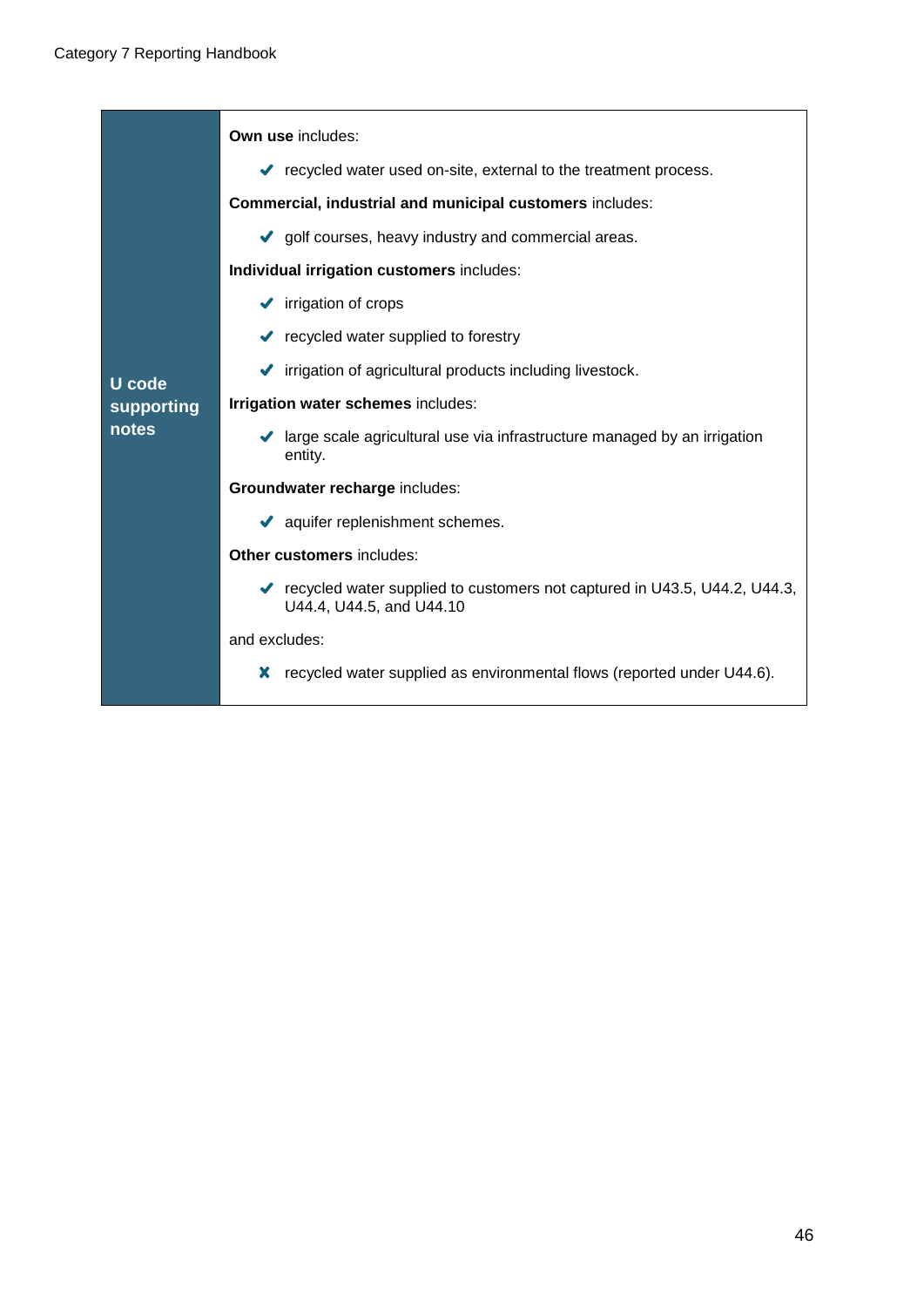# <span id="page-51-0"></span>**7 Explanatory material on metadata requirements**

This section provides explanatory notes about the metadata and contextual information that urban utilities in Category L must give to the Bureau along with their Category 7 urban water management information in subcategories 7a, 7b, 7c and 7d.

The metadata requirements are detailed in Section 2.2 and listed in the document titled *[Urban Water Management Information Requirements,](http://www.bom.gov.au/water/regulations/schedules/urbanWater.shtml)* where it is stated:

'Metadata and contextual information must be given with U code volumes only. There is no requirement to provide metadata or contextual information with W indicator volumes. Hence, person Categories F and M are not required to provide any metadata or contextual information with Category 7 information. Person Category L is required to give all metadata and contextual information with Category 7…if it is in a person's possession, custody or control.'

### <span id="page-51-1"></span>7.1 Common and subcategory-specific elements

There is a total of eight metadata and contextual information elements. Table 7.1 sets out the metadata elements which are applicable to each U code volume.

Some of the elements are common to each U code volume. Other elements are specific to particular groups of U codes (except in the case of 'Sources' within subcategory 7a—Urban water supply information, where the metadata elements are not the same for each U code).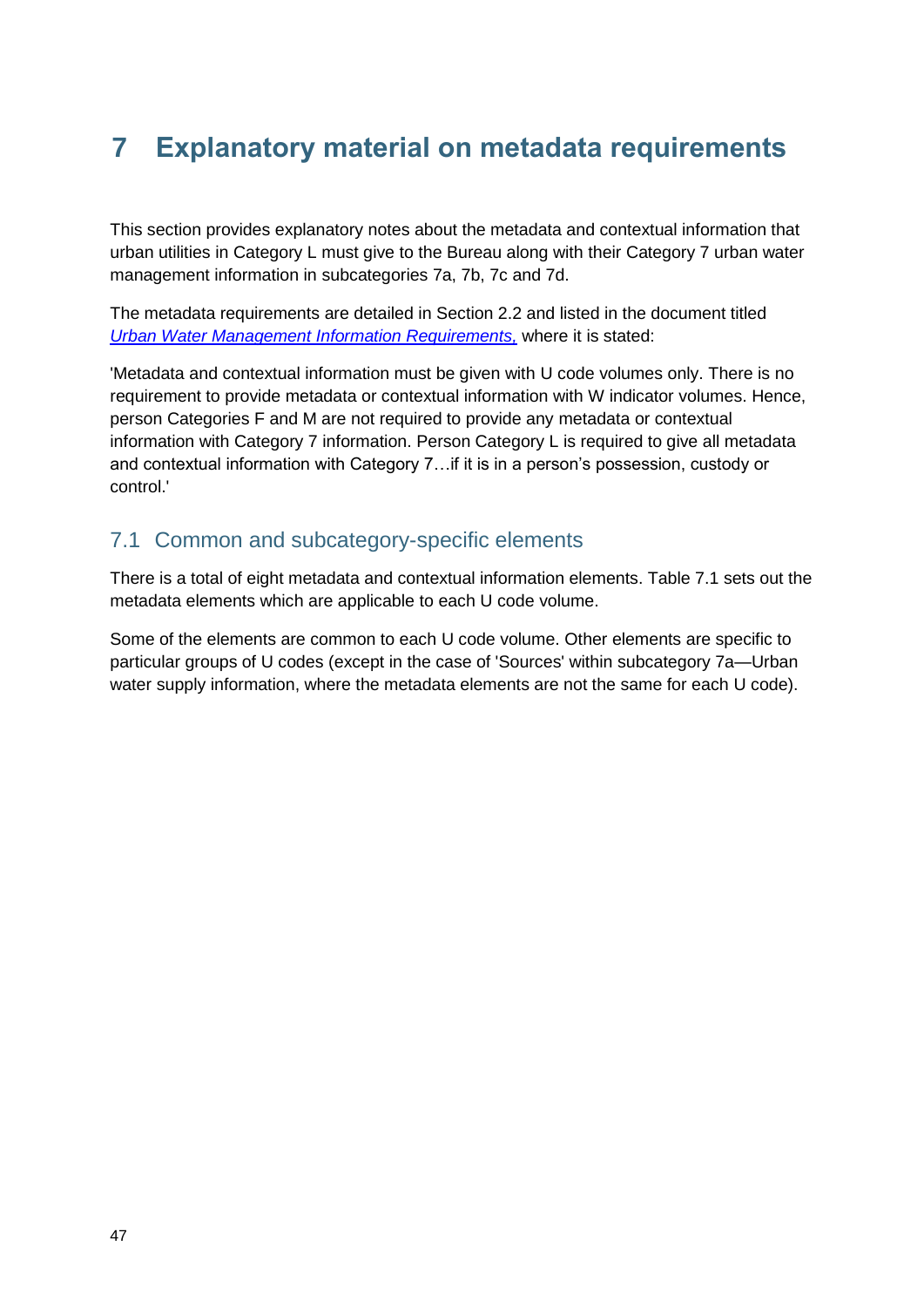#### **Table 7.1—Metadata and contextual elements**

|                                 |                   |         | Metadata elements for U codes |                                     |                  |                           |                                               |                          |                    |                    |
|---------------------------------|-------------------|---------|-------------------------------|-------------------------------------|------------------|---------------------------|-----------------------------------------------|--------------------------|--------------------|--------------------|
| Subcategory                     | Group             | U codes | Name of<br>water<br>resource  | Name of water<br>management<br>area | Name of<br>plant | Name of<br>transfer party | Name of<br>stormwater<br>harvesting<br>scheme | Quantification<br>method | <b>Uncertainty</b> | <b>Assumptions</b> |
|                                 |                   | U1.1    | $\checkmark$                  | $\checkmark$                        | $\checkmark$     |                           |                                               | $\checkmark$             | $\checkmark$       | $\checkmark$       |
|                                 |                   | U1.2    | $\checkmark$                  | $\checkmark$                        | $\checkmark$     |                           |                                               | $\checkmark$             | $\checkmark$       | $\checkmark$       |
|                                 | Sources           | U2.1    | $\checkmark$                  | $\checkmark$                        | $\checkmark$     |                           |                                               | $\checkmark$             | $\checkmark$       | $\checkmark$       |
|                                 |                   | U2.2    | $\checkmark$                  | $\checkmark$                        | $\checkmark$     |                           |                                               | $\checkmark$             | $\checkmark$       | $\checkmark$       |
|                                 |                   | U3.1    |                               |                                     | $\checkmark$     |                           |                                               | $\checkmark$             | $\checkmark$       | $\checkmark$       |
|                                 | <b>Transfers</b>  | U4.1    | $\checkmark$                  |                                     |                  | $\checkmark$              |                                               | $\checkmark$             | $\checkmark$       | $\checkmark$       |
|                                 |                   | U8.1    | $\checkmark$                  |                                     |                  | $\checkmark$              |                                               | $\checkmark$             | $\checkmark$       | $\checkmark$       |
| -Urban water supply information | <b>Production</b> | U9      |                               |                                     |                  |                           |                                               | $\checkmark$             | $\checkmark$       | $\checkmark$       |
|                                 |                   | U10.1   |                               |                                     |                  |                           |                                               | $\checkmark$             | $\checkmark$       | $\checkmark$       |
|                                 |                   | U10.2   |                               |                                     |                  |                           |                                               | $\checkmark$             | $\checkmark$       | $\checkmark$       |
|                                 |                   | U10.3   |                               |                                     |                  |                           |                                               | $\checkmark$             | $\checkmark$       | $\checkmark$       |
|                                 |                   | U10.4   |                               |                                     |                  |                           |                                               | $\checkmark$             | $\checkmark$       | $\checkmark$       |
|                                 |                   | U10.5   |                               |                                     |                  |                           |                                               | $\checkmark$             | $\checkmark$       | $\checkmark$       |
| $\frac{1}{q}$                   | <b>Use</b>        | U10.6   |                               |                                     |                  |                           |                                               | $\checkmark$             | $\checkmark$       | $\checkmark$       |
|                                 |                   | U10.7   |                               |                                     |                  |                           |                                               | $\checkmark$             | $\checkmark$       | $\checkmark$       |
|                                 |                   | U6.1    | $\checkmark$                  | $\checkmark$                        |                  |                           |                                               | $\checkmark$             | $\checkmark$       | $\checkmark$       |
|                                 |                   | U14.1   | $\checkmark$                  | $\checkmark$                        |                  |                           |                                               | $\checkmark$             | $\checkmark$       | $\checkmark$       |
|                                 |                   | U12.2   |                               |                                     |                  |                           |                                               | $\checkmark$             | $\checkmark$       | $\checkmark$       |
|                                 |                   | U12.4   |                               |                                     |                  |                           |                                               | $\checkmark$             | $\checkmark$       | $\checkmark$       |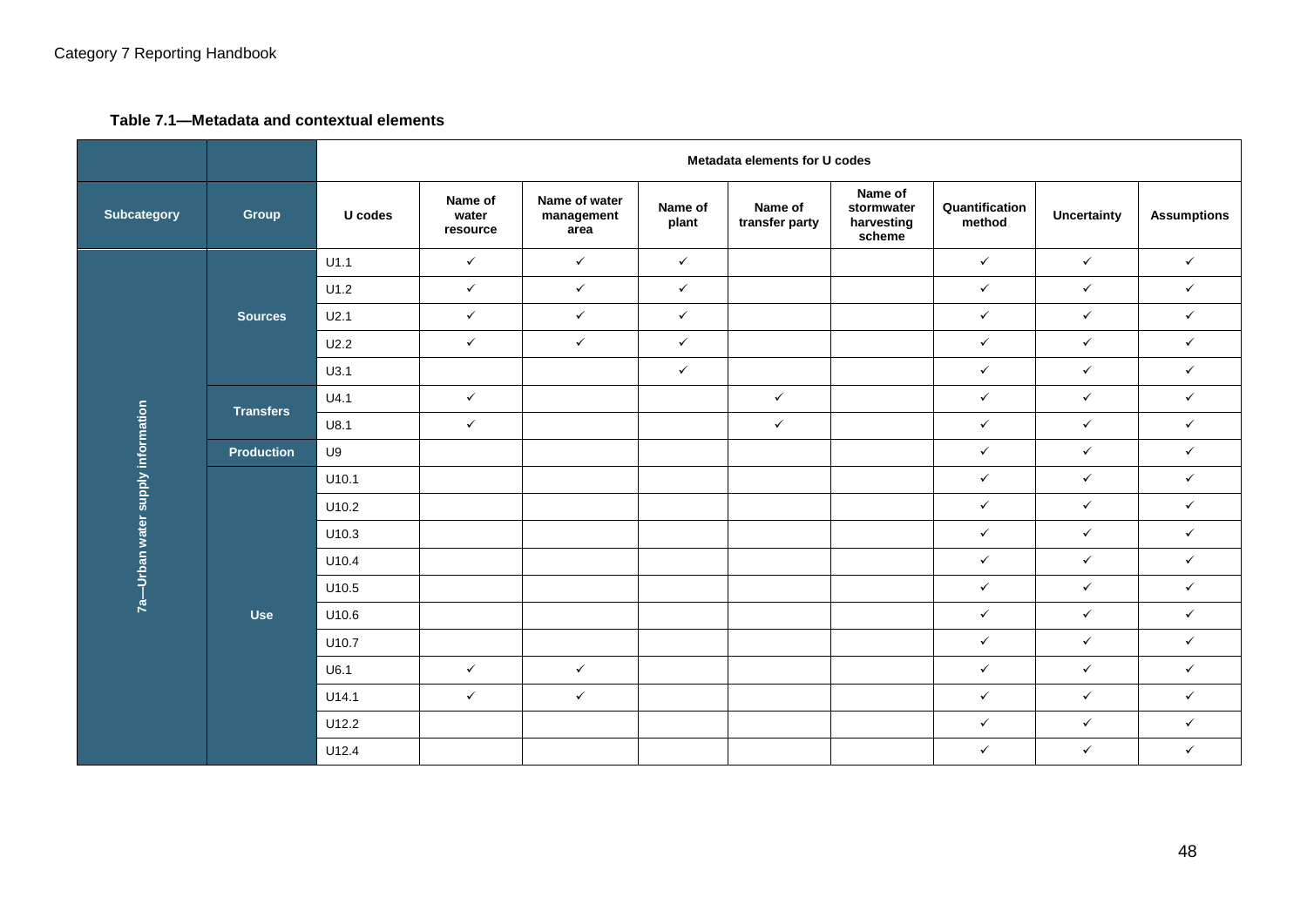|                               |                                              | Metadata elements for U codes |                              |                                     |                  |                           |                                               |                          |                    |                    |
|-------------------------------|----------------------------------------------|-------------------------------|------------------------------|-------------------------------------|------------------|---------------------------|-----------------------------------------------|--------------------------|--------------------|--------------------|
| <b>Subcategory</b>            | Group                                        | U codes                       | Name of<br>water<br>resource | Name of water<br>management<br>area | Name of<br>plant | Name of<br>transfer party | Name of<br>stormwater<br>harvesting<br>scheme | Quantification<br>method | <b>Uncertainty</b> | <b>Assumptions</b> |
|                               | Wastewater                                   | U22.2                         |                              |                                     |                  |                           |                                               | $\checkmark$             | $\checkmark$       | $\checkmark$       |
| 7a-Urban water                | <b>Collected</b>                             | U22.3                         |                              |                                     |                  |                           |                                               | $\checkmark$             | $\checkmark$       | $\checkmark$       |
| supply information            | <b>Inflow to Plant</b>                       | U23.1                         |                              |                                     | $\checkmark$     |                           |                                               | $\checkmark$             | $\checkmark$       | $\checkmark$       |
|                               |                                              | U23.2                         |                              |                                     | $\checkmark$     |                           |                                               | $\checkmark$             | $\checkmark$       | $\checkmark$       |
|                               |                                              | U20.1                         |                              |                                     | $\checkmark$     | $\checkmark$              |                                               | $\checkmark$             | $\checkmark$       | $\checkmark$       |
|                               | <b>Transfers</b>                             | U20.3                         |                              |                                     | $\checkmark$     | $\checkmark$              |                                               | $\checkmark$             | $\checkmark$       | $\checkmark$       |
|                               |                                              | U21.1                         |                              |                                     | $\checkmark$     | $\checkmark$              |                                               | $\checkmark$             | $\checkmark$       | $\checkmark$       |
|                               |                                              | U20.4                         |                              |                                     | $\checkmark$     |                           |                                               | $\checkmark$             | $\checkmark$       | ✓                  |
| -Urban wastewater information | <b>Extraction for</b><br><b>Sewer Mining</b> | U83.1                         |                              |                                     | $\checkmark$     |                           |                                               | $\checkmark$             | $\checkmark$       | $\checkmark$       |
|                               |                                              | U24.1                         |                              |                                     | $\checkmark$     |                           |                                               | $\checkmark$             | $\checkmark$       | $\checkmark$       |
|                               |                                              | U25.1                         |                              |                                     | $\checkmark$     |                           |                                               | $\checkmark$             | $\checkmark$       | $\checkmark$       |
|                               |                                              | U25.2                         |                              |                                     | $\checkmark$     |                           |                                               | $\checkmark$             | $\checkmark$       | $\checkmark$       |
|                               | <b>Outflow from</b>                          | U25.3                         |                              |                                     | $\checkmark$     |                           |                                               | $\checkmark$             | $\checkmark$       | $\checkmark$       |
| $\frac{1}{2}$                 | <b>Plant</b>                                 | U29.1                         |                              |                                     | $\checkmark$     |                           |                                               | $\checkmark$             | $\checkmark$       | $\checkmark$       |
|                               |                                              | U28.4                         |                              |                                     |                  |                           |                                               | $\checkmark$             | $\checkmark$       | $\checkmark$       |
|                               |                                              | U28.9                         |                              |                                     |                  |                           |                                               | $\checkmark$             | $\checkmark$       | $\checkmark$       |
|                               |                                              | U28.13                        |                              |                                     |                  |                           |                                               | $\checkmark$             | $\checkmark$       | $\checkmark$       |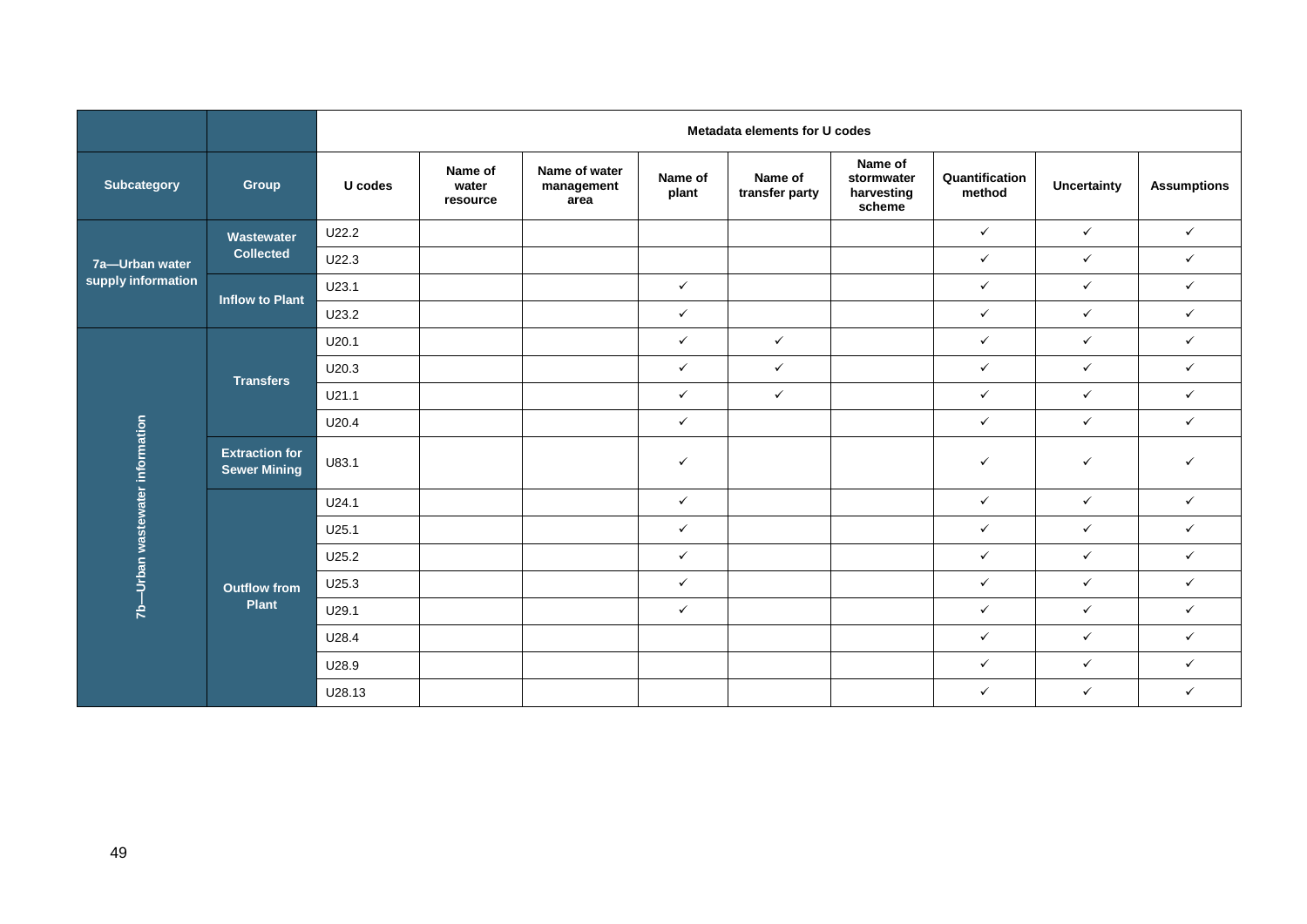|                                                    |               | Metadata elements for U codes |                              |                                     |                  |                           |                                               |                          |                    |                    |
|----------------------------------------------------|---------------|-------------------------------|------------------------------|-------------------------------------|------------------|---------------------------|-----------------------------------------------|--------------------------|--------------------|--------------------|
| Subcategory                                        | <b>Group</b>  | U codes                       | Name of<br>water<br>resource | Name of water<br>management<br>area | Name of<br>plant | Name of<br>transfer party | Name of<br>stormwater<br>harvesting<br>scheme | Quantification<br>method | <b>Uncertainty</b> | <b>Assumptions</b> |
| -Urban recycled water information<br>$\frac{6}{5}$ | <b>Supply</b> | U41.1                         |                              |                                     | $\checkmark$     | $\checkmark$              |                                               | $\checkmark$             | $\checkmark$       | $\checkmark$       |
|                                                    |               | U42.1                         |                              |                                     | $\checkmark$     | $\checkmark$              |                                               | $\checkmark$             | $\checkmark$       | $\checkmark$       |
|                                                    | <b>Use</b>    | U44.1                         |                              |                                     | $\checkmark$     |                           |                                               | $\checkmark$             | $\checkmark$       | $\checkmark$       |
|                                                    |               | U43.5                         |                              |                                     | $\checkmark$     |                           |                                               | $\checkmark$             | $\checkmark$       | $\checkmark$       |
|                                                    |               | U44.2                         |                              |                                     | $\checkmark$     |                           |                                               | $\checkmark$             | $\checkmark$       | $\checkmark$       |
|                                                    |               | U44.3                         |                              |                                     | $\checkmark$     |                           |                                               | $\checkmark$             | $\checkmark$       | $\checkmark$       |
|                                                    |               | U44.4                         |                              |                                     | $\checkmark$     |                           |                                               | $\checkmark$             | $\checkmark$       | $\checkmark$       |
|                                                    |               | U44.5                         |                              |                                     | $\checkmark$     |                           |                                               | $\checkmark$             | $\checkmark$       | $\checkmark$       |
|                                                    |               | U44.10                        |                              |                                     | $\checkmark$     |                           |                                               | $\checkmark$             | $\checkmark$       | $\checkmark$       |
|                                                    |               | U44.6                         |                              |                                     | $\checkmark$     |                           |                                               | $\checkmark$             | $\checkmark$       | $\checkmark$       |
| Urban stormwater<br>information<br>Ŕ               | <b>Use</b>    | U62.1                         |                              |                                     |                  |                           | $\checkmark$                                  | $\checkmark$             | $\checkmark$       | $\checkmark$       |
|                                                    |               | U62.2                         |                              |                                     |                  |                           | $\checkmark$                                  | $\checkmark$             | $\checkmark$       | $\checkmark$       |
|                                                    |               | U62.3                         |                              |                                     |                  |                           | $\checkmark$                                  | $\checkmark$             | $\checkmark$       | $\checkmark$       |
|                                                    |               | U62.4                         |                              |                                     |                  |                           | $\checkmark$                                  | $\checkmark$             | $\checkmark$       | $\checkmark$       |
|                                                    |               | U62.5                         |                              |                                     |                  |                           | $\checkmark$                                  | $\checkmark$             | $\checkmark$       | $\checkmark$       |
|                                                    |               | U62.6                         |                              |                                     |                  |                           | $\checkmark$                                  | $\checkmark$             | $\checkmark$       | $\checkmark$       |
|                                                    |               | U62.10                        |                              |                                     |                  |                           | $\checkmark$                                  | $\checkmark$             | $\checkmark$       | $\checkmark$       |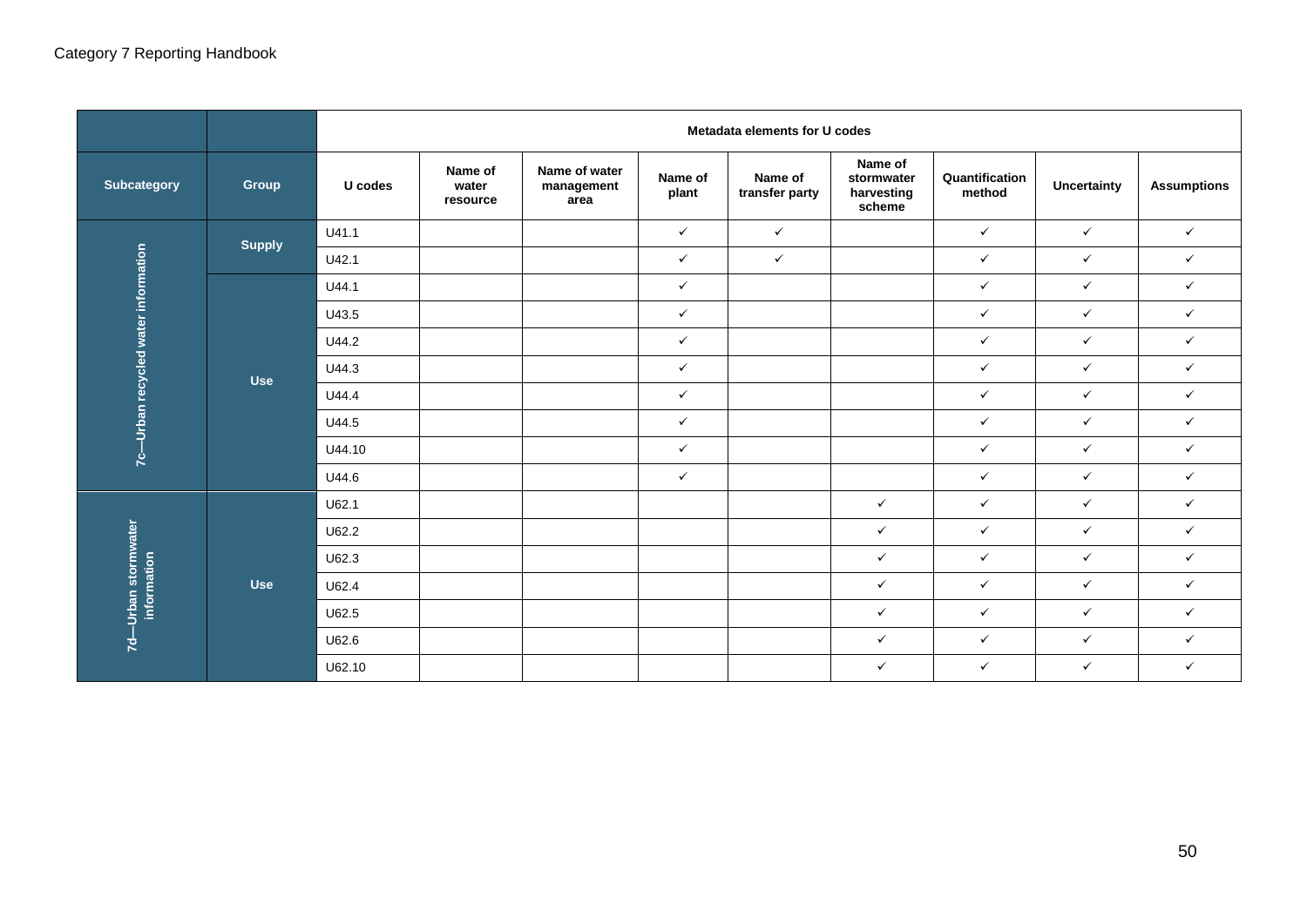### <span id="page-55-0"></span>7.2 Metadata and contextual information for Category 7

This section describes the eight metadata elements (Table 7.1).

#### <span id="page-55-1"></span>**7.2.1 Name of water resource**

#### **Description**

The name of the water resource from or to which a volume of water is sourced, received or returned.

#### **Notes**

*Water resource* is defined in the *Water Act 2007* as:

- '(a) surface water or groundwater, or
- (b) a watercourse, lake, wetland or aquifer (whether or not it currently has water in it);

and includes all aspects of the water resource (including water, organisms and other components and ecosystems that contribute to the physical state and environmental value of the water resource).'

Water resources may be rivers, reservoirs, creeks, seas or estuaries. In the case of groundwater resources, the name of the resource could be given as the unique groundwater bore asset ID.

#### **Examples for surface water**

- Upper Murrumbidgee River
- Dean Reservoir
- Termeil Creek
- The Coral Sea
- Derwent Estuary

#### **Examples for groundwater**

- Mirrabooka Proclaimed Groundwater Area
- Lancefield Groundwater management Area
- Leederville aquifer
- Murrayville Limestone
- Licence ID: BEE12345
- State bore ID: WRK12345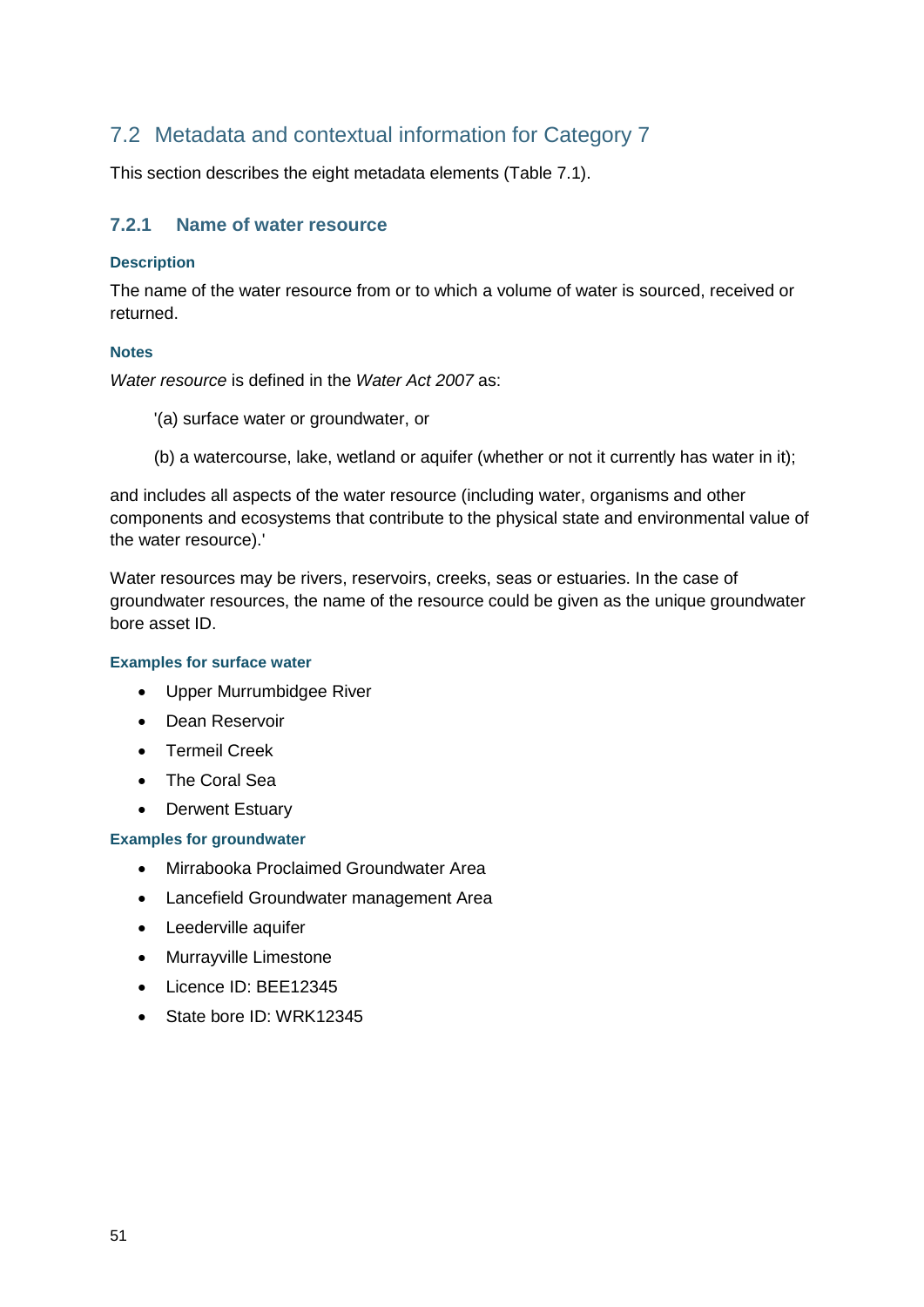#### <span id="page-56-0"></span>**7.2.2 Name of water management area**

#### **Description**

The name of the water management area from which a water volume is sourced, or to which a water volume is returned.

#### **Note**

Water management area is defined in the Water Regulations 2008 as:

'An area (however described) used by an agency of the Commonwealth or an agency of a State for the purposes of managing surface water or ground water.'

#### **Example**

- Logan Basin WRP Logan River
- Maribyrnong Basin

#### <span id="page-56-1"></span>**7.2.3 Name of plant**

#### **Description**

The name of a treatment plant of the reporting organisation relevant to a particular urban water system. This may be a water treatment plant, wastewater treatment plant or recycled water treatment plant, as relevant to the system

### <span id="page-56-2"></span>**7.2.4 Name of transfer party**

#### **Description**

The name of the service provider from which water is received, or to which water is transferred. In the case where the transfer is from another operational area of the reporting utility, the reporting utility's name or their defined operational area is the name of the transfer party.

### <span id="page-56-3"></span>**7.2.5 Name of stormwater harvesting scheme**

#### **Description**

The name of a stormwater harvesting scheme or treatment plant in the utility's urban stormwater system.

#### **Example**

- Blackmans Swamp Stormwater Harvesting Scheme
- Eastern Melbourne Parks and Gardens Stormwater Harvesting Scheme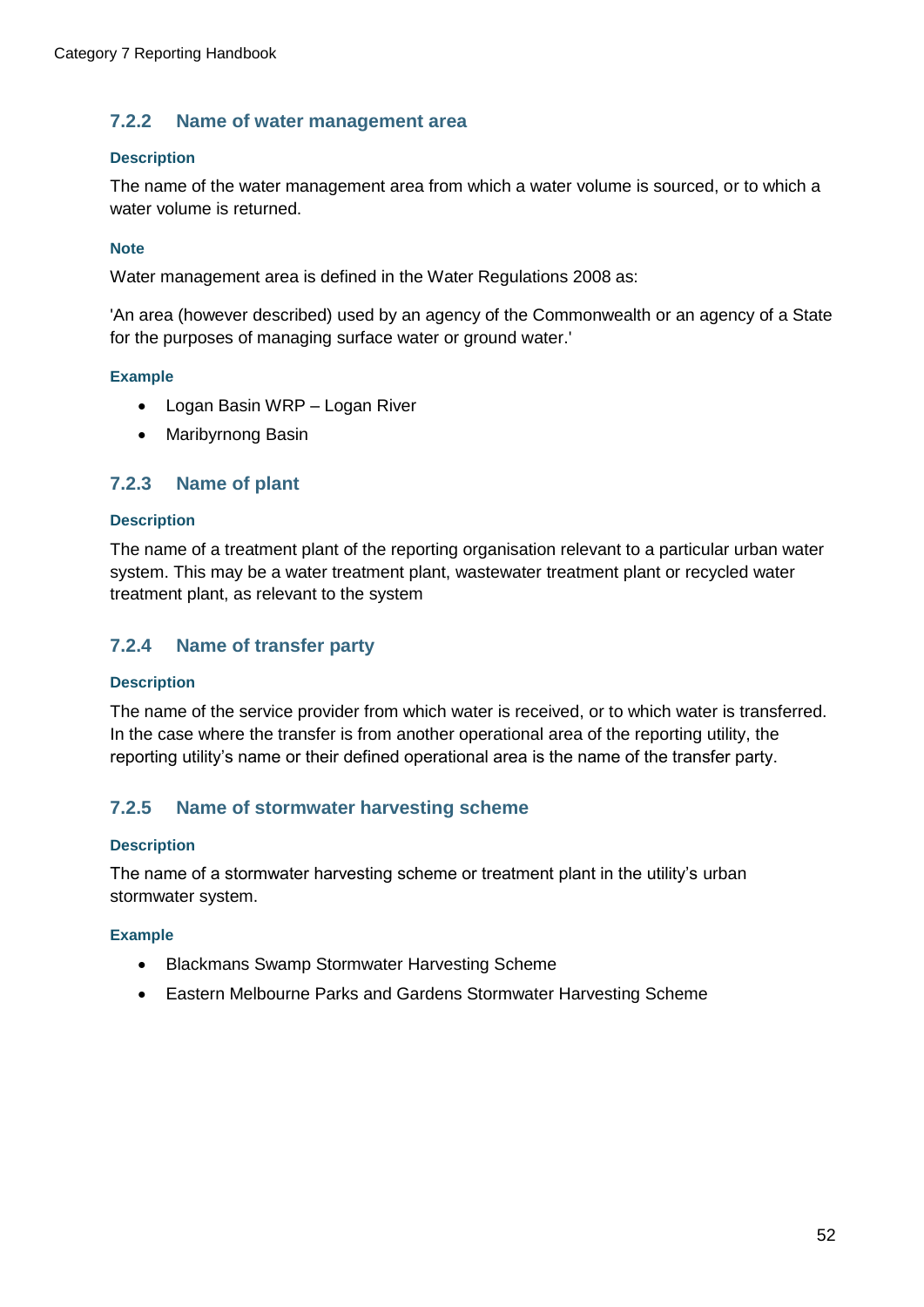### <span id="page-57-0"></span>**7.2.6 Quantification method**

#### **Description**

The means by which a reported volume was determined.

#### **Examples**

- metered volume
- SCADA (Supervisory Control and Data Acquisition)
- customer meter readings
- estimate
- calculated as A+ B C (providing a clear indication of locations of the variables, the systems the variables are based on and the quantification method for the variables, e.g. calculation of billed volumes minus estimate of losses).

#### <span id="page-57-1"></span>**7.2.7 Uncertainty**

#### **Description**

The margin of doubt in the accuracy of a result of a measurement, usually denoted as  $+/- x\%$ which provides the width of the margin of doubt. In addition, the confidence level (as a percentage) gives an indication of certainty that the 'true value' is within the defined margin.

#### **Example**

+/-5%, at a level of confidence of 85%

(Note: if the uncertainty was given as per the above example for a volume of 800ML, that means the reporting party has 85% confidence that the 'true value' for the measured volume lies within the range 760 ML – 840 ML)

#### <span id="page-57-2"></span>**7.2.8 Assumptions**

#### **Description**

Factors framing the understanding of data provided that are considered to be true in the absence of evidence.

#### **Example**

meter accuracy is within the manufacturer's specifications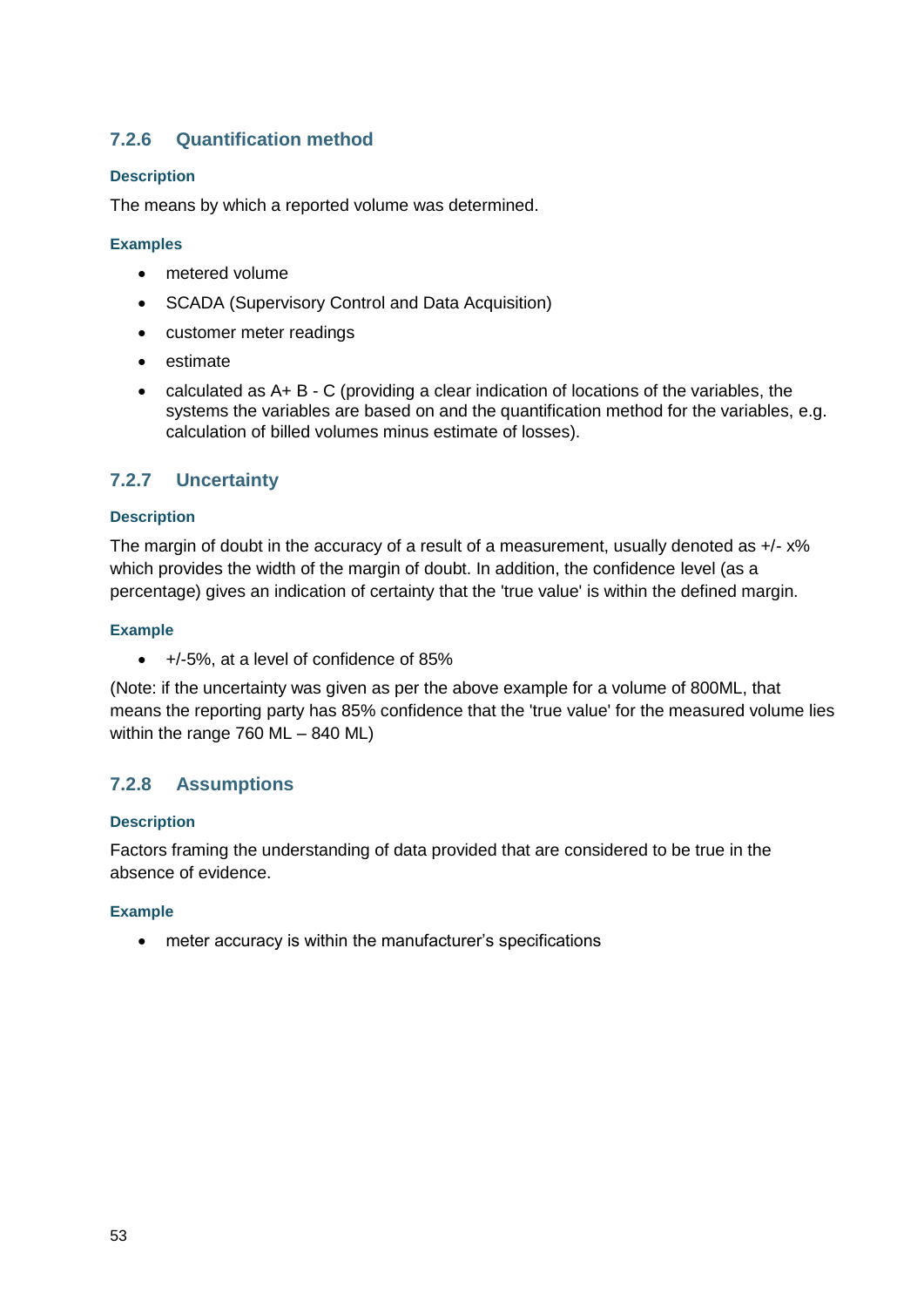# <span id="page-58-0"></span>**Glossary**

For completeness this glossary includes relevant terms appearing in the *Water Act 2007* and the *Water Regulations 2008*; including the document, *Urban Water Management Information Requirements*. For more general water definitions of terms and acronyms used in the Bureau of Meteorology's water information products and services, refer to the Australian Water Information Dictionary (http://www.bom.gov.au/water/awid/).

*Aquifer replenishment* is the deliberate adding of water to an aquifer.

*Bulk wastewater service provider* is an entity who imposes a bulk charge for a sewerage service

*Bulk wastewater treatment system* is an urban wastewater system used by a bulk wastewater service provider.

*Bulk water service*, defined in Water Regulations 2008 Regulation 1.03, means one or more of the following:

- a) a service that is provided for the storage of water that is primarily stored on-river
- b) a service that is provided for the delivery of water that is primarily delivered on-river.

*Bulk water supplier* is an entity who imposes a bulk water charge for a bulk water service.

*Desalination* is the process of removing salts from water.

*Environmental flows* are releases made under a specific environmental management plan prepared in conjunction with and/or approved by the appropriate environmental resource regulator.

*Groundwater*, as defined in the Water Act 2007 Part 4 means:

- a) water occurring naturally below ground level (whether in an aquifer or otherwise) or
- b) water occurring at a place below ground that has been pumped, diverted or released to that place for the purpose of being stored there;

but does not include water held in underground tanks, pipes or other works.

*Irrigation water scheme* has the same meaning as irrigation network, defined in Section 7 of the Water Act 2007.

*Non-potable water* is water that is not intended for use as a drinking water supply.

*Non-revenue water* is water that is produced but for which revenue is not collected. It includes unauthorised, unbilled consumption; authorised but unbilled consumption and real losses from transmission mains, storage facilities, distribution mains or service connections.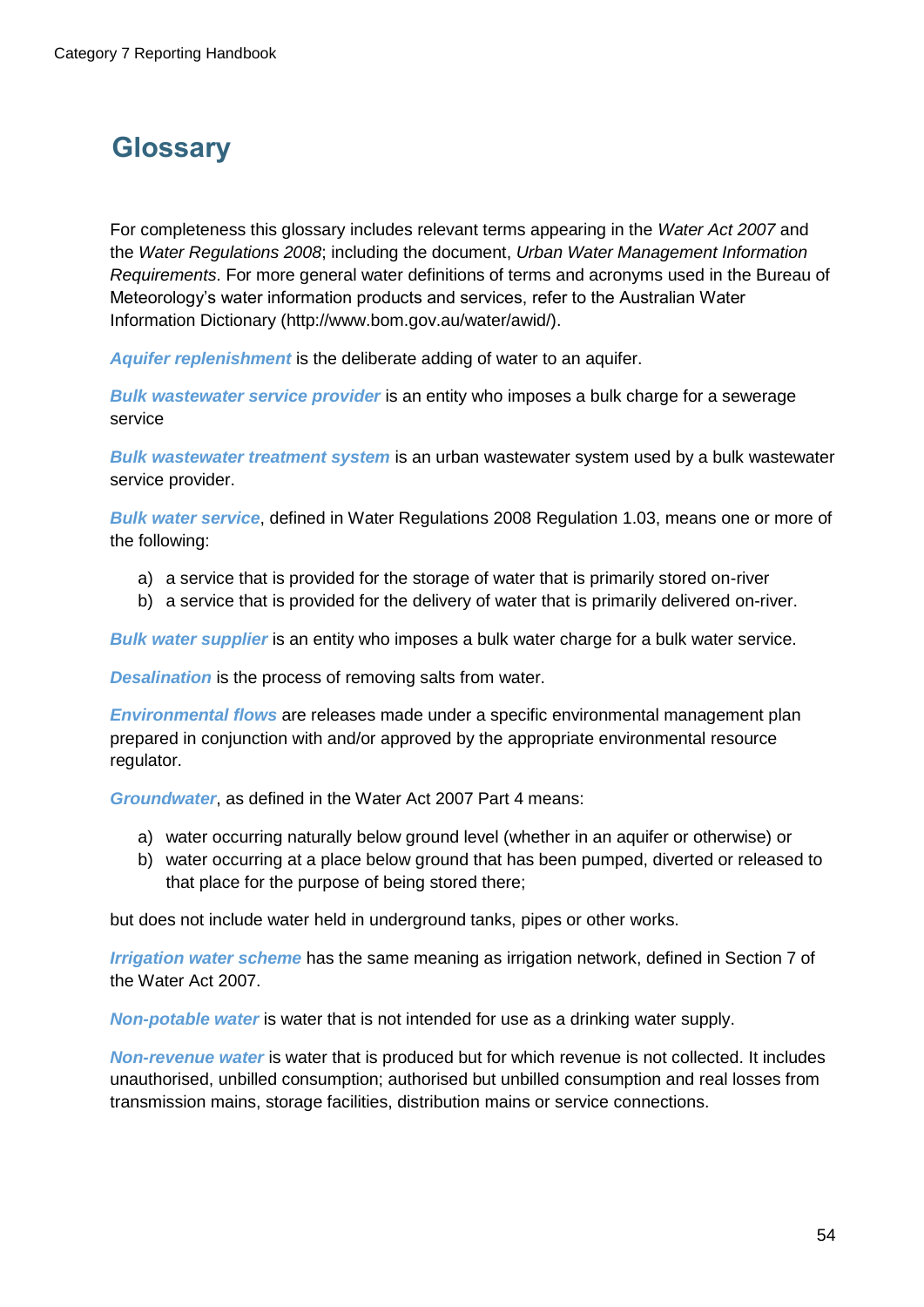**Plant** means the treatment plant, relevant to the particular urban water system, of the reporting organisation. It includes water treatment plants *(WTP)*, wastewater treatment plants *(WWTP)* and water reclamation plants *(WRP)*.

*Potable water* is water that is intended for use as a drinking water supply. Potable water should materially meet the Australian Drinking Water Guidelines 2011 (ADWG) or equivalent.

*Raw water* is water that has been extracted but untreated.

*Recycled water* is wastewater which, upon appropriate treatment, is suitable for an intended reuse application. It excludes any urban stormwater use.

*Reporting year* is the period 1 July to 30 June for the year of reporting.

*Sewage* – see wastewater. For the purposes of the *Water Regulations 2008* Category 7–Urban water information reporting requirements, the term 'wastewater' and 'sewage' can be used interchangeably. The term 'wastewater' has been used throughout the document.

*Sewerage system* is the network of pipes, pumps and storages used to collect and transport wastewater to wastewater treatment plants and discharge points.

*Stormwater harvesting scheme* is a system that collects and accumulates excess rainfall that has runoff urban surfaces, for treatment and storage prior to reuse.

*Surface water* as defined in the *Water Act 2007* Part 4 includes:

- a) water in a watercourse, lake or wetland and
- b) any water flowing over or lying on land:
	- i. after having precipitated naturally or
	- ii. after having risen to the surface naturally from underground.

*Trade waste* (industrial waste) is the liquid waste generated from any industry, business, trade, or manufacturing process.

*Transfer party* means another service provider or other operational area within one's own operation. Transfer party includes: water utility; defined operational area of a utility; private water manager.

*U codes* are detailed component water volumes describing the availability, movement and use of water within urban water systems. Typically, U code volumes are at the plant or transfer party scale and provide a detailed breakdown of W indicator volumes.

*Urban recycled water system* is a system used for the collection, transmission, treatment, storage and supply of recycled water collected by a utility.

*Urban stormwater* is water within the urban stormwater drainage system.

*Urban stormwater system* is a system used for the collection, transmission, treatment, storage and supply of stormwater managed by a utility.